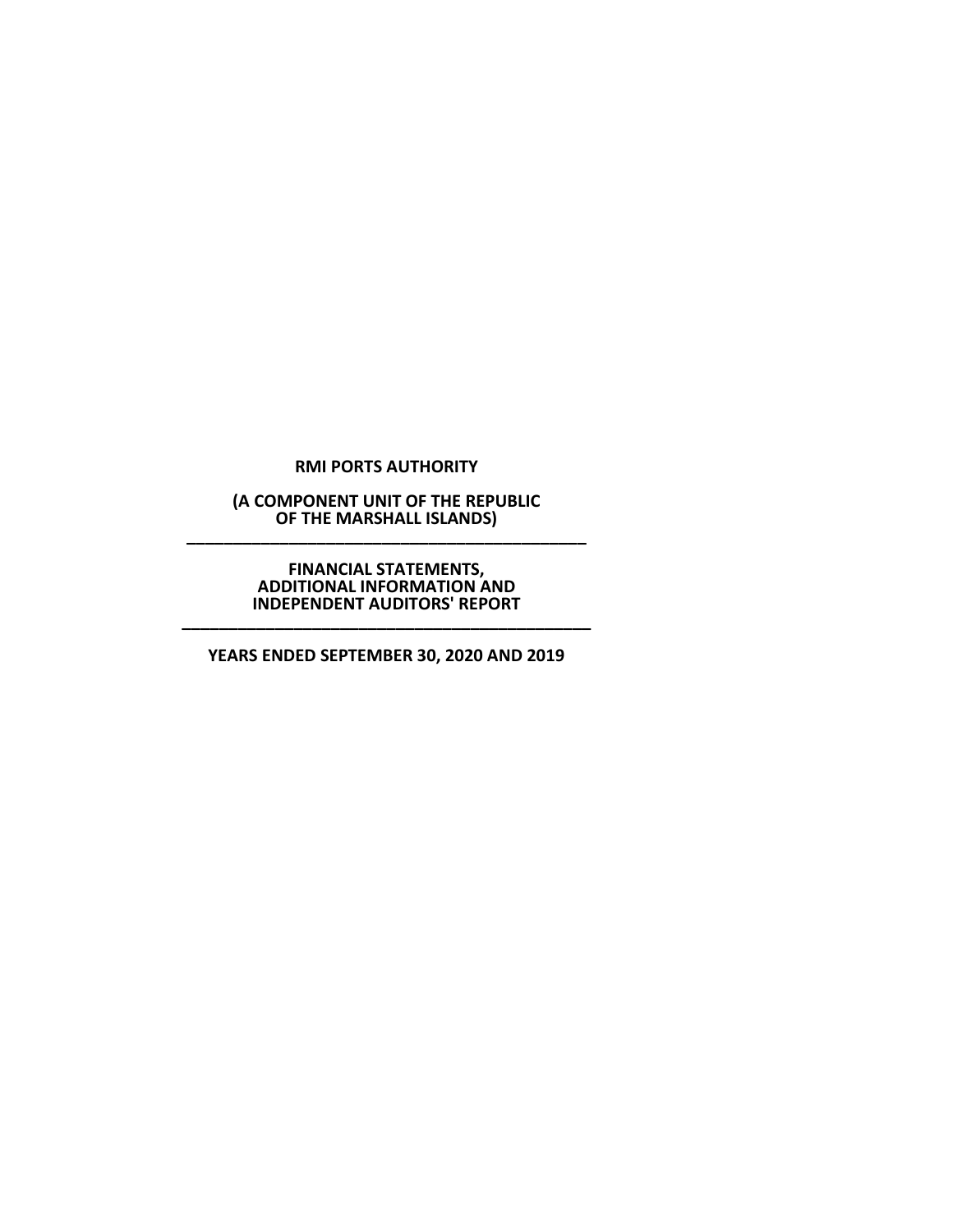#### Table of Contents Years Ended September 30, 2020 and 2019

|      |                                                                                                                                                                                                                                    | Page No. |
|------|------------------------------------------------------------------------------------------------------------------------------------------------------------------------------------------------------------------------------------|----------|
| ı.   | <b>INDEPENDENT AUDITORS' REPORT</b>                                                                                                                                                                                                | 1        |
| II.  | <b>MANAGEMENT'S DISCUSSION AND ANALYSIS</b>                                                                                                                                                                                        | 3        |
| III. | <b>FINANCIAL STATEMENTS:</b>                                                                                                                                                                                                       |          |
|      | <b>Statements of Net Position</b>                                                                                                                                                                                                  | 15       |
|      | Statements of Revenues, Expenses and Changes in Net Position                                                                                                                                                                       | 16       |
|      | <b>Statements of Cash Flows</b>                                                                                                                                                                                                    | 17       |
|      | <b>Notes to Financial Statements</b>                                                                                                                                                                                               | 18       |
| IV.  | OTHER SUPPLEMENTARY INFORMATION:                                                                                                                                                                                                   |          |
|      | Combining Divisional Statement of Revenues, Expenses and<br>Changes in Net Position                                                                                                                                                | 29       |
| V.   | INDEPENDENT AUDITORS' REPORT ON COMPLIANCE WITH<br><b>LAWS AND REGULATIONS</b>                                                                                                                                                     |          |
|      | Independent Auditors' Report on Internal Control Over Financial<br>Reporting and on Compliance and Other Matters Based on an<br>Audit of Financial Statements Performed in Accordance With<br><b>Government Auditing Standards</b> | 30       |
|      | Schedule of Findings and Responses                                                                                                                                                                                                 | 32       |
|      | Unresolved Prior Year Findings                                                                                                                                                                                                     | 36       |
|      |                                                                                                                                                                                                                                    |          |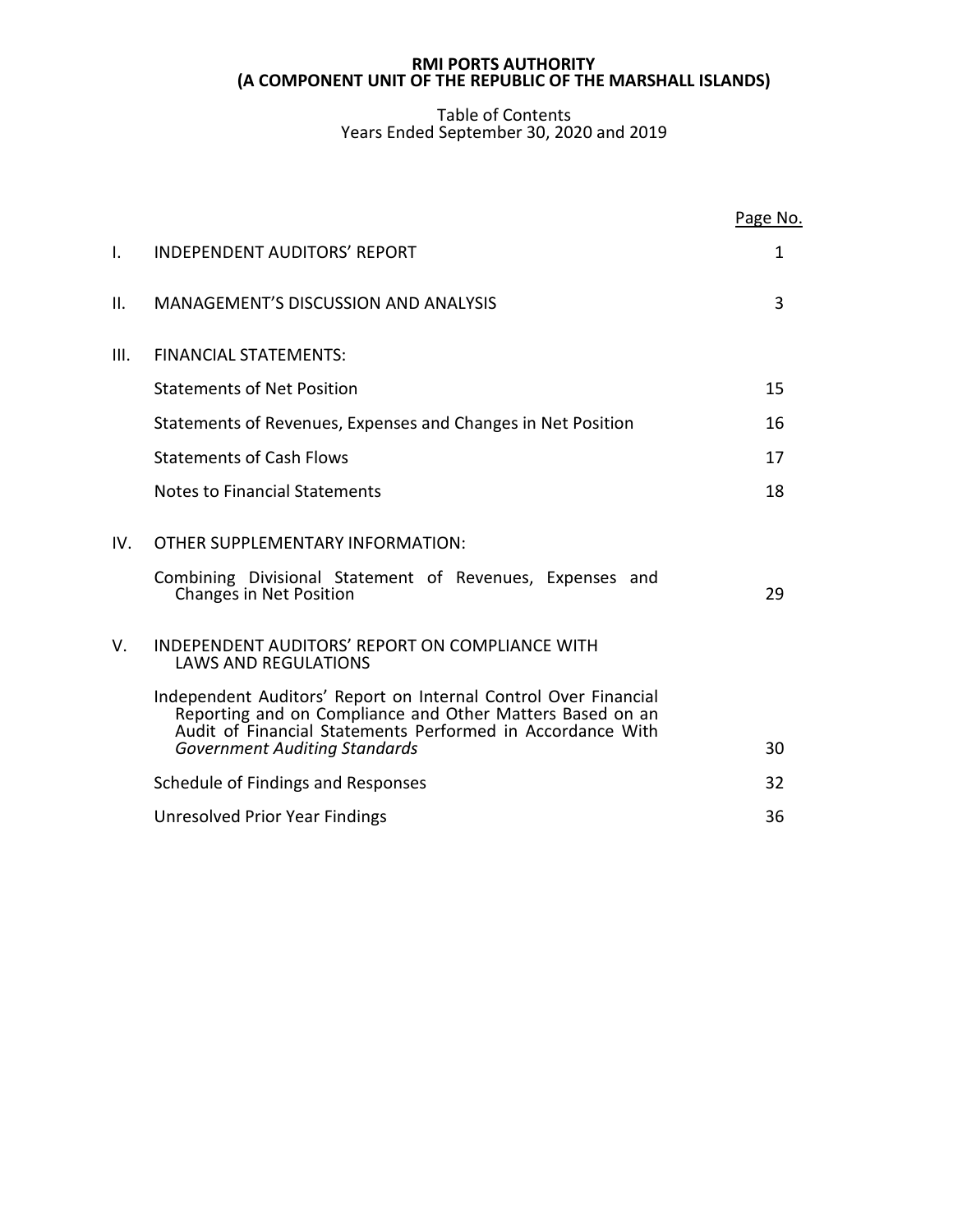# Deloitte.

Deloitte & Touche LLP 361 South Marine Corps Drive Tamuning, GU 96913-3973 USA

Tel: +1 (671) 646-3884 Fax: +1 (671) 649-4265

www.deloitte.com

#### **INDEPENDENT AUDITORS' REPORT**

Board of Directors RMI Ports Authority:

#### **Report on the Financial Statements**

We have audited the accompanying financial statements of RMI Ports Authority (the Authority), a component unit of the Republic of the Marshall Islands, which comprise the statements of net position as of September 30, 2020 and 2019, and the related statements of revenues, expenses and changes in net position and of cash flows for the years then ended, and the related notes to the financial statements.

#### **Management's Responsibility for the Financial Statements**

Management is responsible for the preparation and fair presentation of these financial statements in accordance with accounting principles generally accepted in the United States of America; this includes the design, implementation, and maintenance of internal control relevant to the preparation and fair presentation of financial statements that are free from material misstatement, whether due to fraud or error.

#### **Auditors' Responsibility**

Our responsibility is to express an opinion on these financial statements based on our audits. We conducted our audits in accordance with auditing standards generally accepted in the United States of America and the standards applicable to financial audits contained in Government Auditing Standards, America and the standards applicable to financial audits contained in *Government Auditing Standards*, issued by the Comptroller General of the United States. Those standards require that we plan and perform the audit to obtain reasonable assurance about whether the financial statements are free from material misstatement.

An audit involves performing procedures to obtain audit evidence about the amounts and disclosures in the financial statements. The procedures selected depend on the auditor's judgment, including the assessment of the risks of material misstatement of the financial statements, whether due to fraud or error. In making those risk assessments, the auditor considers internal control relevant to the entity's preparation and fair presentation of the financial statements in order to design audit procedures that are appropriate in the circumstances, but not for the purpose of expressing an opinion on the effectiveness of the entity's internal control. Accordingly, we express no such opinion. An audit also includes evaluating the appropriateness of accounting policies used and the reasonableness of significant accounting estimates made by management, as well as evaluating the overall presentation of the financial statements.

We believe that the audit evidence we have obtained is sufficient and appropriate to provide a basis for our audit opinion.

#### **Opinion**

In our opinion, the financial statements referred to above present fairly, in all material respects, the financial position of the Authority as of September 30, 2020 and 2019, and the changes in its net position and its cash flows for the years then ended in accordance with accounting principles generally accepted in the United States of America.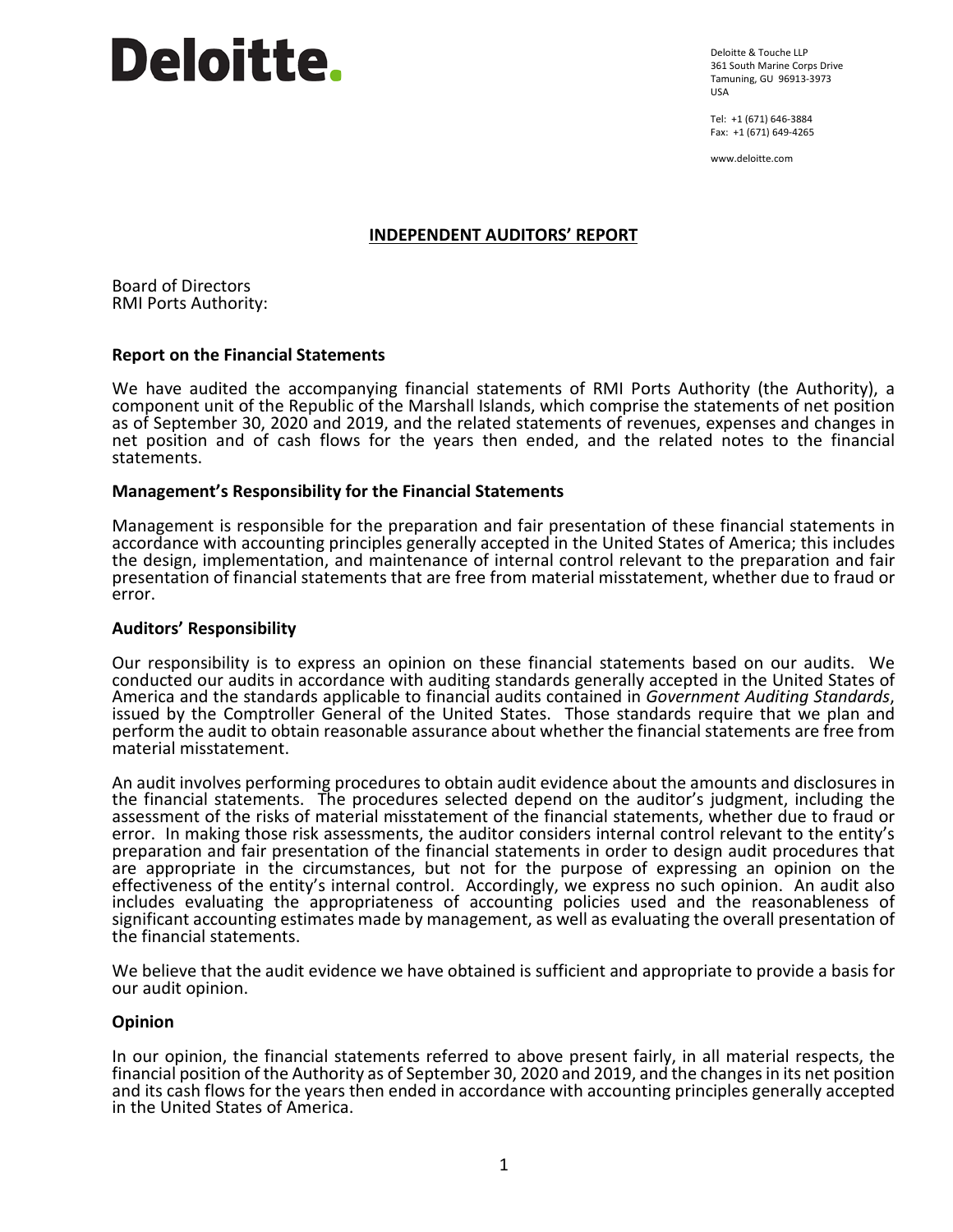# Deloitte.

## *Emphasis of Matters*

#### *Contingencies*

As disclosed in Note 3 to the financial statements, certain construction in progress is currently on hold due to insufficient funding. Management believes that continuation of the construction is dependent upon funding being made available.

As disclosed in Note 7 to the financial statements, there is a possibility that the Authority would be held liable for required distributions from the Authority to RepMar's General Fund.

#### *COVID-19*

As discussed in Note 9 to the financial statements, the Authority determined that the travel restrictions caused by COVID-19 pandemic negatively impact its business, results of operations and net position. The Authority is unable to reasonably estimate its ultimate financial impact.

Our opinion is not modified with respect to these matters.

#### **Other Matters**

#### *Required Supplementary Information*

Accounting principles generally accepted in the United States of America require that the management's discussion and analysis on pages 3 through 14 be presented to supplement the financial statements. Such information, although not a part of the basic financial statements, is required by the Governmental Accounting Standards Board who considers it to be an essential part of financial reporting for placing the financial statements in an appropriate operational, economic, or historical context. We have applied certain limited procedures to the required supplementary information in accordance with auditing standards generally accepted in the United States of America, which consisted of inquiries of management about the methods of preparing the information and comparing the information for consistency with management's responses to our inquiries, the financial statements, and other knowledge we obtained during our audit of the financial statements. We do not express an opinion or provide any assurance on the information because the limited procedures do not provide us with sufficient evidence to express an opinion or provide any assurance.

#### *Other Information*

Our audits were conducted for the purpose of forming an opinion on the financial statements as a whole. The Other Supplementary Information on page 29 is presented for purposes of additional analysis and is not a required part of the financial statements. Such information is the responsibility of management and was derived from and relates directly to the underlying accounting and other records used to prepare the financial statements. The information has been subjected to the auditing procedures applied in the audit of the financial statements and certain additional procedures, including comparing and reconciling such information directly to the underlying accounting and other records used to prepare the financial statements or to the financial statements themselves, and other additional procedures in accordance with auditing standard generally accepted in the United States of America. In our opinion, the Other Supplementary Information is fairly stated, in all material respects, in relation to the financial statements as a whole.

#### **Other Reporting Required by** *Government Auditing Standards*

In accordance with *Government Auditing Standards*, we have also issued our report dated November 3, 2021, on our consideration of the Authority's internal control over financial reporting and on our tests of its compliance with certain provisions of laws, regulations, contracts, and grant agreements and other matters. The purpose of that report is solely to describe the scope of our testing of internal control over financial reporting and compliance and the results of that testing, and not to provide an opinion on the effectiveness of the Authority's internal control over financial reporting or on compliance. That report is an integral part of an audit performed in accordance with *Government Auditing Standards* in considering the Authority's internal control over financial reporting and compliance.

Varket

November 3, 2021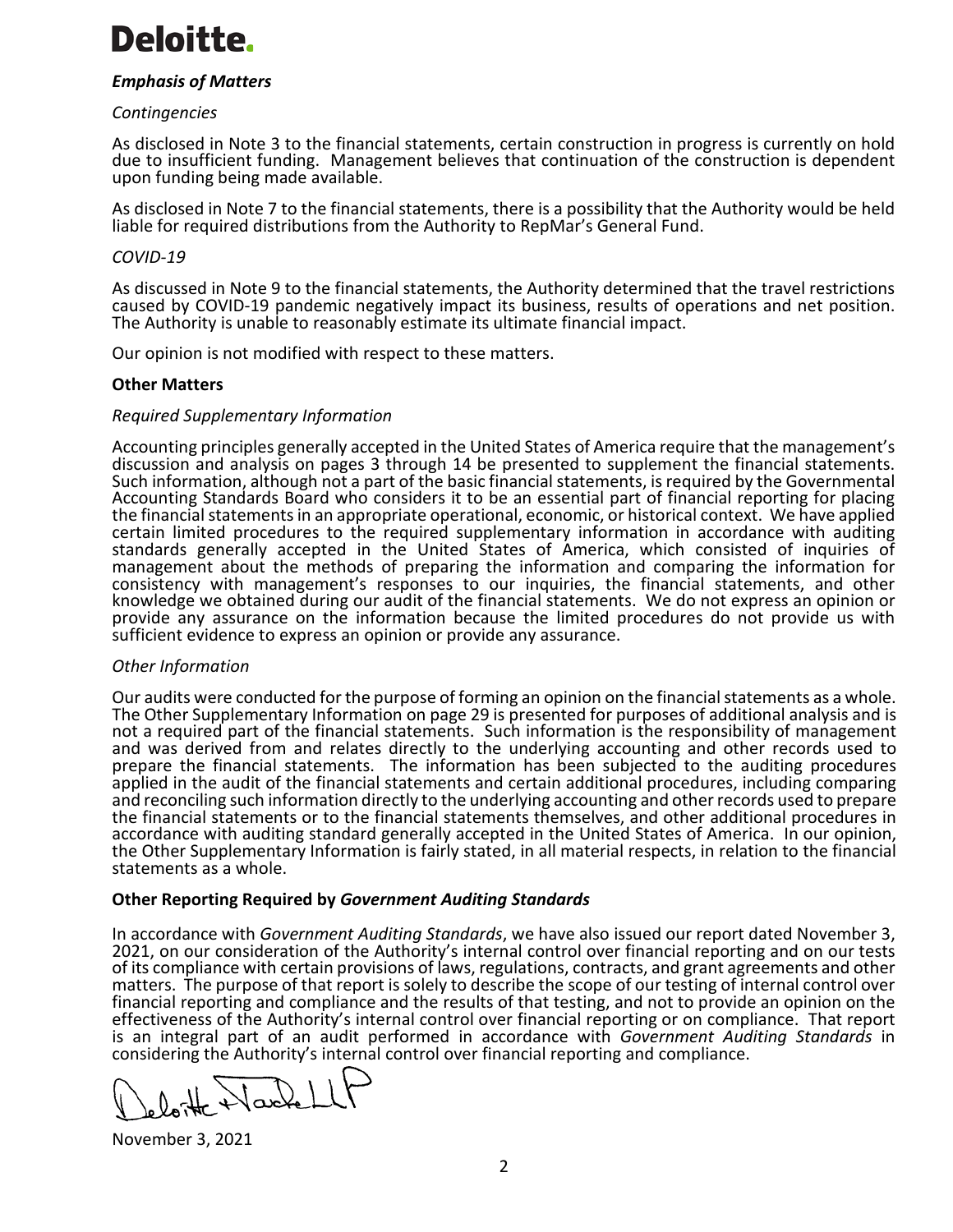Management's Discussion and Analysis Years Ended September 30, 2020 and 2019

#### **I. INTRODUCTION**

Our discussion and analysis of the financial performance of the Airport and Seaport Divisions of the RMI Ports Authority (the Authority) provides an overview of the Authority's financial activities presented in the audited financial statements for the fiscal year ended September 30, 2020. This discussion and analysis should be read in conjunction with the more detailed information contained within the accompanying audited financial statements.

The Authority is a component unit of the Republic of the Marshall Islands (RepMar) and was established as a public corporation under RMI Public Law 2003-81, known as the RMI Ports Authority Act of 2003. The new Act supersedes the previous Acts of the Marshall Islands Airports Authority (MIAA) and the Marshall Islands Ports Authority (MIPA) and merges the two aforementioned authorities into one single ports authority.

A seven-member Board of Directors governs the Authority, all of whom are appointed by the Cabinet. One of the members is designated by the Cabinet as the Chairperson of the Board. The Authority is responsible for establishing, maintaining, managing and operating all airports and port facilities designated by the law and by the RMI Government. At the time of writing, the Authority has the overall responsibilities in management, operations and maintenance of all airport and seaport facilities in Majuro, except for the fish base facilities.

On March 1, 2018, the Authority entered into an agreement with the Kwajalein Atoll Local Government (KALGOV) transferring duties and responsibilities of establishment, maintenance, and operation of the Ebeye Port from KALGOV to the Authority. Effective March 1, 2018, all Ebeye Port employees became employees of the Authority.

As of September 30, 2020, the Authority had 84 full-time employees. Composition is as follows: 4 in Administration; 7 in Finance; 29 in Airport Administration/Firefighters/Operations/Tower; 27 in Seaport Administration/Security/Operations; 9 in Maintenance; and 8 in Ebeye.

#### **II. OVERVIEW OF FINANCIAL STATEMENTS**

The Authority's financial reports and subsequent statements are prepared in accordance with the accounting principles generally accepted in the United States of America mandated by the Governmental Accounting Standards Board (GASB).

The Authority operates on the accrual basis of accounting wherein revenues are recognized when earned, not when received, and expenses are recorded when incurred, not when paid. Capital assets of more than \$500 are capitalized and depreciated over their useful lives.

This annual report consists of four parts: the MD&A, the Basic Financial Statements, Notes to the Financial Statements, and Independent Auditors' Reports on Internal Control and on Compliance.

#### **III. FINANCIAL HIGHLIGHTS**

The financial health can be evaluated by several factors such as ports facilities, strategic direction, financial status, tourism, economic activities, community service obligations and human resources. One important question is whether the Authority is financially stable at the beginning of the year or at the end of the year.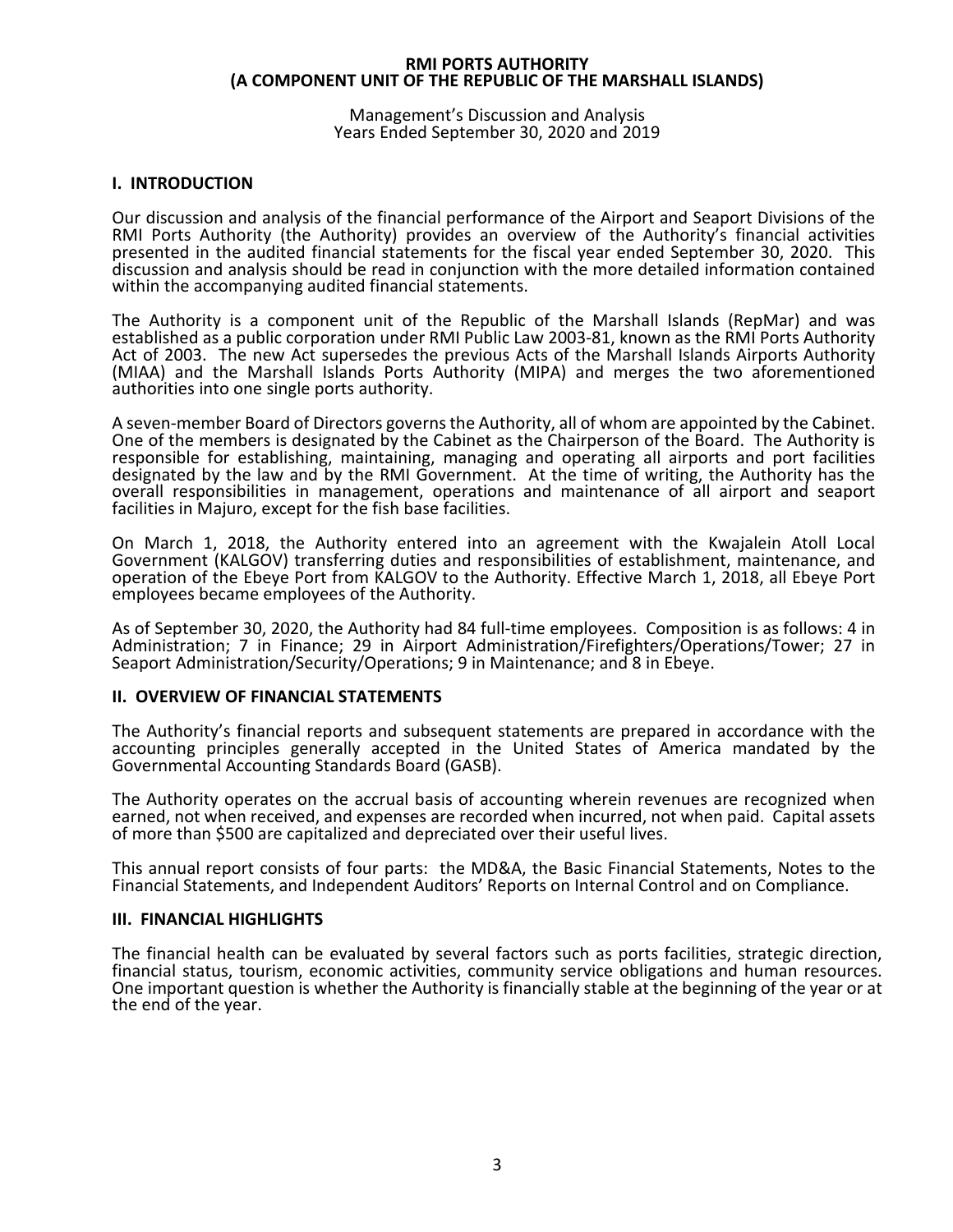Management's Discussion and Analysis Years Ended September 30, 2020 and 2019

#### **III. FINANCIAL HIGHLIGHTS, CONTINUED**

- For fiscal year ended September 30, 2020, total net position was \$58.940 million, a decrease of \$3.631 million from \$62.571 million or 6% from prior fiscal year.
- Total operating revenues decreased by \$1.412 million or 29%. The performance indicators will explain the decrease as discussed in the Revenue Performance Indicators and Divisional Expenses section of this report.
- Total operating expenses, inclusive of depreciation and amortization, was \$7.201 million in 2020, which decreased by \$0.580 million or 7% compared to 2019. The details will be discussed in the Revenue Performance Indicators and Divisional Expenses section of this report.
- The Authority incurred an increase in the net operating loss of \$0.832 million or 28% from 2019 to 2020. The operating loss was \$3.778 million in 2020 while the operating loss was \$2.946 million in 2019. The major driver for the increase in the operating loss was the current pandemic (Covid-<br>19), which affected both the Airport Division as well as the Seaport Division.

The Statement of Net Position and the Statement of Revenues, Expenses and Changes in Net Position provide an indication of the Authority's financial condition. The Authority's net position reflects the difference between total assets and total liabilities. An increase in net position over time normally indicates an improvement in financial condition. As illustrated in the figures below, the Authority's net position decreased by \$3.631 million in 2020 compared to a decrease of \$2.851 million in 2019.

#### **IV. STATEMENT OF NET POSITION**

A summary of the Authority's Statements of Net Position is presented below:

|                                                       |   | 2020                    | 2019                          |   | \$ Change<br>2020-2019    | % Change<br>2020-2019 | 2018                          |
|-------------------------------------------------------|---|-------------------------|-------------------------------|---|---------------------------|-----------------------|-------------------------------|
| Assets:<br>Current and other assets<br>Capital assets | Ś | 5,385,110<br>54,976,772 | \$<br>5,572,363<br>58,430,742 | s | (187, 253)<br>(3,453,970) | (3.4)%<br>(5.9)%      | \$<br>5,620,299<br>60,650,732 |
| Total assets                                          |   | 60,361,882              | 64,003,105                    |   | (3,641,223)               | (5.7)%                | 66,271,031                    |
| Deferred outflows                                     |   | -                       |                               |   |                           |                       | 283,907                       |
| Liabilities:                                          |   |                         |                               |   |                           |                       |                               |
| Current and other liabilities                         |   | 1,421,964               | 1,432,236                     |   | (10, 272)                 | (0.7)%                | 1,132,583                     |
| Net position:<br>Net investment in capital            |   |                         |                               |   |                           |                       |                               |
| assets                                                |   | 54,976,772              | 58,430,742                    |   | (3,453,970)               | (5.9)%                | 60,650,732                    |
| Unrestricted                                          |   | 3,963,146               | 4,140,127                     |   | (176, 981)                | (4.3)%                | 4,771,623                     |
| Total net position                                    |   | 58,939,918              | 62,570,869                    |   | (3,630,951)               | (5.8)%                | 65,422,355                    |

#### **Summary Statements of Net Position** As of September 30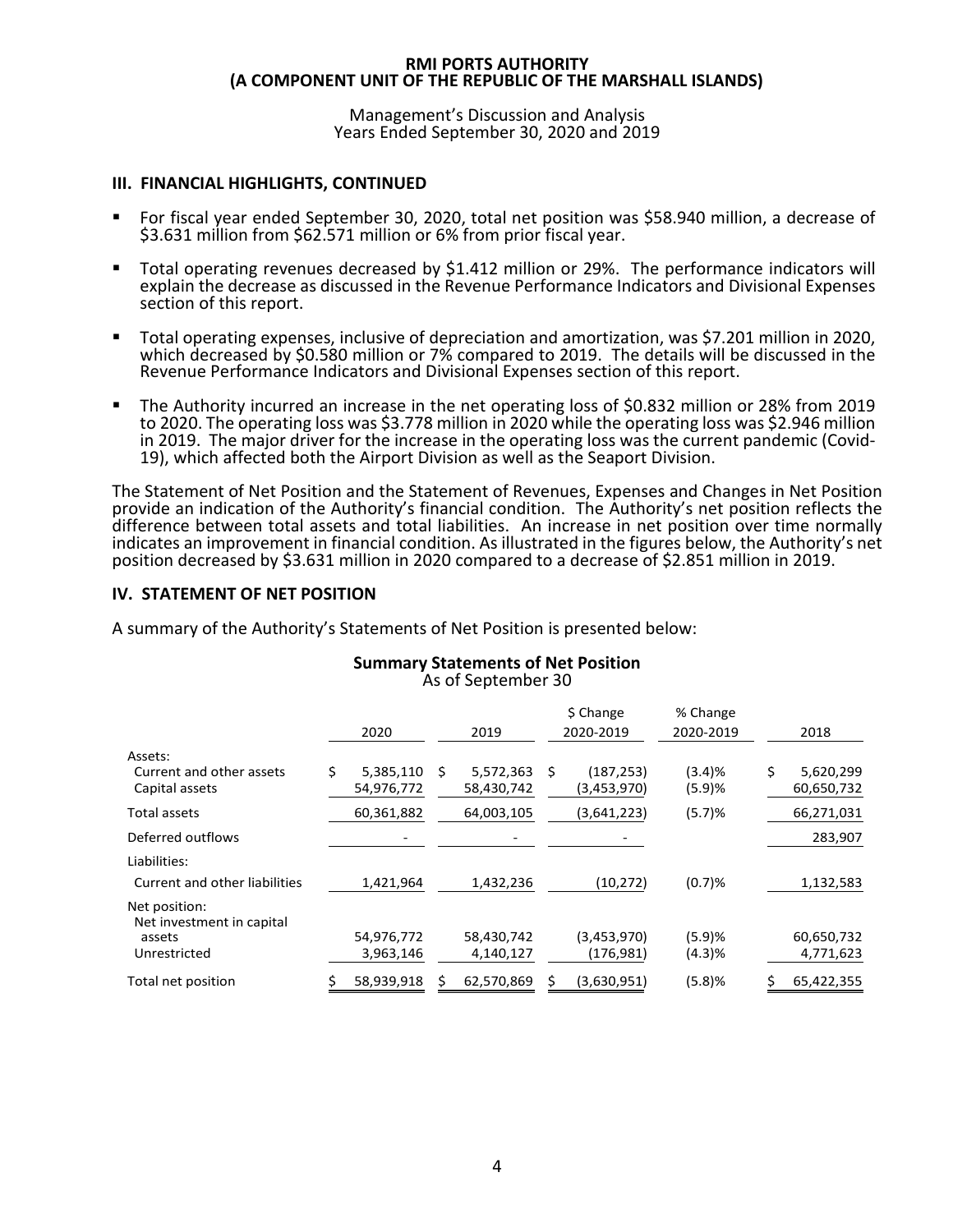Management's Discussion and Analysis Years Ended September 30, 2020 and 2019

#### **IV. STATEMENT OF NET POSITION, CONTINUED**

The Authority's financial data for 2020 showed that total assets settled at \$60.362 million, down from \$64.003 million, a decrease of \$3.641 million or 6%. This can be attributed to the following major drivers, namely:

- 1. Current and other assets decreased by \$0.187 million or 3% from \$5.572 million in 2019 to \$5.385 million in 2020. Below are the major changes in the components of current and other assets:
	- a) Cash account showed a decrease by \$0.216 million or 9% from \$2.413 million recorded in prior year to \$2.197 million in the current year. Refer to the statement of cash flows section of this report for the details of the movement in cash.
	- b) Bank of Marshall Islands (BOMI) Certificate of Time Deposit (CTD) account increased by \$0.076 million from \$2.514 million in 2019 to \$2.590 million in 2020. Increase is attributable to yearly interest earnings.
	- c) Receivables decreased to \$2.016 million in current year from \$2.030 million in prior year or a decrease of \$0.014 million or 1%. However, there are noted subsequent collections in 2021.
	- d) Regardless of the decrease in receivables, the Allowance for Doubtful Accounts of \$1.394 million in 2019 slightly increased by \$0.046 million (or 3%) to \$1.440 million in 2020. This increase is mainly attributed to the increase of receivables aged above 31 days.
	- e) Prepaid expenses and other assets showed an increase of \$0.013 million or 152% due to various prepayments to overseas vendors and suppliers for Airport and Seaport Division procurements.
- 2. The net decrease in capital assets, from \$58.431 million in 2019 to \$54,977 million in 2020, was brought about by the current year depreciation of \$4.266 million, net of reductions of \$31,636, offset by additions to depreciable capital assets and construction work-in-progress of \$0.074 million (net of transfer from work-in-progress) and \$0.769 million, respectively.
- 3. Total current liabilities of \$1.422 million in 2020 showed a decrease of \$0.01 million (or 1%) from \$1.432 million in 2019, which is related to the following:
	- a) Decrease in accounts payable by \$0.117 million or 52% from \$0.226 million in 2019 to \$0.108 million in 2020.
	- b) Increase in contractors payable by \$0.082 million from the 2019 balance of \$0.168 million to the 2020 balance of \$0.250 million. The increase pertains to recorded retainage payable at year-end for the E-Vault Construction Management and Terminal Structural Analysis.
- 4. One of the financial indicators to measure the financial capacity to meet current obligations is the current or liquidity ratio. At the end of the current year, the Authority has a liquidity ratio of \$3.79 to \$1. This reveals that the Authority has \$3.79 worth of assets currently available for every \$1 in liabilities owed. This benchmark declined from 2019 and 2018 of \$3.89 to \$1 and \$4.34 to \$1, respectively.
- 5. Total net position decreased to \$58.940 million in the current year from \$62.571 million in the prior year.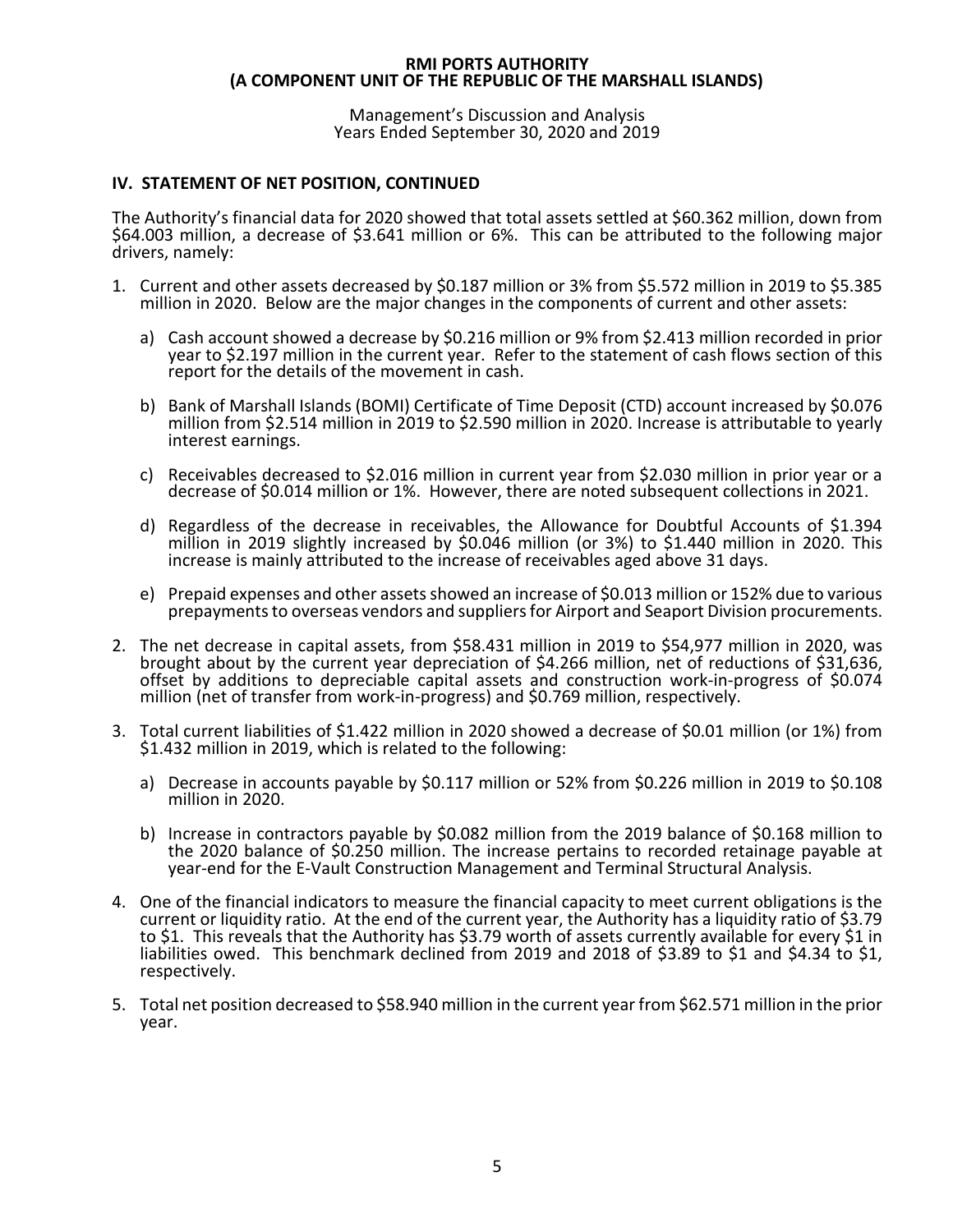Management's Discussion and Analysis Years Ended September 30, 2020 and 2019

#### **V. STATEMENT OF REVENUES, EXPENSES, AND CHANGES IN NET POSITION**

The purpose of this statement is to present the revenues received and expenses paid by the Authority, both for operating and non-operating, as well as any revenues, expenses, gains and losses, capital contributions and change in net position for a given period. The net position decreased by \$3.631 million from a net position of \$62.571 million in 2019 to \$58.940 million in 2020. A summary of the Authority's Statements of Revenues, Expenses, and Changes in Net Position is presented below:

|                                                                       |    | 2020                        |    | 2019                      |    | \$ Change<br>2020-2019       | % Change<br>2020-2019          |    | 2018                          |
|-----------------------------------------------------------------------|----|-----------------------------|----|---------------------------|----|------------------------------|--------------------------------|----|-------------------------------|
| Operating revenues:<br>Airport Division<br>Seaport Division           | S  | 948,337<br>2,474,587        | S  | 1,566,935<br>3,268,214    | S  | (618, 598)<br>(793,627)      | $(39.5)\%$<br>$(24.3)\%$       | Ş  | 1,246,942<br>2,924,245        |
| Total operating revenues                                              |    | 3,422,924                   |    | 4,835,149                 |    | (1, 412, 225)                | $(29.2)\%$                     |    | 4,171,187                     |
| Operating expenses:<br><b>Airport Division</b><br>Seaport Division    |    | 5,587,275<br>1,613,618      |    | 5,749,222<br>2,031,807    |    | (161, 947)<br>(418,189)      | (2.8)%<br>$(20.6)\%$           |    | 5,152,415<br>1,874,541        |
| Total operating expenses                                              |    | 7,200,893                   |    | 7,781,029                 |    | (580, 136)                   | (7.5)%                         |    | 7,026,956                     |
| <b>Operating loss</b>                                                 |    | (3,777,969)                 |    | (2,945,880)               |    | (832,089)                    | 28.2%                          |    | (2,855,769)                   |
| Nonoperating revenues:<br><b>Airport Division</b><br>Seaport Division |    | 88,443<br>38,278<br>126,721 |    | 5,878<br>75,063<br>80,941 |    | 82,565<br>(36,785)<br>45,780 | 1404.6%<br>$(49.0)\%$<br>56.6% |    | 15,197<br>79,584<br>94,781    |
| Nonoperating expenses:<br><b>Airport Division</b><br>Seaport Division |    | 76,658<br>76,658            |    | 416<br>63,904<br>64,320   |    | (416)<br>12,754<br>12,338    | $(100.0)\%$<br>20.0%<br>19.2%  |    | 4,162,827<br>751<br>4,163,578 |
|                                                                       |    | (3,727,906)                 |    | (2,929,259)               |    | (798, 647)                   |                                |    | (6,924,566)                   |
| Capital contributions                                                 |    | 96,955                      |    | 77,773                    |    | 19,182                       | 24.7%                          |    | 812,711                       |
| Change in net position                                                | \$ | (3,630,951)                 | \$ | (2,851,486)               | \$ | (779,465)                    | 27.3%                          | \$ | (6, 111, 855)                 |

#### **Summary Statements of Revenues, Expenses and Changes in Net Position** Years Ended September 30

The Authority's operating revenues decreased by \$1.412 million (or 29%) from \$4.835 million in 2019 to \$3.423 million in 2020. This can be attributed to the following major drivers, namely:

- 1. There was a decrease in Airport Division revenues of \$0.619 million (or 39%) to \$0.948 million in 2020 compared with \$1.567 million in 2019. This decline is attributed to COVID-19 pandemic related revenue losses resulting from temporary closure of the RMI borders for incoming international flights.
- 2. Revenue streams for the Seaport Division were also affected by the pandemic and decreased by \$0.794 million or 24%. Seaport Division revenues reported for 2020 stood at \$2.475 million compared to \$3.268 million in the prior year. The decrease was due to a reduction in the number of shipping vessels visiting RMI ports in 2020.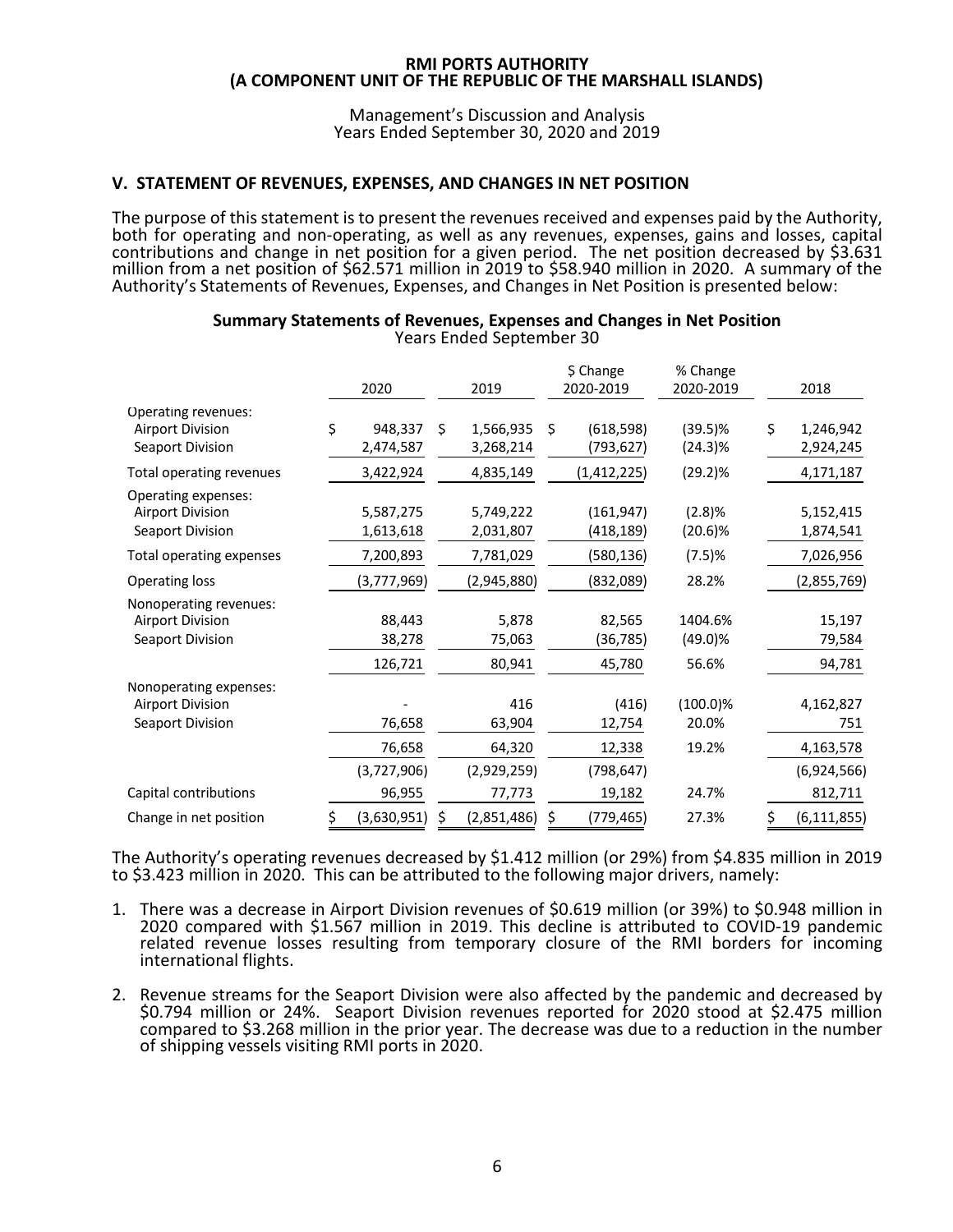Management's Discussion and Analysis Years Ended September 30, 2020 and 2019

#### **V. STATEMENT OF REVENUES, EXPENSES, AND CHANGES IN NET POSITION, CONTINUED**

Operating expenses showed a favorable decrease from \$7.781 million in 2019 to \$7.201 million in 2020, a decrease of \$0.580 million or 7%. The decrease in the operating expenses for both divisions accounted is as follows:

- 1. Depreciation and amortization expense decreased by \$0.399 million or 9% from \$4.666 million in 2019 to \$4.266 million in 2020, which pertains to the depreciation of depreciable capital assets. The decrease was due to some assets being fully depreciated.
- 2. Salaries and wages for both the Seaport and Airport Divisions showed an aggregate amount of \$1.381 million in 2020 and \$1.428 million in 2019 or a decrease of \$0.047 million or 3%. This was due to the decrease in overtime hours relative to a decrease in incoming and outgoing flights at the airport.
- 3. The favorable decrease in operating expenses was further caused by the net effect of the following:
	- a) Pilotage expense decreased by \$0.110 million or 27% from \$0.402 million in 2019 to \$0.292 million in 2020.
	- b) Training and travel expense decreased from \$0.218 million in 2019 to \$0.081 million in 2020, a decrease of \$0.137 million or 63%.
	- c) Gas, oil and fuel expense decreased by \$0.023 million or 28% from \$0.082 million in 2019 to \$0.059 million in 2020.
	- d) Repair and maintenance expense decreased by \$0.063 million or 53% from \$0.121 million in 2019 to \$0.057 million in 2020.
	- e) Professional fees expense increased by \$0.152 million or 431% from \$0.035 million in 2019 to \$0.188 million in 2020.
	- f) Utilities expense increased by \$0.076 million or 26% from \$0.295 million in 2019 to \$0.372 million in 2020.

Net nonoperating revenues increased from \$0.017 million in 2019 to \$0.050 million in 2020, an increase of \$0.033 million or 201%. During September 30, 2020 and 2019, the Authority contributed increase of \$0.033 million or 201%. During September 30, 2020 and 2019, the Authority contributed \$0.077 million and \$0.064 million, respectively, to Majuro Atoll Local Government (MALGOV) under a 2-year agreement relating to anchorage fees.

The Authority receives capital contributions from two streams, namely grant revenues from RepMar and grant revenues from the U.S. Department of Transportation (DOT) Federal Aviation Administration (FAA). The majority of these funds are considered capital contributions for airport improvement projects. In 2020, capital contributions from the U.S. DOT increased from \$0.078 million in 2019 to \$0.097 million, an increase of \$0.019 million or 25%. At September 30, 2020, the E-Vault Project is ongoing.

Change in net position for 2020 amounted to a negative \$3.631 million compared to a negative \$2.851 million in 2019, an increase of \$0.780 million or 27%.

Net position at the end of 2020 amounted to \$58.940 million compared to \$62.571 million at the end of 2019. Overall, for fiscal period ended September 30, 2020, total net position of \$58.940 million is regarded as strong and stable considering the ups and downs as described above.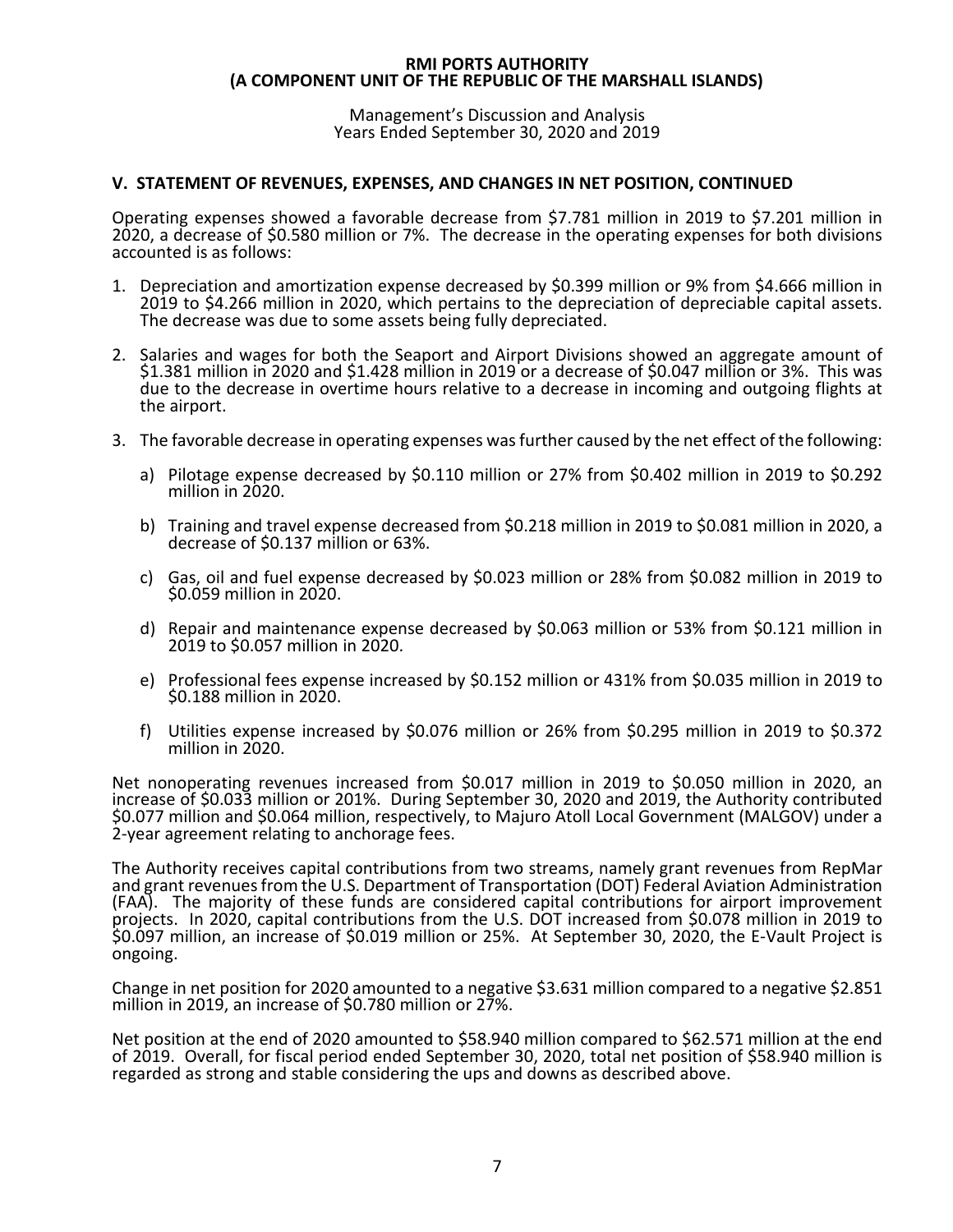Management's Discussion and Analysis Years Ended September 30, 2020 and 2019

#### **VI. DIVISIONAL REVENUES AND EXPENSES**

#### **Airport and Seaport Combined Operating Revenues** Years Ended September 30

|                                                | 2020      | 2019      | \$ Change<br>2020-2019 | % Change<br>2020-2019 | 2018      |
|------------------------------------------------|-----------|-----------|------------------------|-----------------------|-----------|
| Operating revenues:<br><b>Airport Division</b> | 948.337   | 1,566,935 | (618, 598)             | $(39.5)\%$            | 1,246,942 |
| Seaport Division                               | 2,474,587 | 3,268,214 | (793, 627)             | $(24.3)\%$            | 2,924,245 |
| Total operating revenues                       | 3,422,924 | 4,835,149 | (1,412,225)            | (29.2)%               | 4,171,187 |

Please see above in-depth analysis of Airport and Seaport Combined Operating Revenues on Statement of Revenues, Expenses and Changes in Net Position.

### **Airport and Seaport Combined Operating Expenses**

Years Ended September 30

|                            |   | 2020      |   | 2019      |   | S Change<br>2020-2019 | % Change<br>2020-2019 |   | 2018      |
|----------------------------|---|-----------|---|-----------|---|-----------------------|-----------------------|---|-----------|
| Airport:                   |   |           |   |           |   |                       |                       |   |           |
| Personnel                  | S | 845,261   | S | 763,623   | S | 81,638                | 10.7%                 | S | 719,676   |
| Maintenance and operations |   | 4,742,014 |   | 4,985,599 |   | (243,585)             | (4.9)%                |   | 4,432,739 |
| <b>Total Airport</b>       |   | 5,587,275 |   | 5,749,222 |   | (161,947)             | (2.8)%                |   | 5,152,415 |
| Seaport:                   |   |           |   |           |   |                       |                       |   |           |
| Personnel                  |   | 535,855   |   | 664,270   |   | (128,415)             | (19.3)%               |   | 627,397   |
| Maintenance and operations |   | 1,077,763 |   | 1,367,537 |   | (289,774)             | $(21.2)\%$            |   | 1,247,144 |
| <b>Total Seaport</b>       |   | 1,613,618 |   | 2,031,807 |   | (418,189)             | $(20.6)\%$            |   | 1,874,541 |
|                            |   | 7,200,893 |   | 7,781,029 |   | (580,136)             | (7.5)%                |   | 7,026,956 |

Please see above in-depth analysis of Airport and Seaport Combined Operating Expenses on Statement of Revenues, Expenses and Changes in Net Position.

#### **VII. REVENUE PERFORMANCE INDICATORS AND ANALYSIS OF DIVISIONAL EXPENSES**

#### **AIRPORT REVENUE PERFORMANCE INDICATORS**

#### SCHEDULED FLIGHTS - TRAFFIC

|                       | 2020  | 2019  | <b>CHANGE</b> | %      | 2018  |
|-----------------------|-------|-------|---------------|--------|-------|
| UNITED AIRLINES       | 209   | 417   | (208)         | -50%   | 388   |
| <b>OUR AIRLINE</b>    | 71    | 140   | (69)          | -49%   | 106   |
| AIR MARSHALL ISLANDS  | 646   | 817   | (171)         | $-21%$ | 873   |
| ASIA PACIFIC AIRLINES | 115   | 129   | $\mathbf{A}$  | $-11%$ | 119   |
| <b>TOTAL</b>          | 1,041 | 1,503 | (462)         | $-31%$ | 1,486 |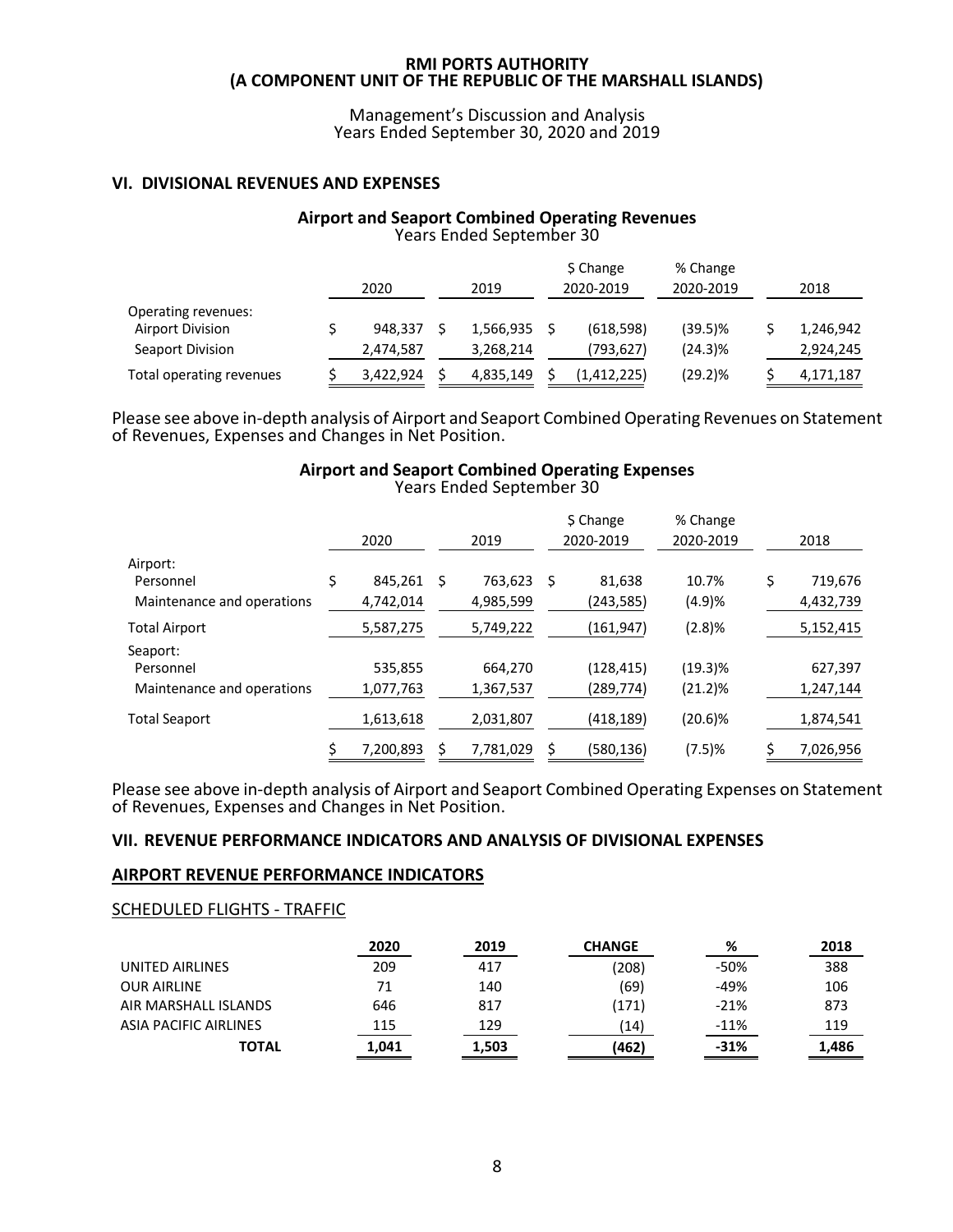#### Management's Discussion and Analysis Years Ended September 30, 2020 and 2019

#### **VII. REVENUE PERFORMANCE INDICATORS AND ANALYSIS OF DIVISIONAL EXPENSES, CONTINUED**

The decrease in number of scheduled flights by 462 or 31% from 1,503 in 2019 to 1,041 in 2020 resulted in a decrease in revenues earned from Landing Charges - Scheduled, which decreased by \$0.097 million or 36% from \$0.270 million in 2019 to \$0.173 million in 2020. A closer look indicated that the number of regular/scheduled flights, the Our Airlines flights being grounded and reduction in United Airlines, decreased the number of touchdowns at the Amata Kabua International Airport (AKIA).

#### DEPARTURES - INTERNATIONAL

|                 | 2020  | 2019   | <b>CHANGE</b> | %      | 2018   |
|-----------------|-------|--------|---------------|--------|--------|
| <b>ADULTS</b>   | 7.751 | 15.789 | (8,038)       | $-51%$ | 13,875 |
| <b>STUDENTS</b> | 1,454 | 5,042  | 3,588         | $-71%$ | 4,329  |
| <b>TOTAL</b>    | 9,205 | 20,831 | (11,626)      | $-59%$ | 18,204 |

Departure Fees - International revenues decreased by \$0.216 million or 55% from \$0.393 million in 2019 to \$0.177 million in 2020. This was due to a decrease in United Airlines flights placing limits on the number of passengers travelling out.

#### UNSCHEDULED/SPECIAL FLIGHT TRAFFIC

|                                 |              | 2020 | 2019 | <b>CHANGE</b> | %      | 2018 |
|---------------------------------|--------------|------|------|---------------|--------|------|
| <b>NUMBER OF FLIGHTS (MTOW)</b> |              |      |      |               |        |      |
|                                 | 0-45000      | 65   | 81   | (16)          | $-20%$ | 83   |
|                                 | 45001-90000  | 42   | 15   | 27            | 180%   | 26   |
|                                 | 90001-UP     | 34   | 80   | (46)          | -58%   | 149  |
|                                 | <b>TOTAL</b> | 141  | 176  | (35)          | $-20%$ | 258  |
| % TO TOTAL                      |              | 2020 | 2019 |               |        | 2018 |
|                                 | 0-45000      | 46%  | 46%  |               |        | 32%  |
|                                 | 45001-90000  | 30%  | 9%   |               |        | 10%  |
|                                 | 90001-UP     | 24%  | 45%  |               |        | 58%  |
|                                 | <b>TOTAL</b> | 100% | 100% |               |        | 100% |

Unscheduled/Special Flight Traffic decreased in 2020 by 35 flights from 176 flights in 2019 to 141 flights in 2020 resulting in an equivalent decrease in landing charges revenue of \$0.021 million or 50%, from \$0.044 million in 2019 to \$0.023 million in 2020. Unscheduled/Special flights should be taken seriously by all personnel concerned by attending to all the unscheduled/special flights regardless of time and giving paramount importance to the services provided. In addition, there should be a collaboration among the tower people, Marshallese, ARFF, boarding party and the collector to entice these stakeholders to do more flights.

Please see discussion of Airport expenses in the Statement of Revenues, Expenses and Changes in Net Position.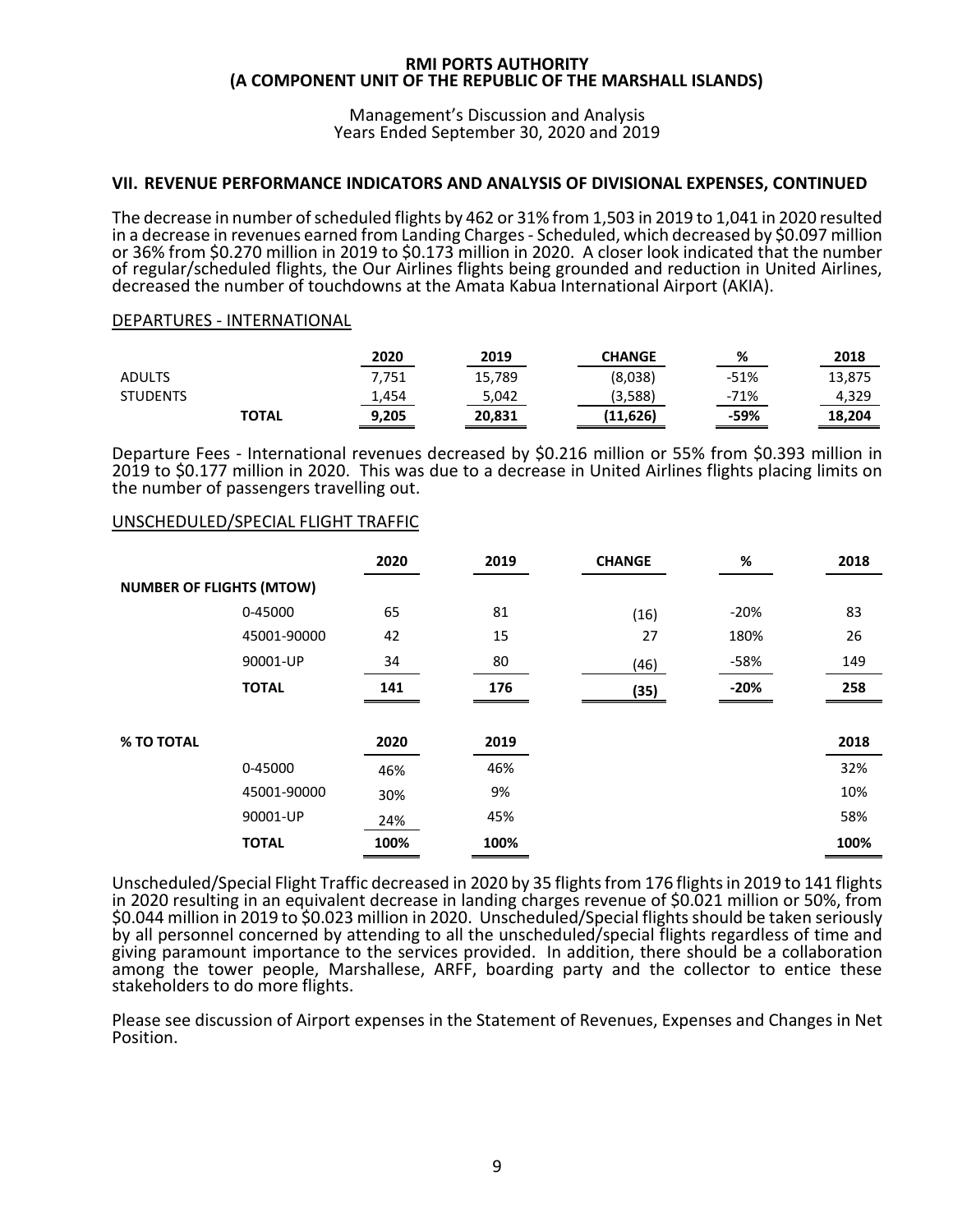#### Management's Discussion and Analysis Years Ended September 30, 2020 and 2019

#### **VII. REVENUE PERFORMANCE INDICATORS AND ANALYSIS OF DIVISIONAL EXPENSES, CONTINUED**

#### **SEAPORT REVENUE PERFORMANCE INDICATORS**

#### VESSELS ARRIVALS

|                                        | 2020  | 2019  | <b>CHANGE</b> | %      | 2018  |
|----------------------------------------|-------|-------|---------------|--------|-------|
| <b>CARGO VESSELS</b>                   | 48    | 89    | (41)          | $-46%$ | 58    |
| <b>FISHING VESSELS - INTERNATIONAL</b> | 395   | 672   | (277)         | $-41%$ | 583   |
| <b>FISHING VESSELS - DOMESTIC</b>      | 538   | 608   | (70)          | $-12%$ | 769   |
| <b>FOREIGN TANKERS</b>                 | 14    | 21    |               | $-33%$ | 35    |
| <b>MILITARY SHIPS</b>                  |       |       | (4)           | $-67%$ |       |
| <b>OTHERS</b>                          | 17    |       | 13            | 325%   |       |
| <b>TOTAL</b>                           | 1,014 | 1,400 | (386)         | $-28%$ | 1,455 |

As reported in the Statement of Revenues, Expenses, and Changes in Net Position, certain revenue items on the Seaport Division's revenue streams registered a decrease specifically the Domestic Vessel Entry Fees which showed a decrease of \$0.022 million or 12%, from \$0.188 million in 2019 to \$0.167 million in 2020. This can also be seen from the table above indicating a decrease in transshipment of containers from 608 in 2019 to 538 in 2020 or a decrease of 70 fishing vessels for the given year. Foreign Entry Tankers showed a decrease from 21 tankers in 2019 to 14 tankers or 33% in 2020 or 7 tankers less than prior year. These operational results negatively impacted Seaport Division fee revenues, which decreased by \$0.806 million or 27% from \$3.027 million in 2019 to \$2.222 million in 2020 due to the reduction in cargo vessels and international fishing vessels.

#### VESSEL MOVEMENTS

| 2020  | 2019  | <b>CHANGE</b> | %    | 2018  |
|-------|-------|---------------|------|-------|
| 1,193 | 2,000 | -807          | -40% | 1,664 |

Both the pilotage fees and pilot boat usage fees decreased due to the limitation on the arrival of vessels due to the COVID-19 pandemic. Pilotage fees decreased to \$0.604 million in 2020 from \$0.901 million in 2019, a decrease of \$0.296 million or 33%. Further, pilot boat usage fees decreased by \$0.183 million or 38%, from \$0.475 million in 2019 to \$0.292 million in 2020.

#### WHARFAGE FEES

|                      | 2020    | 2019    | <b>CHANGE</b> | %    | 2018    |
|----------------------|---------|---------|---------------|------|---------|
| <b>METRIC TONS</b>   | 39,699  | 56,697  | (16,998)      | -30% | 51,610  |
| <b>REVENUE TONS</b>  |         |         |               |      |         |
| <b>DOMESTIC</b>      | 8,016   | 3,680   | 4,336         | 118% | 4.702   |
| <b>INTERNATIONAL</b> | 171,730 | 127,837 | 43,893        | 34%  | 165,465 |

With the decrease in revenue tonnage for domestic vessels, wharfage fees also reported a modest reduction at the end of 2020 with a decrease of \$0.037 million or 6% from \$0.625 million in 2019 to \$0.588 million in 2020.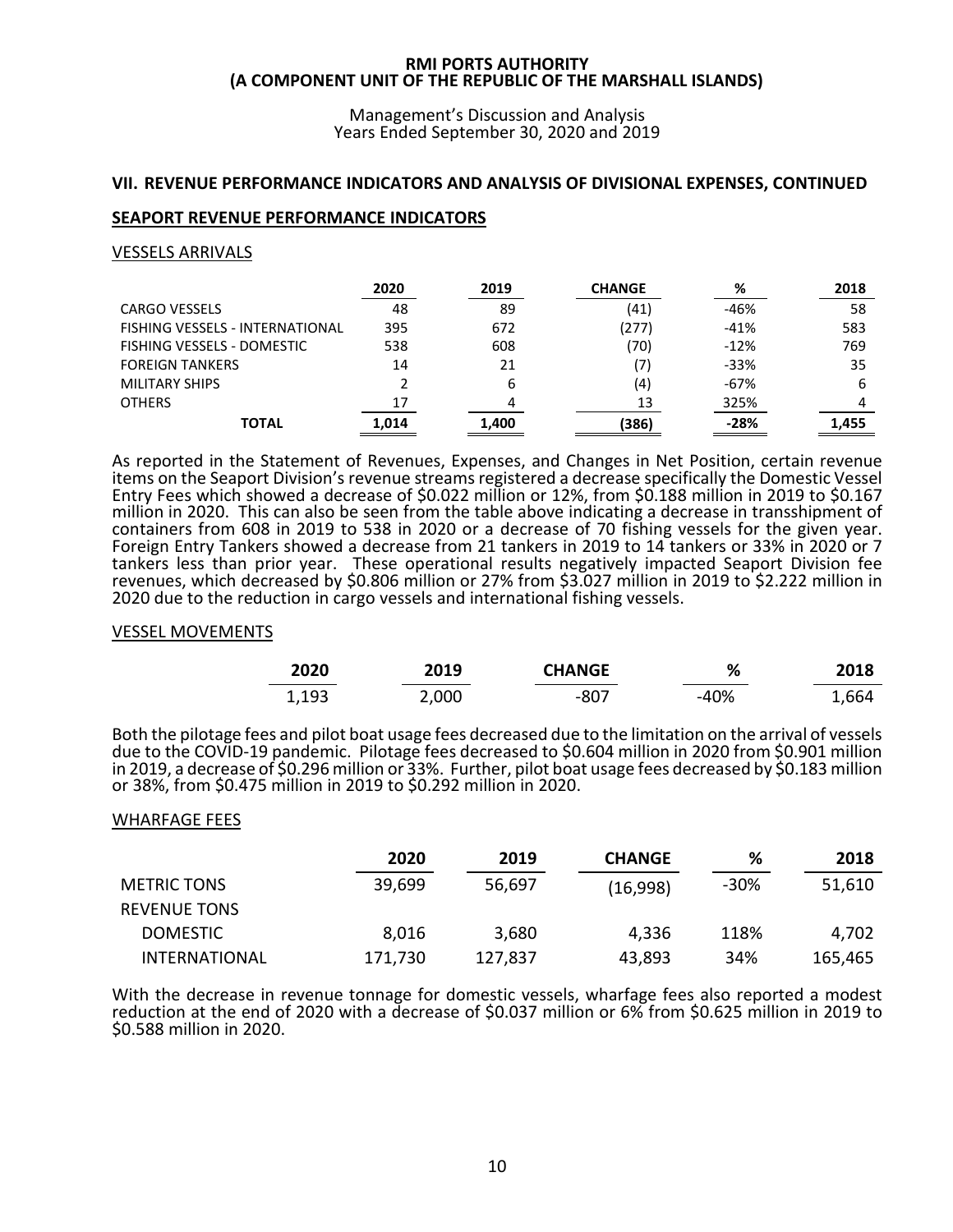Management's Discussion and Analysis Years Ended September 30, 2020 and 2019

#### **VII. REVENUE PERFORMANCE INDICATORS AND ANALYSIS OF DIVISIONAL EXPENSES, CONTINUED**

#### BUNKERING FEES

|                | 2020    | 2019    | <b>CHANGE</b> | %    | 2018    |
|----------------|---------|---------|---------------|------|---------|
| FUEL (BARREL)  | 76,311  | 78,424  | (2, 113)      | -3%  | 65.824  |
| WATER (GALLON) | 477.197 | 980,200 | (503,003)     | -51% | 948,000 |

Revenues from bunkering fees - fuel decreased as a direct result of a decrease in bunkered fuel of 2,113 barrels or 3% from 78,424 barrels in 2019 to 76,311 barrels in 2020. Revenues from bunkering fees - water decreased as a direct result of a decrease in bunkered water of 503,303 gallons or 51% from 980,200 gallons in 2019 to 477,197 gallons in 2020. In terms of dollar value, fuel and water service fees decreased by \$0.006 million or 23% from \$0.029 million in prior year to \$0.022 million in the current year.

Please see discussion above for the Seaport expenses in the Statement of Revenues, Expenses and Changes in Net Position.

#### **VIII. STATEMENT OF CASH FLOWS**

The Statement of Cash Flows presents detailed information about cash receipts and cash payments of the Authority. It helps users to assess the ability to generate future cash flows, the ability to meet obligations as they become due, and the need for external financing. It also shows how changes in Statement of Net Position and Statement of Revenues, Expenses and Changes in Net Position affect cash and breaks the analysis into operating, capital and noncapital related financing and investing activities. A summary of the Authority's Statements of Cash Flows is presented below:

#### **Summary Statements of Cash Flows** As of September 30

|                                                            |   | 2020      |   | 2019        |    | S Change<br>2020-2019 | % Change<br>2020-2019 |   | 2018      |
|------------------------------------------------------------|---|-----------|---|-------------|----|-----------------------|-----------------------|---|-----------|
| Cash Provided By (Used In):                                |   |           |   |             |    |                       |                       |   |           |
| <b>Operating Activities</b><br>Capital & Related Financing | Ş | 590,335   | S | 1,634,061   | S. | (1,043,726)           | (63.9)%               | Ş | 1,374,929 |
| Activities<br>Noncapital & Related                         |   | (761,699) |   | (1,941,543) |    | 1,179,844             | (60.8)%               |   | (584,223) |
| <b>Financing Activities</b>                                |   | (44,787)  |   | 50,497      |    | (95, 284)             | (188.7)%              |   | 91,541    |
| <b>Investing Activities</b>                                |   |           |   | 5,878       |    | (5,878)               | (100.0)%              |   | 27,107    |
| Net Change in Cash                                         |   | (216,151) |   | (251,107)   |    | 34,956                | (13.9)%               |   | 909,354   |
| Cash - Beginning of Year                                   |   | 2,413,341 |   | 2,664,448   |    | (251,107)             | (9.4)%                |   | 1,755,094 |
| Cash - End of Year                                         |   | 2,197,190 |   | 2,413,341   |    | (216,151)             | $(9.0)\%$             |   | 2,664,448 |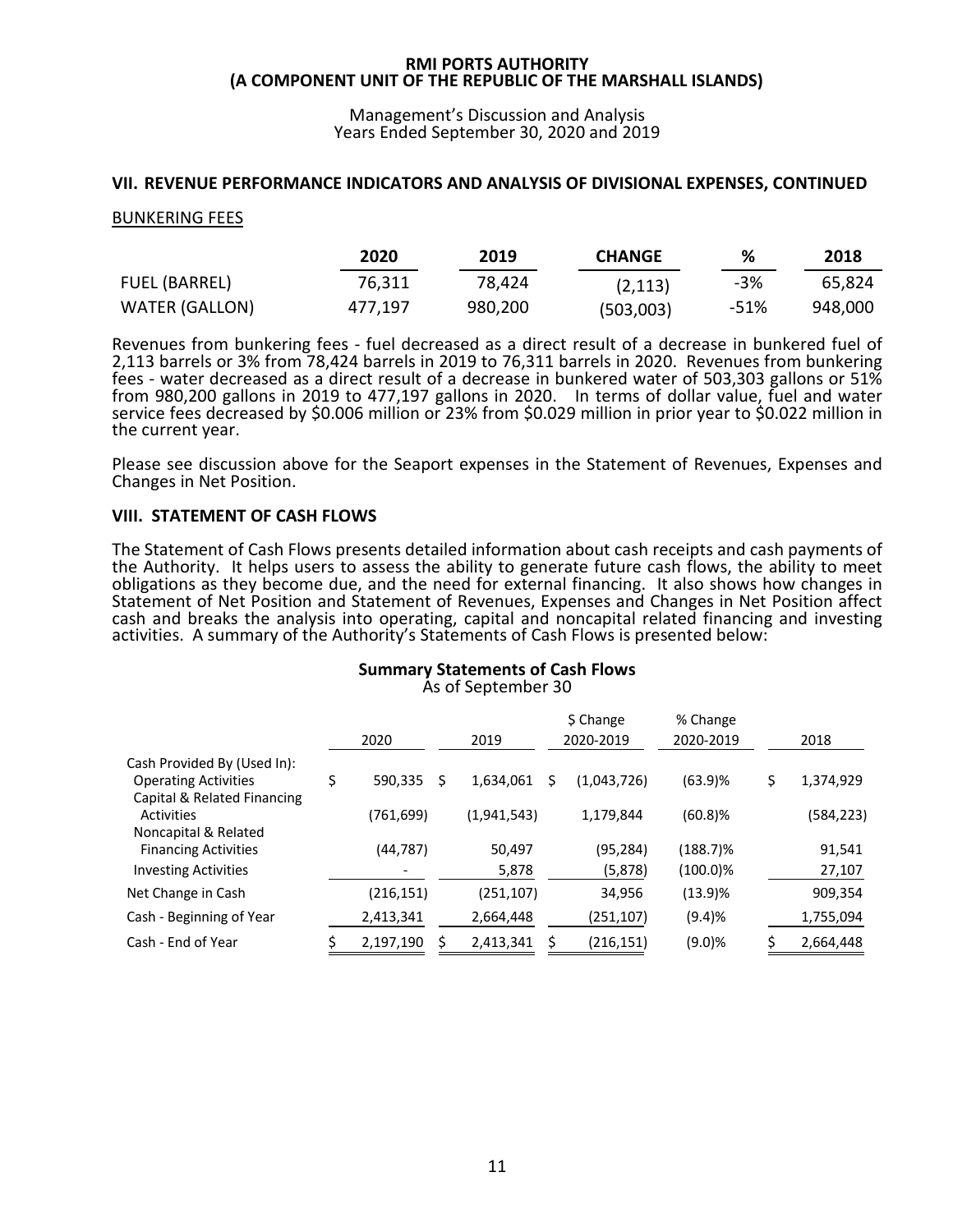Management's Discussion and Analysis Years Ended September 30, 2020 and 2019

#### **VIII. STATEMENT OF CASH FLOWS, CONTINUED**

Net change in cash during the year showed a reduction from negative \$0.251 million in 2019 to negative \$0.216 million in 2020 or a positive increase of \$0.035 million or 14%.

- 1. Cash inflows from operating activities were primarily from customers, e.g., airlines, shipping vessels, lessees, special/unscheduled flights, private businesses, government offices, and other related party entities with an aggregate amount of \$3.624 million in 2020 as compared to \$4.591 million in 2019, a decrease of \$0.967 million or 21%. Such cash was used to pay various suppliers<br>for goods and services amounting to \$1.662 million in 2020 and \$1.518 million in 2019 as well as to pay employees for services rendered during 2020 and 2019 in the amount of \$1.372 million and \$1.439 million, respectively. As a result, net cash provided by operating activities decreased by \$1.044 million, respectively. As a result, net cash provided by operating activities decreased by
- 2. Net cash used for capital and related financing activities amounted to \$0.762 million in 2020, a decrease of \$1.180 million or 61% from \$1.942 million in 2019.
- 3. The Authority reported a cash position at the end of 2020 of \$2.197 million, a decrease of \$0.216 million or 9% in comparison to \$2.413 million at the end of 2019.

#### **IX. BUDGET VS. ACTUAL OPERATIONAL COMPARISON**

|                                                                                                                                                                                         |    | <b>Budget</b><br>2020                          |    | Actual<br>2020                                 |   | \$ Change<br>Budget-Actual                  | % Change<br><b>Budget-Actual</b>     |
|-----------------------------------------------------------------------------------------------------------------------------------------------------------------------------------------|----|------------------------------------------------|----|------------------------------------------------|---|---------------------------------------------|--------------------------------------|
| Operating revenues:<br><b>Airport Division</b><br>Seaport Division                                                                                                                      | \$ | 1,161,330<br>3,283,282                         | S  | 948,337<br>2,474,587                           | S | (212,993)<br>(808, 695)                     | $(18.3)\%$<br>(24.6)%                |
| Total operating revenues                                                                                                                                                                |    | 4,444,612                                      |    | 3,422,924                                      |   | (1,021,688)                                 | $(23.0)\%$                           |
| Operating expenses:<br>Airport Division:<br>Depreciation and amortization<br>Other operating expenses<br>Seaport Division:<br>Depreciation and amortization<br>Other operating expenses |    | 4,040,221<br>1,223,525<br>712,980<br>1,835,287 |    | 3,929,886<br>1,657,389<br>336,366<br>1,277,252 |   | 110,335<br>(433, 864)<br>376,614<br>558,035 | 2.7%<br>$(35.5)$ %<br>52.8%<br>30.4% |
| Total operating expenses                                                                                                                                                                |    | 7,812,013                                      |    | 7,200,893                                      |   | 611,120                                     | 7.8%                                 |
| <b>Operating loss</b>                                                                                                                                                                   |    | (3,367,401)                                    |    | (3,777,969)                                    |   | (410, 568)                                  | (12.2)%                              |
| Nonoperating revenues (expenses):<br><b>Airport Division</b><br>Seaport Division                                                                                                        |    | (3,894)<br>81,390                              |    | 88,443<br>(38, 380)                            |   | 92,337<br>(119, 770)                        | $(2371.3)\%$<br>$(147.2)\%$          |
| Total nonoperating revenue (expenses)                                                                                                                                                   |    | 77,496                                         |    | 50,063                                         |   | (27,433)                                    | (35.4)%                              |
| Capital contributions:<br><b>Airport Division</b><br>Seaport Division                                                                                                                   |    |                                                |    | 96,955                                         |   | 96,955                                      |                                      |
| <b>Total capital contributions</b>                                                                                                                                                      |    |                                                |    | 96,955                                         |   | 96,955                                      |                                      |
| Change in net position                                                                                                                                                                  | \$ | (3, 289, 905)                                  | \$ | (3,630,951)                                    | Ş | (341, 046)                                  | (9.4)%                               |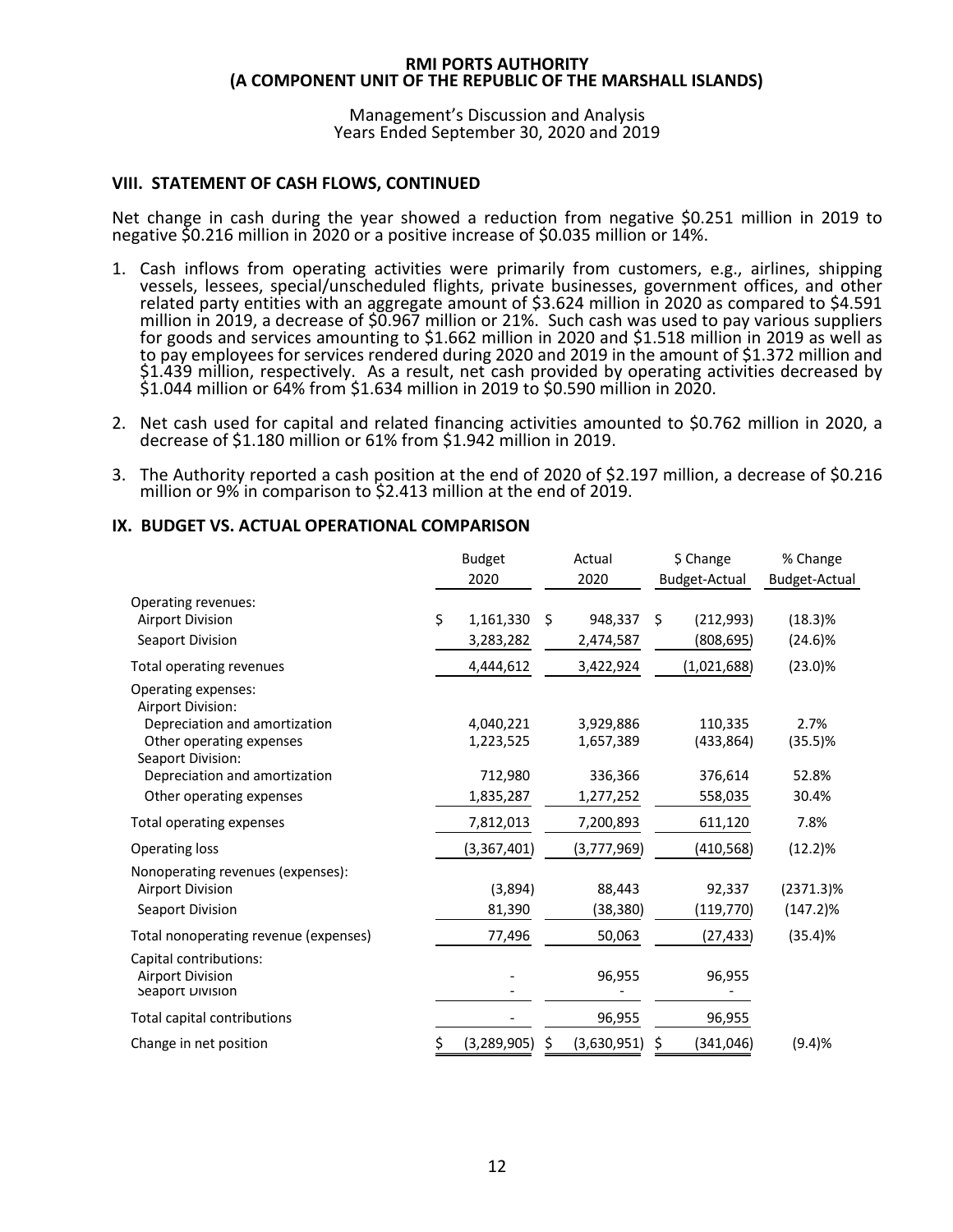Management's Discussion and Analysis Years Ended September 30, 2020 and 2019

#### **IX. BUDGET VS ACTUAL COMPARISON, CONTINUED**

The budgeted change in net position in 2020 registered an unfavorable variance of negative \$0.341 million or negative 9% compared to the actual negative \$3.631 million vis-à-vis the budgeted negative \$3.290 million. This was brought by the following:

- 1. Total operating revenues for Airport Division revealed a negative variance of \$0.213 million or 18%, from a budgeted \$1.161 million to an actual amount of \$0.948 million. This is due to loss of revenue from the limited incoming international flights impacting RMI due to the COVID-19 pandemic.
- 2. Seaport Division operating revenues showed a decrease of \$0.809 million or 25%. This decrease had been driven by the decrease in entry of cargo and international fishing vessels due to the COVID-19 pandemic.
- 3. Total operating expenses (excluding depreciation and amortization expense) for 2020 is lower by \$0.124 million (or 3%) compared to the budgeted 2020 amount.
- 4. Actual amount of depreciation and amortization showed a favorable \$0.487 million difference against the budget. The decrease was due to some assets being fully depreciated.
- 5. Non-Operating Revenues (Expenses) resulted in an unfavorable \$0.027 million or 35% from a projected \$0.077 million to an actual \$0.050 million.
- 6. There were no budgeted capital contributions in 2020.
- 7. The Change in Net Position for both Airport and Seaport Divisions for 2020 showed an unfavorable \$0.341 million or an unfavorable negative 10 percentage change. However, the Seaport Division continuously had a strong and stable Net Position with a 0.7% increase compared to the projected<br>\$0.816 million to the actual \$0.823 million in 2020. Airport Division decreased by \$0.347 million<br>or 8%, from a budgeted \$4.1

#### **X. CAPITAL ASSETS AND DEBT**

Net capital assets decreased from \$58.431 million in 2019 to \$54.977 million in 2020. Capital asset acquisitions in 2020 of \$0.7 million were offset by depreciation of \$4.15 million. A summary of the Authority's capital assets at September 30, 2020 compared with 2019 and 2018 is presented below:

|                               |    |                |   |              |      | \$ Change     | % Change  |   |                |
|-------------------------------|----|----------------|---|--------------|------|---------------|-----------|---|----------------|
|                               |    | 2020           |   | 2019         |      | 2020-2019     | 2020-2019 |   | 2018           |
| Runway apron upgrade          | Ş. | 36,159,648     | S | 36,174,611   | - \$ | (14, 963)     | (0.0)%    | s | 36,174,611     |
| Roadway                       |    | 26,720,033     |   | 26,720,033   |      |               | 0.0%      |   | 26,720,033     |
| <b>Facilities</b>             |    | 26,164,840     |   | 23,481,757   |      | 2,683,083     | 11.4%     |   | 23,481,757     |
| <b>Buildings</b>              |    | 13,819,313     |   | 13,819,313   |      |               | 0.0%      |   | 13,641,661     |
| Other                         |    | 3,932,430      |   | 3,996,335    |      | (63,905)      | (1.6)%    |   | 3,810,599      |
|                               |    | 106,796,264    |   | 104,192,049  |      | 2,604,215     | 2.5%      |   | 103,828,661    |
| Accumulated depreciation      |    | (53, 162, 062) |   | (49,012,956) |      | (4, 149, 106) | 8.5%      |   | (44, 740, 990) |
|                               |    | 53,634,202     |   | 55,179,093   |      | (1,544,891)   | (2.8)%    |   | 59,087,671     |
| Construction work in progress |    | 1,342,570      |   | 3,251,649    |      | (1,909,079)   | (58.7)%   |   | 1,563,061      |
|                               | \$ | 54,976,772     | Ŝ | 58,430,742   |      | (3,453,970)   | (5.9)%    |   | 60,650,732     |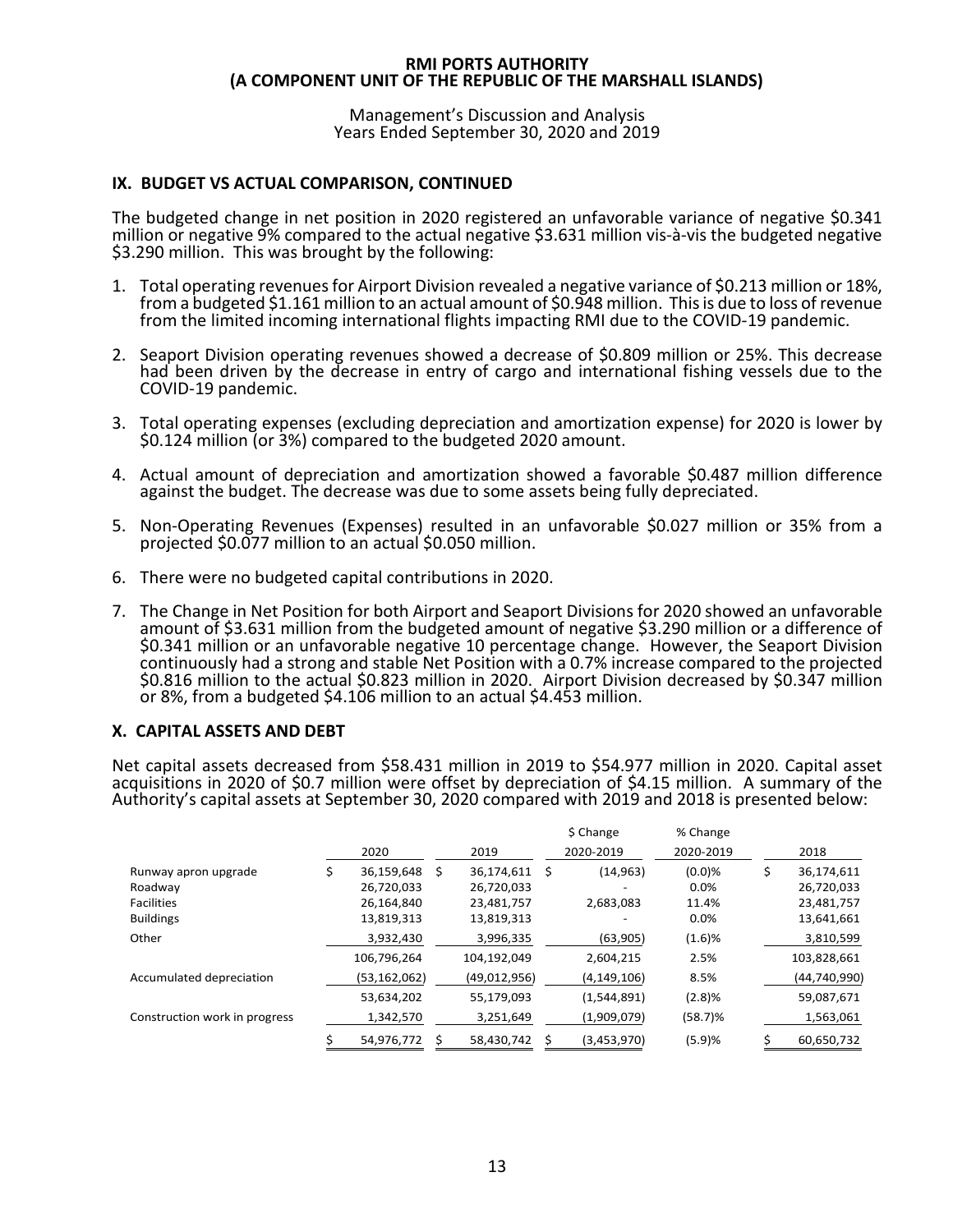Management's Discussion and Analysis Years Ended September 30, 2020 and 2019

#### **X. CAPITAL ASSETS AND DEBT, CONTINUED**

Capital asset acquisitions of \$0.7 million primarily represents construction work-in-progress associated with the Uliga/Delap Dock repair project, which was completed in 2020. The Authority has a number of projects ongoing that are included in the \$1.3 million construction work-in-progress at September of projects ongoing that are included in the \$1.3 million construction work-in-progress at September<br>30, 2020. These include \$0.3 million capitalized costs associated with the new Majuro Airport Terminal, \$0.4 million capitalized costs associated with the Authority's Port Master Plan, and \$0.6 million capitalized costs associated with the Authority's E-Vault. The Majuro Airport Terminal and Port Master Plan projects are currently on hold until funding is made available by a grantor. The Authority continues to operate the existing Majuro Airport Terminal, which was constructed in 1971. A structural analysis of the building was performed by an engineering company who concluded that the present condition is a potential life safety issue and poses an immediate danger to the general public and others who utilize the facility. Management has commenced initial discussions with donor organizations in regard to the construction of a new terminal; however, discussions are on hold until the global COVID19 pandemic dissipates, and RMI travel restrictions are eased to allow for dialogue to resume with potential donor organizations.

Refer to note 3 of the accompanying financial statements for additional information relating to capital assets. At this time, the Authority has no long-term debt.

#### **XI. EXTERNAL FACTORS AND ECONOMIC OUTLOOK**

- Migratory nature of tuna has a negative effect in the fishing vessels traffic to Majuro.
- The Runway Safety Area/Road Realignment Project had a significant impact on the financial statements when the road was transferred to the RMI Government.
- The operating cash shortfall incurred by the Airport Division will continue and will get worse unless measures are implemented to increase revenues, invite new airline/s to operate in Majuro with the cooperation of the Government to improve tourism; or cost-cut the expenses without compromising the safety and security.
- As previously mentioned in the prior fiscal year's audit, a Government policy was issued in May 17, 2012, which directed RMIPA to exempt certain port charges for vessels owned by Koo's Fishing Company. This policy has an adverse effect on RMIPA's financial performance.

Ports Authority Board of Directors and Management reviewed this Government Policy and had informed the Cabinet of the adverse effect on the financial performance of the Port Authority. Ports Authority expressed their concern to the Cabinet in a letter dated August 8, 2012.

Since this policy was implemented, no update yet as of this writing if this policy will be lifted in favor of Ports Authority.

#### **XII. ADDITIONAL FINANCIAL INFORMATION**

Management Discussion and Analysis (MD&A) for the year ended September 30, 2019 is set forth in the RMI Ports Authority's report on the audit of financial statements, which is dated July 6, 2020. The MD&A explains the major factors impacting the 2019 financial statements and can be obtained from the RMI Office of the Auditor-General website at www.rmioag.com.

This report is designed to provide the Authority's customers and other interested parties with an overview of the Authority's financial condition, results of operations and changes in net position. Should the reader have questions regarding the information included in this report or wish to request additional financial information, please contact the RMI Ports Authority Executive Director, Mr. James PC Bing, II at P.O. Box 109, Majuro, MH 96960 or visit our website at **www.rmipa.com**.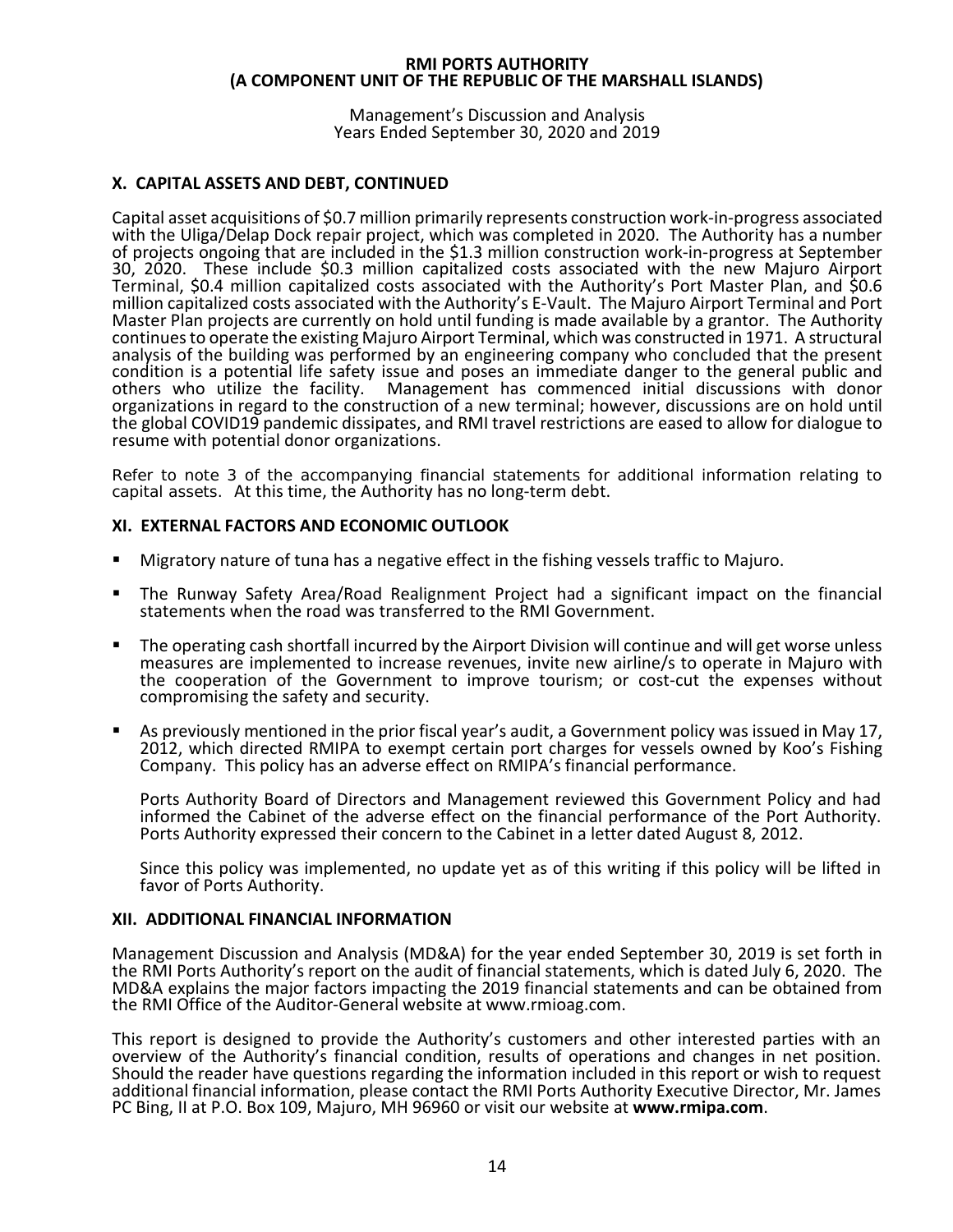#### Statements of Net Position September 30, 2020 and 2019

|                                                       | 2020             | 2019             |
|-------------------------------------------------------|------------------|------------------|
| <b>ASSETS</b>                                         |                  |                  |
| Current assets:                                       |                  |                  |
| Cash                                                  | \$<br>2,197,190  | 2,413,341<br>\$  |
| Time certificate of deposit                           | 2,589,697        | 2,514,014        |
| Receivables:                                          |                  |                  |
| Trade                                                 | 690,203          | 878,078          |
| Affiliates                                            | 1,072,978        | 1,040,286        |
| Note receivable                                       |                  | 31,871           |
| Interest receivable                                   | 57,480           | 56,607           |
| Grants receivable                                     | 178,756          |                  |
| Employees                                             | 16,299           | 23,086           |
|                                                       | 2,015,716        | 2,029,928        |
| Less allowance for doubtful accounts                  | (1,439,866)      | (1, 393, 797)    |
|                                                       | 575,850          | 636,131          |
| Prepaid expenses and other assets                     | 22,373           | 8,877            |
| Total current assets                                  | 5,385,110        | 5,572,363        |
| Capital assets:                                       |                  |                  |
| Nondepreciable capital assets                         | 1,342,570        | 3,251,649        |
| Other capital assets, net of accumulated depreciation | 53,634,202       | 55,179,093       |
|                                                       | 54,976,772       | 58,430,742       |
|                                                       | 60,361,882       | \$<br>64,003,105 |
| LIABILITIES AND NET POSITION                          |                  |                  |
| <b>Current liabilities:</b>                           |                  |                  |
| Accounts payable                                      | \$<br>108,486    | \$<br>225,744    |
| Contracts payable                                     | 249,933          | 167,714          |
| Payable to affiliates                                 | 636,293          | 614,093          |
| Due to RepMar                                         | 285,714          | 285,714          |
| Other liabilities and accruals                        | 141,538          | 138,971          |
| <b>Total liabilities</b>                              | 1,421,964        | 1,432,236        |
| Commitments and contingencies                         |                  |                  |
| Net position:                                         |                  |                  |
| Net investment in capital assets                      | 54,976,772       | 58,430,742       |
| Unrestricted                                          | 3,963,146        | 4,140,127        |
| Total net position                                    | 58,939,918       | 62,570,869       |
|                                                       | \$<br>60,361,882 | \$64,003,105     |

See accompanying notes to financial statements.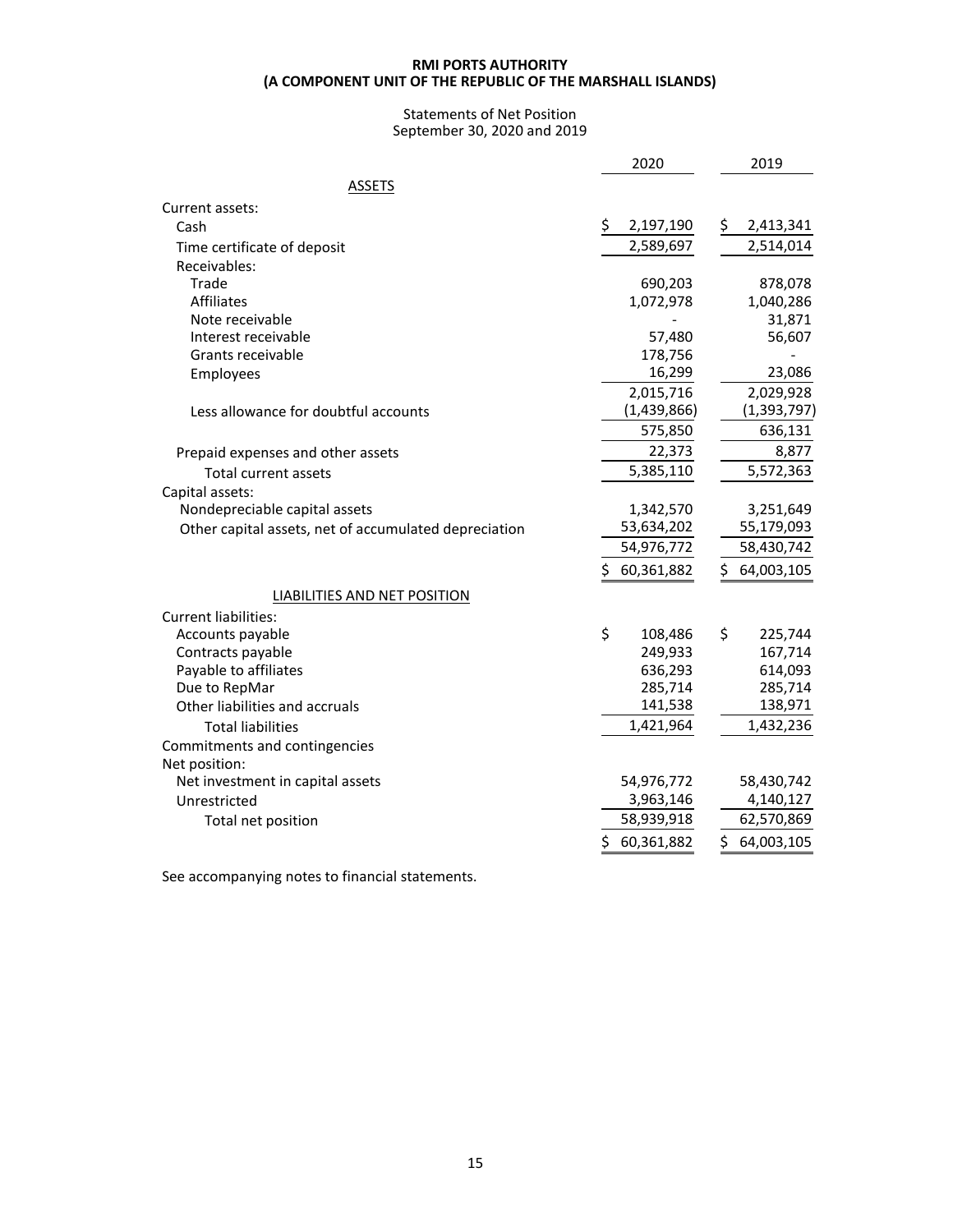#### Statements of Revenues, Expenses and Changes in Net Position Years Ended September 30, 2020 and 2019

|                                            |    | 2020                  | 2019                |
|--------------------------------------------|----|-----------------------|---------------------|
| Operating revenues:                        |    |                       |                     |
| Seaport fees                               | \$ | 2,221,859             | \$<br>3,027,713     |
| <b>Aviation fees</b>                       |    | 511,901               | 897,440             |
| Concession and lease income                |    | 262,349               | 278,387             |
| Special overtime carges                    |    | 83,915                | 84,672              |
| Screening fee                              |    | 75,291                | 149,112             |
| Cargo                                      |    | 47,073                | 51,277<br>275,872   |
| Other                                      |    | 266,605               |                     |
| Bad debts recovery (expense)               |    | 3,468,993<br>(46,069) | 4,764,473<br>70,676 |
|                                            |    | 3,422,924             | 4,835,149           |
| Total operating revenues                   |    |                       |                     |
| Operating expenses:                        |    |                       |                     |
| Depreciation and amortization              |    | 4,266,252             | 4,665,568           |
| Salaries and wages                         |    | 1,381,116             | 1,427,893           |
| Utilities                                  |    | 372,167               | 295,300             |
| Pilotage<br>Professional fees              |    | 292,125               | 402,437             |
|                                            |    | 187,670               | 35,336              |
| Pilot boat                                 |    | 111,922               | 156,715             |
| Land lease                                 |    | 111,813               | 111,813             |
| Training and travel                        |    | 81,238                | 218,342             |
| Gas, oil and fuel<br>Insurance             |    | 58,845                | 82,150<br>56,943    |
|                                            |    | 58,043                |                     |
| Repairs and maintenance<br>Communications  |    | 57,016<br>40,067      | 120,564<br>32,626   |
| Bank charges                               |    | 31,095                | 21,286              |
| Dues and subscriptions                     |    | 26,916                | 14,236              |
| Supplies                                   |    | 21,524                | 18,088              |
| Sitting fees                               |    | 13,600                | 13,600              |
| Laundry and cleaning                       |    | 11,872                | 13,354              |
| Fire, safety and security                  |    | 11,768                | 14,286              |
| <b>Taxes and licenses</b>                  |    | 11,471                | 13,002              |
| Capital outlays                            |    | 8,998                 | 11,273              |
| Representation                             |    | 7,207                 | 10,474              |
| Meetings                                   |    | 5,955                 | 9,498               |
| Freight and handling fees                  |    | 3,229                 | 15,203              |
| Miscellaneous                              |    | 28,984                | 21,042              |
| Total operating expenses                   |    | 7,200,893             | 7,781,029           |
| <b>Operating loss</b>                      |    | (3,777,969)           | (2,945,880)         |
| Nonoperating revenues (expenses):          |    |                       |                     |
| Federal Aviation Administration grants     |    | 50,165                |                     |
| Interest income                            |    | 76,556                | 80,414              |
| <b>Contributions to MALGOV</b>             |    | (76, 658)             | (63,793)            |
| Total nonoperating revenues, net           |    | 50,063                | 16,621              |
|                                            |    |                       |                     |
| Loss before capital contributions          |    | (3,727,906)           | (2,929,259)         |
| Capital contributions from U.S. government |    | 96,955                | 77,773              |
| Change in net position                     |    | (3,630,951)           | (2,851,486)         |
| Net position at beginning of year          |    | 62,570,869            | 65,422,355          |
| Net position at end of year                | S. | 58,939,918            | \$<br>62,570,869    |

See accompanying notes to financial statements.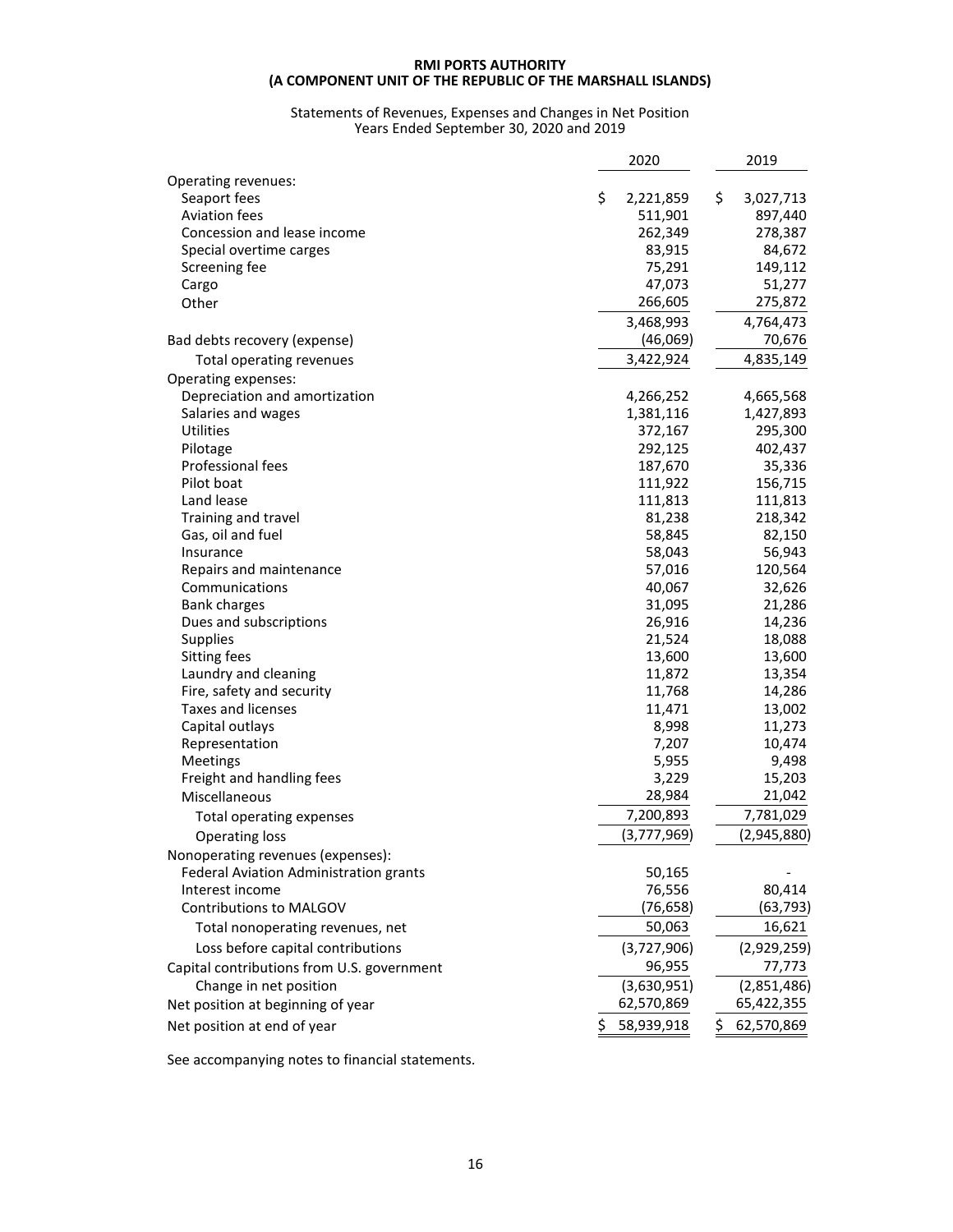#### Statements of Cash Flows Years Ended September 30, 2020 and 2019

|                                                                                | 2020                 |    | 2019                  |
|--------------------------------------------------------------------------------|----------------------|----|-----------------------|
| Cash flows from operating activities:                                          |                      |    |                       |
| Cash received from customers                                                   | \$<br>3,624,176      | \$ | 4,591,238             |
| Cash payments to suppliers for goods and services                              | (1,662,136)          |    | (1,517,713)           |
| Cash payments to employees for services                                        | (1, 371, 705)        |    | (1,439,464)           |
| Net cash provided by operating activities                                      | 590,335              |    | 1,634,061             |
| Cash flows from capital and related financing activities:                      |                      |    |                       |
| Acquisition and construction of capital assets                                 | (761, 699)           |    | (1,999,106)           |
| Principal paid on long-term debt                                               |                      |    | (24, 318)             |
| Interest paid on long-term debt                                                |                      |    | (527)                 |
| Capital contributions received                                                 |                      |    | 82,408                |
| Net cash used for capital and related financing activities                     | (761, 699)           |    | (1,941,543)           |
| Cash flows from noncapital and related financing activities:                   |                      |    |                       |
| Loan principal repayments from AMI                                             | 31,871               |    | 114,290               |
| <b>Contributions to MALGOV</b>                                                 | (76, 658)            |    | (63, 793)             |
| Net cash provided by (used for) noncapital and related financing activition    | (44, 787)            |    | 50,497                |
| Cash flows from investing activities:                                          |                      |    |                       |
| Interest received                                                              |                      |    | 5,878                 |
| Net change in cash                                                             | (216, 151)           |    | (251, 107)            |
| Cash at beginning of year                                                      | 2,413,341            |    | 2,664,448             |
| Cash at end of year                                                            | \$<br>2,197,190      | \$ | 2,413,341             |
| Reconciliation of operating loss to net cash provided by operating activities: |                      |    |                       |
| <b>Operating loss</b>                                                          | \$<br>(3,777,969)    | S  | (2,945,880)           |
| Adjustments to reconcile operating loss to net cash provided by                |                      |    |                       |
| operating activities:                                                          |                      |    |                       |
| Depreciation and amortization                                                  | 4,266,252            |    | 4,665,568             |
| Bad debts expense (recovery)                                                   | 46,069               |    | (70, 676)             |
| (Increase) decrease in assets:                                                 |                      |    |                       |
| Receivables:                                                                   |                      |    |                       |
| Trade                                                                          | 187,875              |    | (164, 795)            |
| Affiliates                                                                     | (32, 692)            |    | (79, 116)             |
| Other                                                                          | 6,787                |    | 4,026                 |
| Prepaid expenses and other assets                                              | (13, 496)            |    | 63,527                |
| Increase (decrease) in liabilities:                                            |                      |    |                       |
| Accounts payable<br>Payable to affiliates                                      | (117, 258)<br>22,200 |    | 201,398               |
|                                                                                | 2,567                |    | 104,583<br>(144, 574) |
| Other liabilities and accruals                                                 |                      |    |                       |
| Net cash provided by operating activities                                      | \$<br>590,335        | \$ | 1,634,061             |

See accompanying notes to financial statements.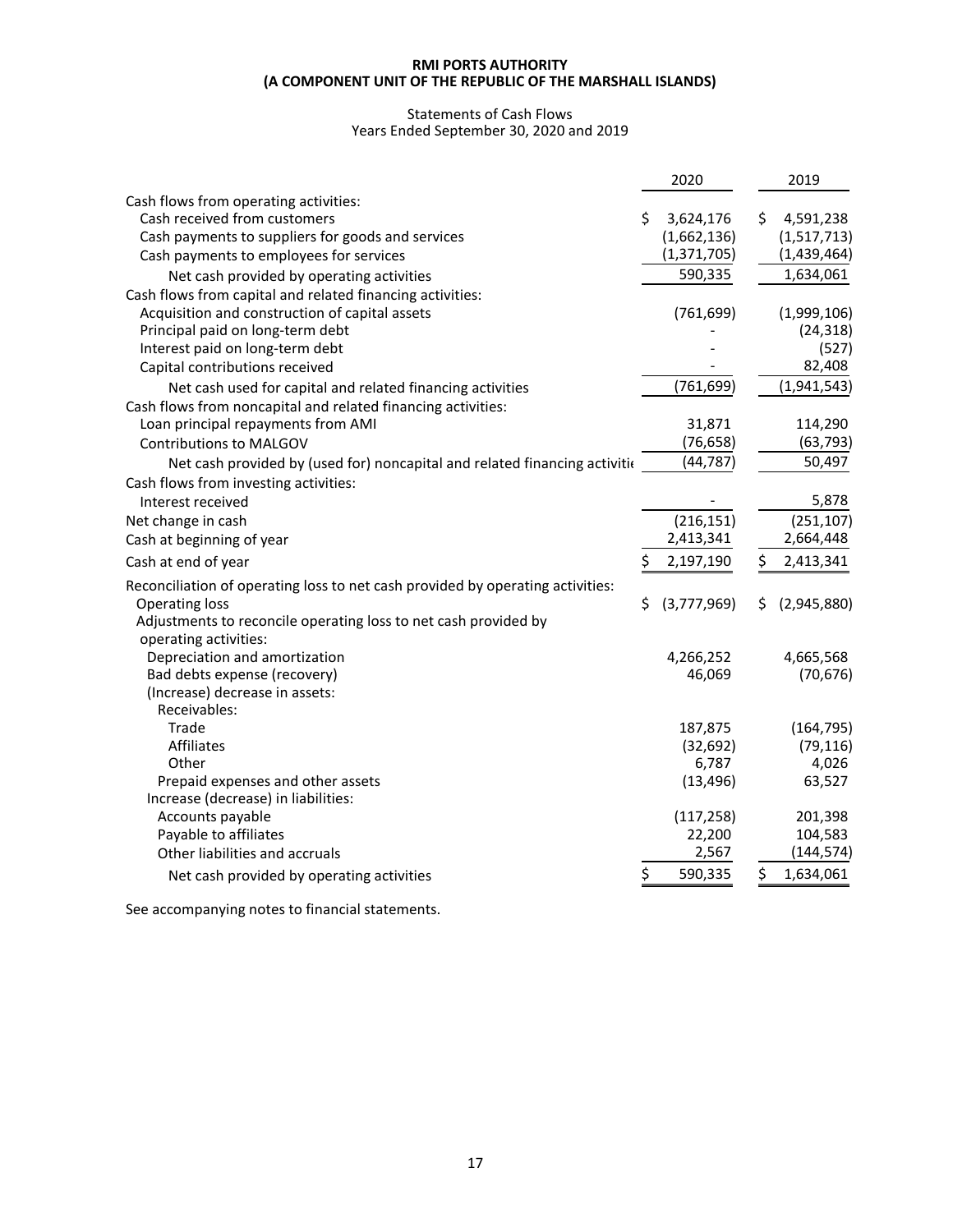Notes to Financial Statements September 30, 2020 and 2019

#### (1) Organization

The RMI Ports Authority (the Authority), a component unit of the Republic of the Marshall Islands (RepMar), was created under Public Law No. 2003-81, which integrated the Marshall Islands Airport Authority (MIAA) with the Marshall Islands Ports Authority (MIPA) into a single Ports Authority and transferred all assets and liabilities of the former MIAA and MIPA to the Authority, effective June 4, 2004. The Authority's principal line of business is the operation and maintenance of commercial port facilities in the Marshall Islands. Services are currently provided to passengers and carriers, commercial and private, arriving and departing at the Amata Kabua International Airport and all vessels, both commercial and private, arriving at port facilities in Majuro. On March 1, 2018, the Authority entered into an agreement with the Kwajalein Atoll Local Government (KALGOV) transferring duties and responsibilities of establishment, maintenance, and operation of the Ebeye Port from KALGOV to the Authority. Effective March 1, 2018, all Ebeye Port employees became employees of the Authority.

The Authority is governed by a seven-member Board of Directors appointed by the Cabinet of RepMar.

The Authority's financial statements are incorporated into the financial statements of RepMar as a component unit.

#### (2) Summary of Significant Accounting Policies

The accounting policies of the Authority conform to accounting principles generally accepted in the United States of America (GAAP), as applicable to governmental entities, specifically proprietary funds.

GASB Statement No. 34, *Basic Financial Statements - and Management's Discussion and Analysis - for State and Local Governments*, as amended by GASB Statement No. 37, *Basic Financial Statements - and Management's Discussion and Analysis - for State and Local Governments: Omnibus*, GASB Statement No. 38, *Certain Financial Statement Note Disclosures*, and GASB Statement No. 61, *The Financial Reporting Entity: Omnibus - an amendment of GASB Statements No. 14 and 34,* establish financial reporting standards for governmental entities, which require that management's discussion and analysis of the financial activities be included with the basic financial statements and notes and modifies certain other financial statement disclosure requirements.

To conform to these requirements, equity is presented in the following net position categories:

- Net investment in capital assets capital assets, net of accumulated depreciation and related debt, plus construction or improvement of those assets.
- Restricted: Expendable net position whose use by the Authority is subject to externally imposed stipulations that can be fulfilled by actions of the Authority pursuant to those stipulations or that expire with the passage of time. As of September 30, 2020 and 2019, the Authority has no restricted net position.
- Unrestricted net position that is not subject to externally imposed stipulations. Unrestricted net position may be designated for specific purposes by action of management or the Board of Directors or may otherwise be limited by contractual agreements with outside parties.

When both restricted and unrestricted resources are available for use for the same purpose, it is the Authority's policy to use unrestricted resources first, then restricted resources as they are needed.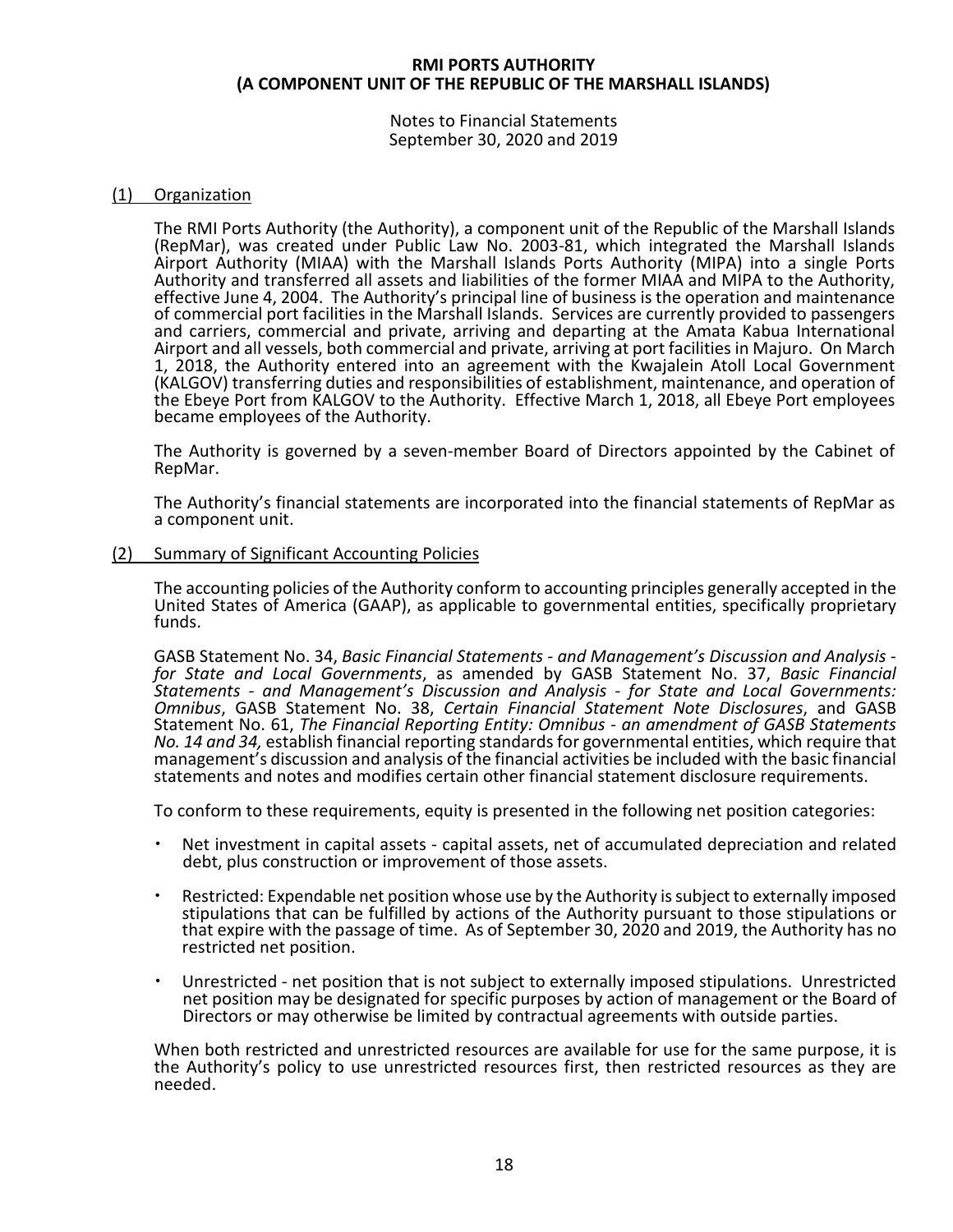Notes to Financial Statements September 30, 2020 and 2019

#### (2) Summary of Significant Accounting Policies, Continued

#### Basis of Accounting

Proprietary funds are accounted for on a flow of economic resources measurement focus. With this measurement focus, all assets and deferred outflows of resources, and liabilities and deferred inflows of resources associated with the operation of the fund are included in the statements of net position. Proprietary fund operating statements present increases and decreases in net position. The accrual basis of accounting is utilized by proprietary funds. Under this method, revenues are recorded when earned and expenses are recorded at the time liabilities are incurred.

#### Revenue Recognition

The Authority's revenues are derived primarily from providing various services to major shipping and airline customers under an approved tariff rate schedule and are reported as operating revenues. Capital grants, financing or investing related transactions are reported as non-operating revenues. Revenue is recognized on the accrual basis and is recorded upon billing when services have been completed. All expenses related to operating the Authority are reported as operating expenses. Interest income or federal program revenues are the primary components of non-<br>operating expenses and revenues.

#### Cash and Time Certificates of Deposit

Custodial credit risk is the risk that in the event of a bank failure, the Authority's deposits may not be returned. Such deposits are not covered by depository insurance and are either uncollateralized or collateralized with securities held by the pledging financial institution or held by the pledging financial institution but not in the depositor-government's name. The Authority does not have a deposit policy for custodial credit risk.

For purposes of the statements of net position and of cash flows, cash is defined as cash on hand and cash held in bank accounts. Deposits maintained in time certificates of deposit with original maturity dates greater than ninety days are separately classified. As of September 30, 2020 and 2019, the carrying amount of cash and time certificates of deposit were \$4,786,887 and \$4,927,355, respectively, and the corresponding bank balances were \$4,793,189 and \$4,981,082,<br>respectively. Of the bank balances, \$1,952,858 and \$2,309,926, respectively, were maintained in a financial institution subject to Federal Deposit Insurance Corporation (FDIC) insurance with \$2,840,331 and \$2,671,156, respectively, being maintained in a financial institution not subject to depository insurance. As of September 30, 2020 and 2019, bank deposits in the amount of \$250,000 were FDIC insured. Accordingly, these deposits are exposed to custodial credit risk. The Authority does not require collateralization of its cash deposits; therefore, deposit levels in excess of FDIC insurance coverage are uncollateralized.

#### Receivables

All receivables are due from government agencies, businesses and individuals located within the Republic of the Marshall Islands and are interest free and uncollateralized. The allowance for uncollectible accounts is stated at an amount which management believes will be adequate to absorb possible losses on accounts receivable that may become uncollectible based on evaluations of the collectability of these accounts and prior collection experience. Management determines the adequacy of the allowance for uncollectible accounts based upon review of the aged accounts receivable. The allowance is established through a provision for bad debts charged to expense. Bad debts are written off against the allowance on the specific identification method.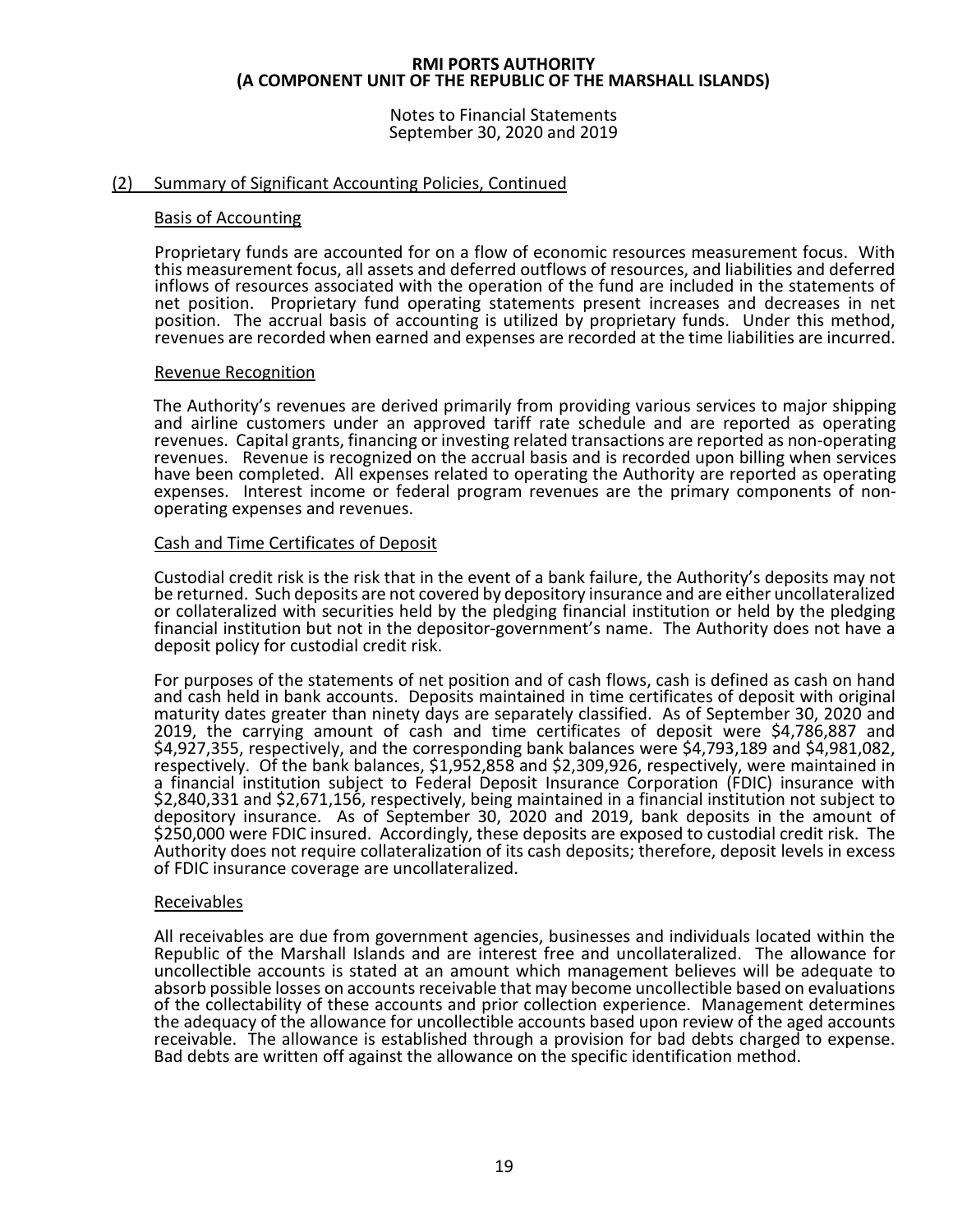Notes to Financial Statements September 30, 2020 and 2019

#### (2) Summary of Significant Accounting Policies, Continued

#### Property, Plant and Equipment

Property, plant and equipment are stated at cost. Individual items with a cost of \$500 or greater are capitalized. Contributed fixed assets are stated at their estimated fair value at the date of transfer from RepMar. Depreciation of property, plant and equipment is calculated using the straight-line method based on the estimated useful lives of the respective assets, which are as follows:

| <b>Facilities</b>                        | 5 - 50 years  |
|------------------------------------------|---------------|
| <b>Buildings</b>                         | 3 - 34 years  |
| Equipment                                | $2 - 5$ years |
| <b>Vehicles</b>                          | 5 - 20 years  |
| Office furniture, fixtures and equipment | $2 - 5$ years |
| Runway apron upgrade                     | 15 years      |

#### Deferred Outflows of Resources

In addition to assets, the statement of net position will sometimes report a separate section for deferred outflows of resources. This separate financial statement element represents a consumption of net position that applies to a future period and so will not be recognized as an outflow of resources (deduction of net position) until then. In 2015, the Authority transferred ownership of \$1,135,632 of Non-Directional Beacon assets to the Federal Aviation Administration (FAA) and determined that this transfer qualified for reporting in this category. During the year ended September 30, 2019, the Authority recognized amortization expense of \$282,907 associated with this deferred outflow. As of September 30, 2019, this deferred outflow was fully amortized. The Authority has no other items that qualify for reporting in this category.

#### Deferred Inflows of Resources

In addition to liabilities, the statement of net position will sometimes report a separate section for deferred inflows of resources. This separate financial statement element represents an acquisition of net position that applies to a future period and so will not be recognized as an inflow of resources (addition to net position) until then. The Authority has no items that qualify for reporting in this category.

#### Compensated Absences

Vested or accumulated vacation leave is recorded as an expense and liability as the benefits accrue to employees. No liability is recorded for nonvesting accumulating rights to receive sick benefits. As of September 30, 2020 and 2019, an accumulated vacation leave liability of \$78,610 and \$71,673, respectively, is included within the accompanying statements of net position as other liabilities and accruals.

#### Taxes

Corporate profits are not subject to income tax in the Republic of the Marshall Islands. The Government of the Republic of the Marshall Islands imposes a gross receipts tax of 3% on revenues. The Authority is specifically exempt from this tax.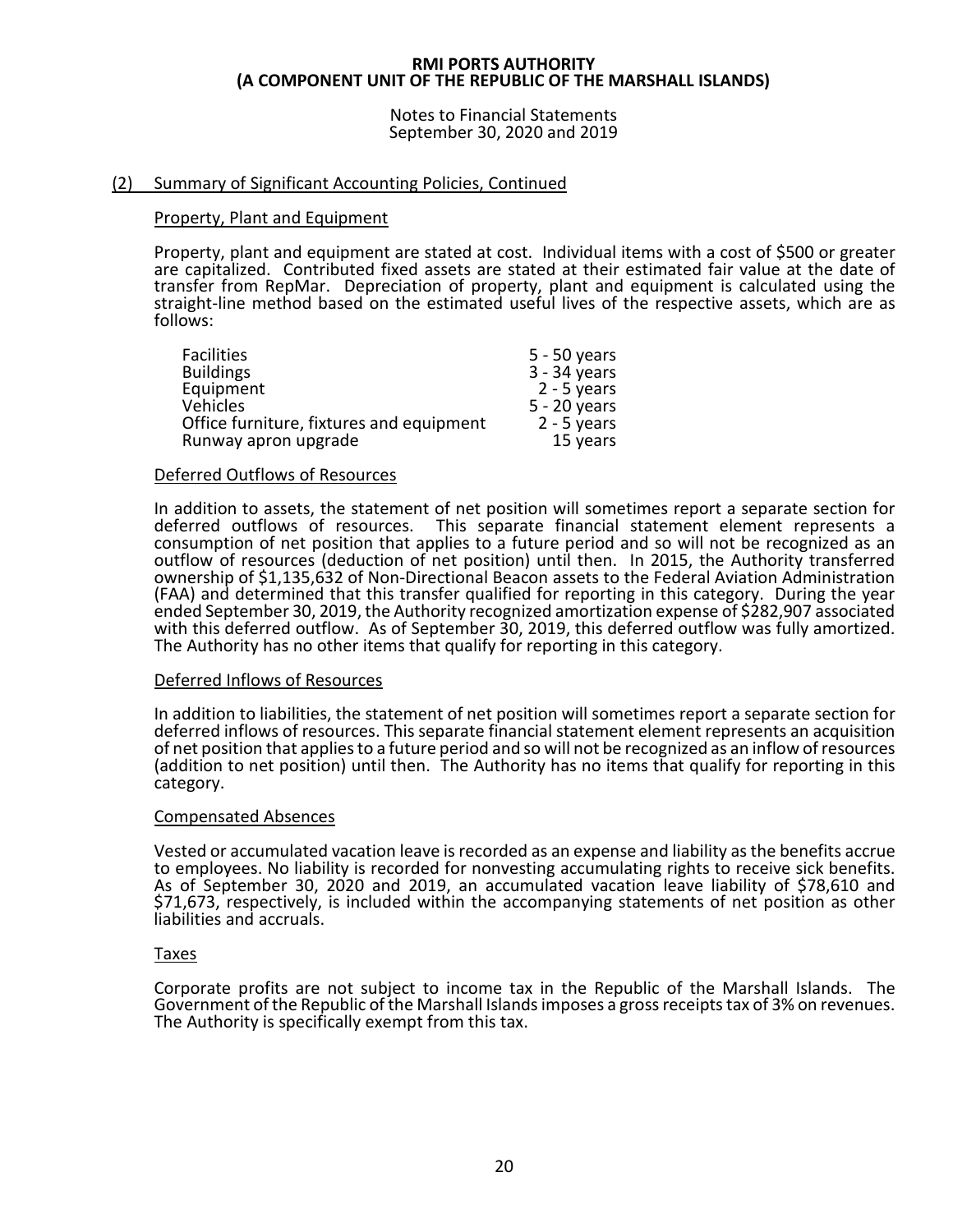Notes to Financial Statements September 30, 2020 and 2019

#### (2) Summary of Significant Accounting Policies, Continued

#### New Accounting Standards

During the year ended September 30, 2020, GASB issued Statement No. 95, *Postponement of the Effective Dates of Certain Authoritative Guidance*, which postpones the effective dates of GASB Statement No. 84, 89, 90, 91, 92 and 93 by one year and GASB Statement No. 87 by 18 months; however, earlier application of the provisions addressed in GASB Statement No. 95 is encouraged and is permitted to the extent specified in each pronouncement as originally issued. In accordance with GASB Statement No. 95, management has elected to postpone implementation of these statements.

In January 2017, GASB issued Statement No. 84, *Fiduciary Activities*. This Statement is to improve guidance regarding the identification of fiduciary activities for accounting and financial reporting purposes and how those activities should be reported. The requirements of this Statement will enhance consistency and comparability by (1) establishing specific criteria for identifying activities that should be reported as fiduciary activities and (2) clarifying whether and how business-type upon implementation, will have a material effect on the financial statements. In accordance with GASB Statement No. 95, GASB Statement No. 84 will be effective for fiscal year ending September 30, 2021.

In June 2017, GASB issued Statement No. 87, *Leases*. The objective of this Statement is to better meet the information needs of financial statement users by improving accounting and financial reporting for leases by governments. This Statement increases the usefulness of governments' financial statements by requiring recognition of certain lease assets and liabilities for leases that previously were classified as operating leases and as inflows of resources or outflows of resources recognized based on the payment provisions of the contract. Management believes that this statement, upon implementation, will have a material effect on the financial statements. In accordance with GASB Statement No. 95, GASB Statement No. 87 will be effective for fiscal year ending September 30, 2022.

In June 2018, GASB issued Statement No. 89, *Accounting for Interest Cost Incurred Before the End of a Construction Period*. The objectives of this Statement are (1) to enhance the relevance and comparability of information about capital assets and the cost of borrowing for a reporting period and (2) to simplify accounting for interest cost incurred before the end of a construction period. Management does not believe that this statement, upon implementation, will have a material effect on the financial statements. In accordance with GASB Statement No. 95, GASB Statement No. 89 will be effective for fiscal year ending September 30, 2022.

In March 2018, GASB issued Statement No. 90, *Majority Equity Interests - An Amendment of GASB Statements No. 14 and 61*. The primary objectives of this Statement are to improve the consistency and comparability of reporting a government's majority equity interest in a legally separate organization and to improve the relevance of financial statement information for certain component units. It defines a majority equity interest and specifies that a majority equity interest in a legally separate organization should be reported as an investment if a government's holding of the equity interest meets the definition of an investment. A majority equity interest that meets the definition of an investment should be measured using the equity method, unless it is held by a special-purpose government engaged only in fiduciary activities, a fiduciary fund, or an endowment (including permanent and term endowments) or permanent fund. Those governments and funds should measure the majority equity interest at fair value. Management does not believe that this statement, upon implementation, will have a material effect on the financial statements. In accordance with GASB Statement No. 95, GASB Statement No. 90 will be effective for fiscal year ending September 30, 2021.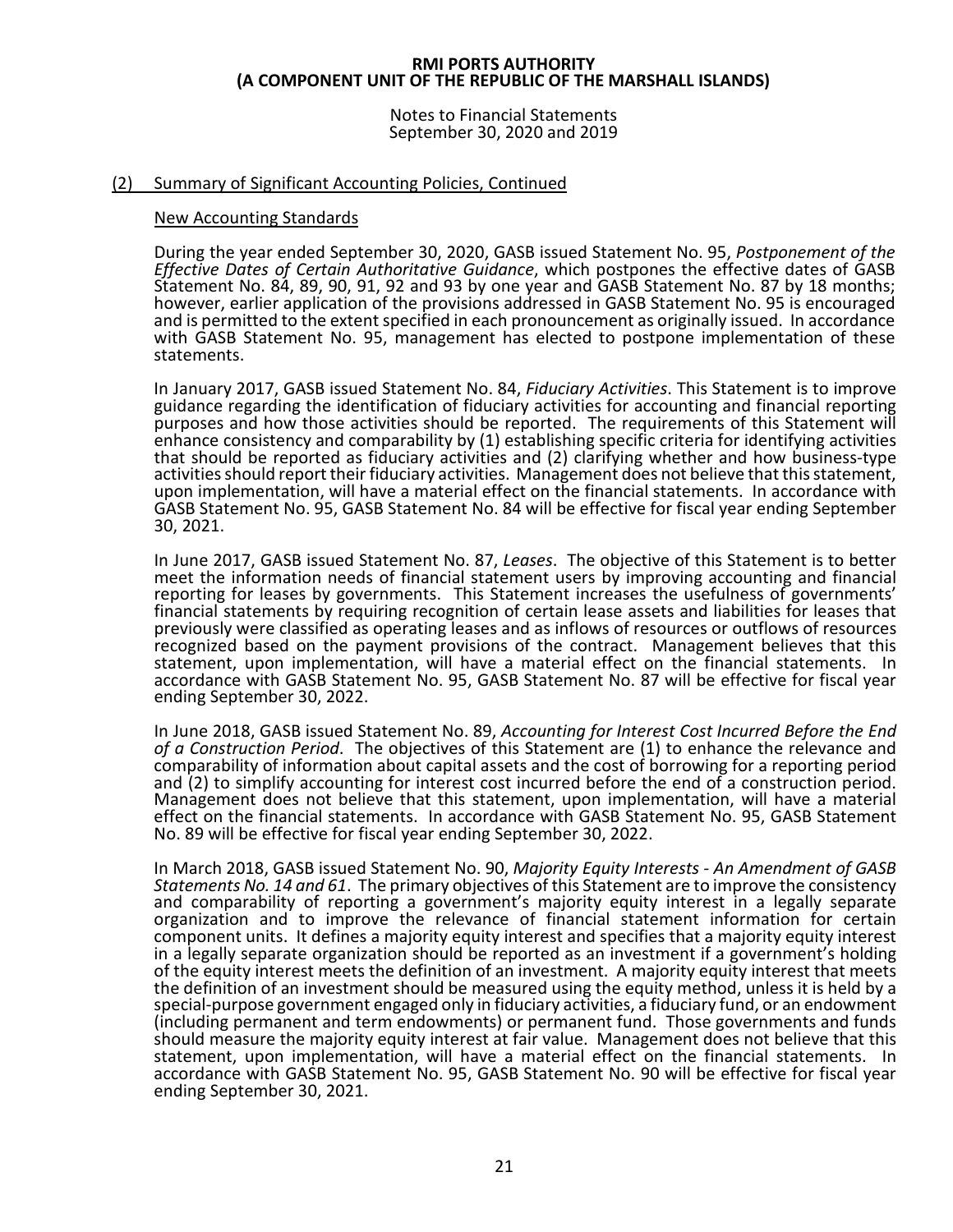Notes to Financial Statements September 30, 2020 and 2019

#### (2) Summary of Significant Accounting Policies, Continued

#### New Accounting Standards, Continued

In May 2019, GASB issued Statement No. 91, *Conduit Debt Obligations*. The primary objectives of this Statement are to provide a single method of reporting conduit debt obligations by issuers and eliminate diversity in practice associated with (1) commitments extended by issuers, (2) arrangements associated with conduit debt obligations, and (3) related note disclosures. This Statement achieves those objectives by clarifying the existing definition of a conduit debt obligation; establishing that a conduit debt obligation is not a liability of the issuer; establishing standards for accounting and financial reporting of additional commitments and voluntary commitments extended by issuers and arrangements associated with conduit debt obligations; and improving required note disclosures. Management does not believe that this statement, upon implementation, will have a material effect on the financial statements. In accordance with GASB Statement No. 95, GASB Statement No. 91 will be effective for fiscal year ending September 30, 2023.

In January 2020, GASB issued statement No. 92, *Omnibus 2020*. The objectives of this Statement are to enhance comparability in accounting and financial reporting and to improve the consistency of authoritative literature by addressing practice issues that have been identified during implementation and application of certain GASB Statements. This Statement addresses a variety of topics and includes specific provisions about the effective date of Statement No. 87, *Leases*, and Implementation Guide No. 2019-3, *Leases*, for interim financial reports, the terminology used to Fiduciary Activities, to postemployment benefits. The requirements related to the effective date of GASB Statement No. 87 and Implementation Guide 2019-3, reissuance recoveries and terminology used to refer to derivative instruments are effective upon issuance. In accordance with GASB Statement No. 95, the remaining requirements of GASB Statement No. 92 is effective for the fiscal year ending September 30, 2022.

In March 2020, GASB issued Statement No. 93, *Replacement of Interbank Offered Rates*. The primary objective of this statement is to address those and other accounting and financial reporting implications of the replacement of an IBOR. Management does not believe that this statement, upon implementation, will have a material effect on the financial statements. Except for paragraphs 11b, 13, and 14, GASB Statement No. 93 will be effective for fiscal year ending September 30, 2021. The requirement in paragraphs 11b, 13, and 14 are effective for fiscal year September 30, 2022.

In March 2020, GASB issued Statement No. 94, *Public-Private and Public-Public Partnerships and Availability Payment Arrangements*. The primary objective of this statement is to improve financial reporting by addressing issues related to public-private and public-public partnership arrangements. This statement also provides guidance for accounting and financial reporting for availability payment arrangements. Management does not believe that this statement, upon implementation, will have a material effect on the financial statements. GASB Statement No. 94 will be effective for fiscal year ending September 30, 2023.

In May 2020, GASB issued Statement No. 96, *Subscription-Based Information Technology Arrangements*. This Statement provides guidance on the accounting and financial reporting for subscription-based information technology arrangements (SBITAs) for government end users (governments). This Statement (1) defines a SBITA; (2) establishes that a SBITA results in a rightto-use subscription asset - an intangible asset - and a corresponding subscription liability; (3) provides the capitalization criteria for outlays other than subscription payments, including implementation costs of a SBITA; and (4) requires note disclosures regarding a SBITA. Management does not believe that this statement, upon implementation, will have a material effect on the financial statements. GASB Statement No. 96 will be effective for fiscal year ending September 30, 2023.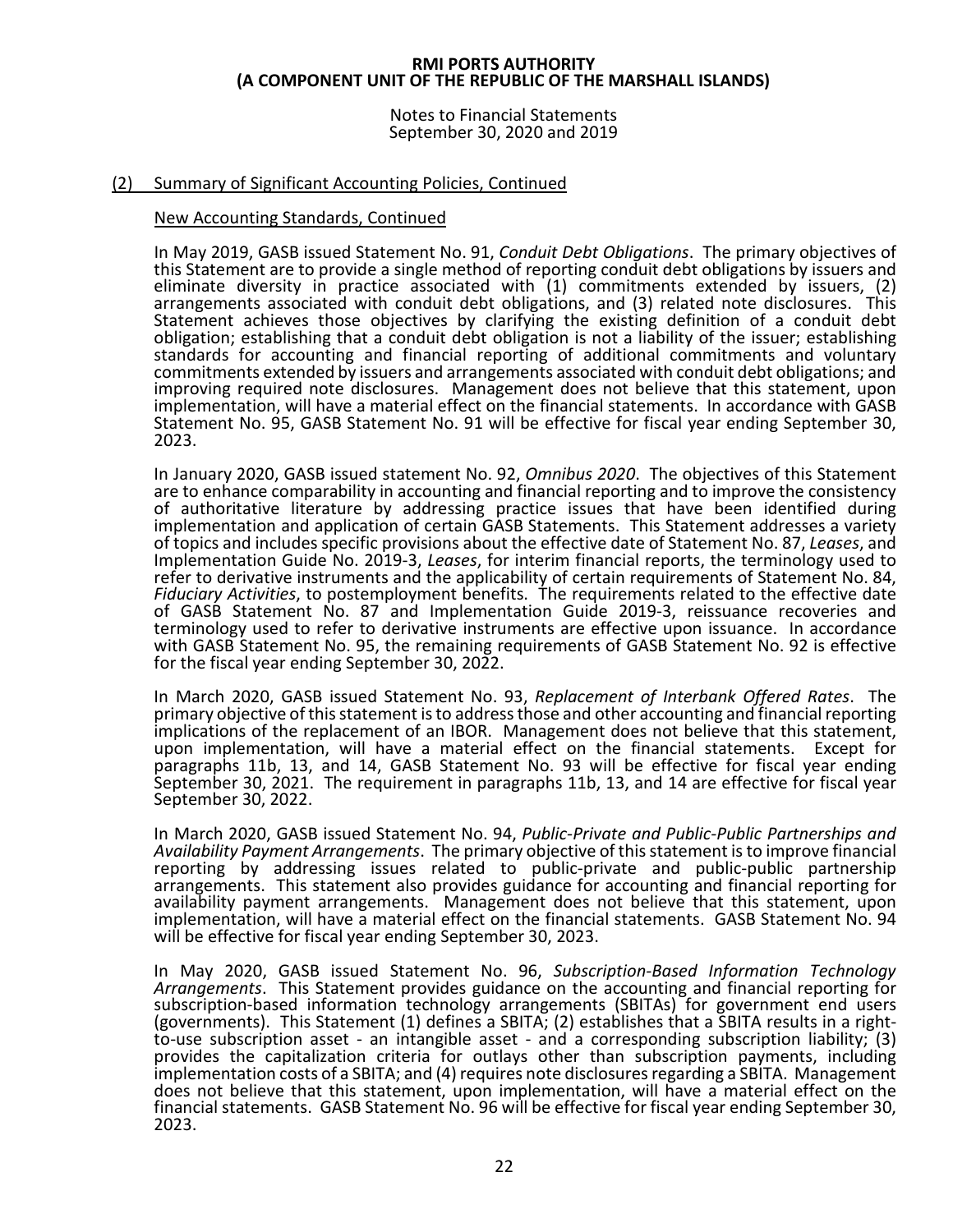Notes to Financial Statements September 30, 2020 and 2019

#### (2) Summary of Significant Accounting Policies, Continued

#### New Accounting Standards, Continued

In June 2020, GASB issued Statement No. 97, *Certain Component Unit Criteria, and Accounting and Financial Reporting for Internal Revenue Code Section 457 Deferred Compensation Plans - an*  The primary objectives of this Statement are to (1) increase consistency and comparability related to the reporting of fiduciary component units in circumstances in which a potential component unit does not have a governing board and the primary government performs the duties that a governing board typically would perform; (2) mitigate costs associated with the reporting of certain defined contribution pension plans, defined contribution other postemployment benefit (OPEB) plans, and employee benefit plans other than pension plans or OPEB plans (other employee benefit plans) as fiduciary component units in fiduciary fund financial statements; and (3) enhance the relevance, consistency, and comparability of the accounting and financial reporting for Internal Revenue Code (IRC) Section 457 deferred compensation plans (Section 457 plans) that meet the definition of a pension plan and for benefits provided through those plans. GASB Statement No. 97 will be effective for fiscal year ending September 30, 2022.

#### Estimates

The preparation of financial statements in accordance with GAAP requires management to make estimates and assumptions that affect the reported amounts of assets and deferred outflows of resources, liabilities and deferred inflows of resources, and disclosure of contingent assets and liabilities at the date of the financial statements and the reported amounts of revenues and expenses during the reporting period. Actual results could differ from those estimates.

#### (3) Property, Plant and Equipment

Capital asset activities for the years ended September 30, 2020 and 2019, is as follows:

|                                                     | October<br>1, 2019             | Additions              | Transfers                      | Reductions              | September<br>30, 2020         |
|-----------------------------------------------------|--------------------------------|------------------------|--------------------------------|-------------------------|-------------------------------|
| <b>Facilities</b><br><b>Buildings</b>               | 23,481,757<br>Ś.<br>13,819,313 | 2,683,083<br>Ś.        | \$<br>$\overline{\phantom{a}}$ | \$                      | 26,164,840<br>S<br>13,819,313 |
| Equipment<br>Vehicles                               | 744,182<br>2,405,558           | 21,424<br>22,160       |                                |                         | 765,606<br>2,427,718          |
| Office furniture, fixtures and equipment<br>Roadway | 846.595<br>26,720,033          | 9,657                  |                                | (117, 146)              | 739,106<br>26,720,033         |
| Runway apron upgrade                                | 36,174,611<br>104,192,049      | 16,673<br>2,752,997    |                                | (31, 636)<br>(148, 782) | 36,159,648<br>106,796,264     |
| Less accumulated depreciation                       | (49,012,956)                   | (4, 266, 252)          |                                | 117,146                 | (53, 162, 062)                |
| Construction work-in-progress                       | 55,179,093<br>3,251,649        | (1,513,255)<br>769,435 | (2,678,514)                    | (31, 636)               | 53,634,202<br>1,342,570       |
|                                                     | \$58,430,742                   | (743, 820)<br>s        | \$ (2,678,514)                 | \$ (31,636)             | 54,976,772<br>S.              |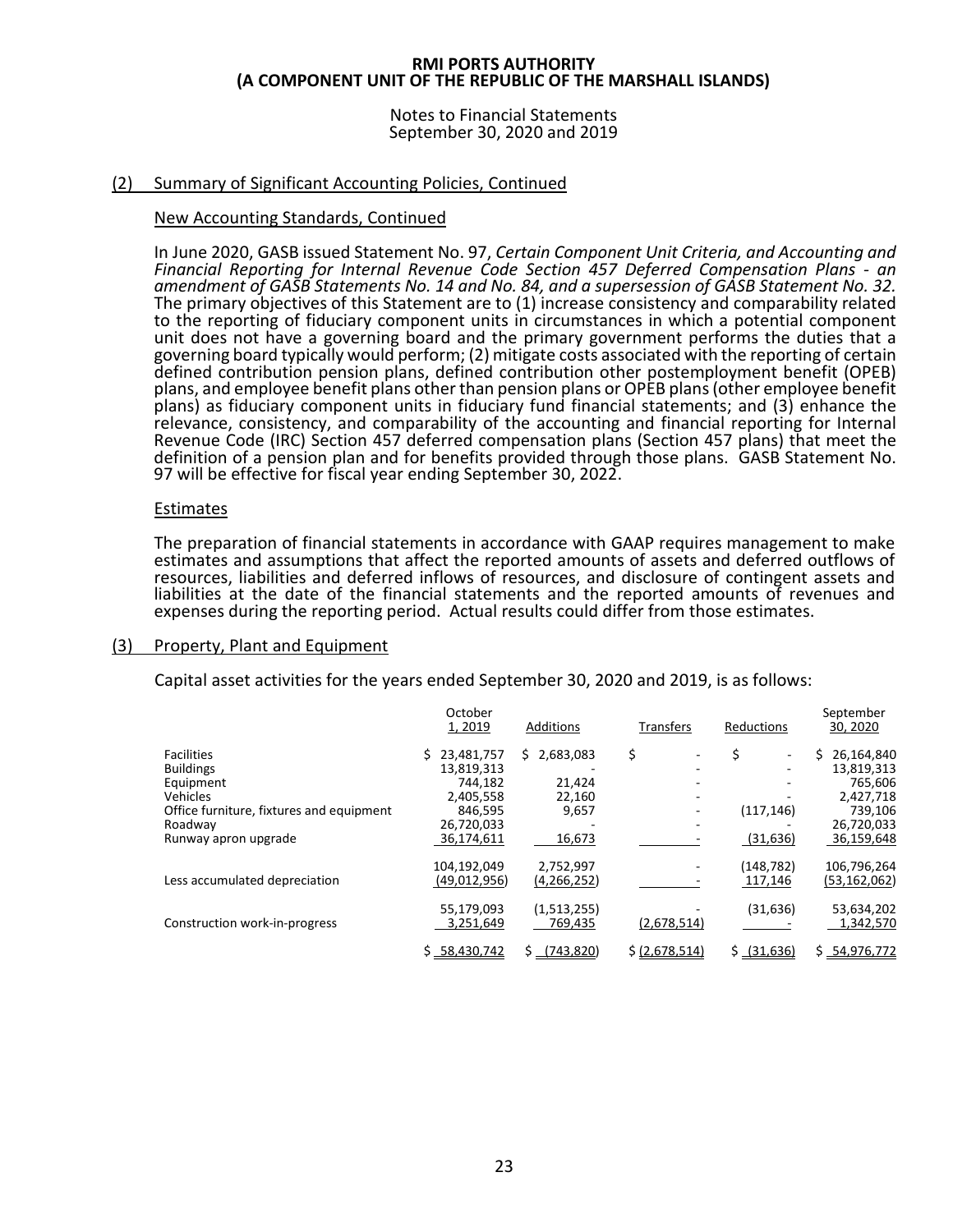#### Notes to Financial Statements September 30, 2020 and 2019

#### (3) Property, Plant and Equipment, Continued

|                                                                                                                                                      | October<br>1, 2018                                                                            | Additions                                          | <b>Transfers</b> | Reductions                               | September<br>30, 2019                                                                         |
|------------------------------------------------------------------------------------------------------------------------------------------------------|-----------------------------------------------------------------------------------------------|----------------------------------------------------|------------------|------------------------------------------|-----------------------------------------------------------------------------------------------|
| <b>Facilities</b><br><b>Buildings</b><br>Equipment<br><b>Vehicles</b><br>Office furniture, fixtures and equipment<br>Roadway<br>Runway apron upgrade | 23,481,757<br>S.<br>13,641,661<br>649.626<br>2,257,538<br>903.435<br>26,720,033<br>36,174,611 | Ś.<br>177,652<br>113,309<br>171,370<br>10,752      | \$<br>٠          | ۰.<br>(18, 753)<br>(23,350)<br>(67, 592) | 23,481,757<br>Ś.<br>13,819,313<br>744,182<br>2,405,558<br>846,595<br>26,720,033<br>36,174,611 |
| Less accumulated depreciation<br>Construction work-in-progress                                                                                       | 103,828,661<br>(44,740,990)<br>59,087,671<br>1,563,061                                        | 473.083<br>(4,381,661)<br>(3,908,578)<br>1,688,588 |                  | (109, 695)<br>109,695                    | 104,192,049<br>(49,012,956)<br>55,179,093<br>3,251,649                                        |
|                                                                                                                                                      | \$ 60,650,732                                                                                 | \$ (2,219,990)                                     |                  |                                          | \$ 58,430,742                                                                                 |

As of September 30, 2020 and 2019, construction work-in-progress includes certain capitalized costs of \$309,684 associated with the new Majuro Airport Terminal. Construction of the new terminal is currently on hold due to insufficient funding. Management believes that continuation of the terminal construction is dependent upon funding being made available by a grantor.

As of September 30, 2020 and 2019, construction work-in-progress includes certain capitalized costs of \$401,900 associated with the Authority's Port Master Plan. Continuation of the project is currently on hold due to insufficient funding. Management believes that continuation of the project is dependent upon funding being made available by a grantor.

As of September 30, 2020 and 2019, construction work-in-progress funded by a federal grant includes certain capitalized costs of \$630,987 and \$502,396, respectively, associated with the Authority's E-Vault. The construction work and relocation of the E-Vault is ongoing as of September 30, 2020.

#### (4) Employee Retirement Plan

The Authority provides a defined contribution retirement savings plan (the Plan) for the benefit of eligible employees. An employee is eligible to become a member of the Plan following the completion of the three months continuous employment. Plan participants may contribute a minimum of \$10 of their salaries to be matched by the Authority up to 10% of base salaries. Withdrawal from the Plan occurs upon termination of employment, death, or financial hardship. Plan assets are held in a trust fund administered by a trustee in accordance with the trust agreement. Contributions under the plan are at the discretion of the Authority and management has the authority to establish or amend Plan provisions and contribution requirements. The Authority contributed \$49,316 and \$30,510 to the plan participant accounts during the years ended September 30, 2020 and 2019, respectively, and total plan assets were \$314,754 and \$261,929 as of September 30, 2020 and 2019, respectively.

#### (5) Related Party Transactions

The Authority was created by the Nitijela of RepMar and is thus considered a component unit of RepMar. Accordingly, the Authority is affiliated with all RepMar-owned and affiliated entities. The Authority's services are provided to RepMar and all RepMar-owned and affiliated entities. Services are extended to these entities at more favorable terms and conditions than those afforded to third parties. The Authority utilizes services from certain affiliated entities at the same terms and conditions as those provided to third parties.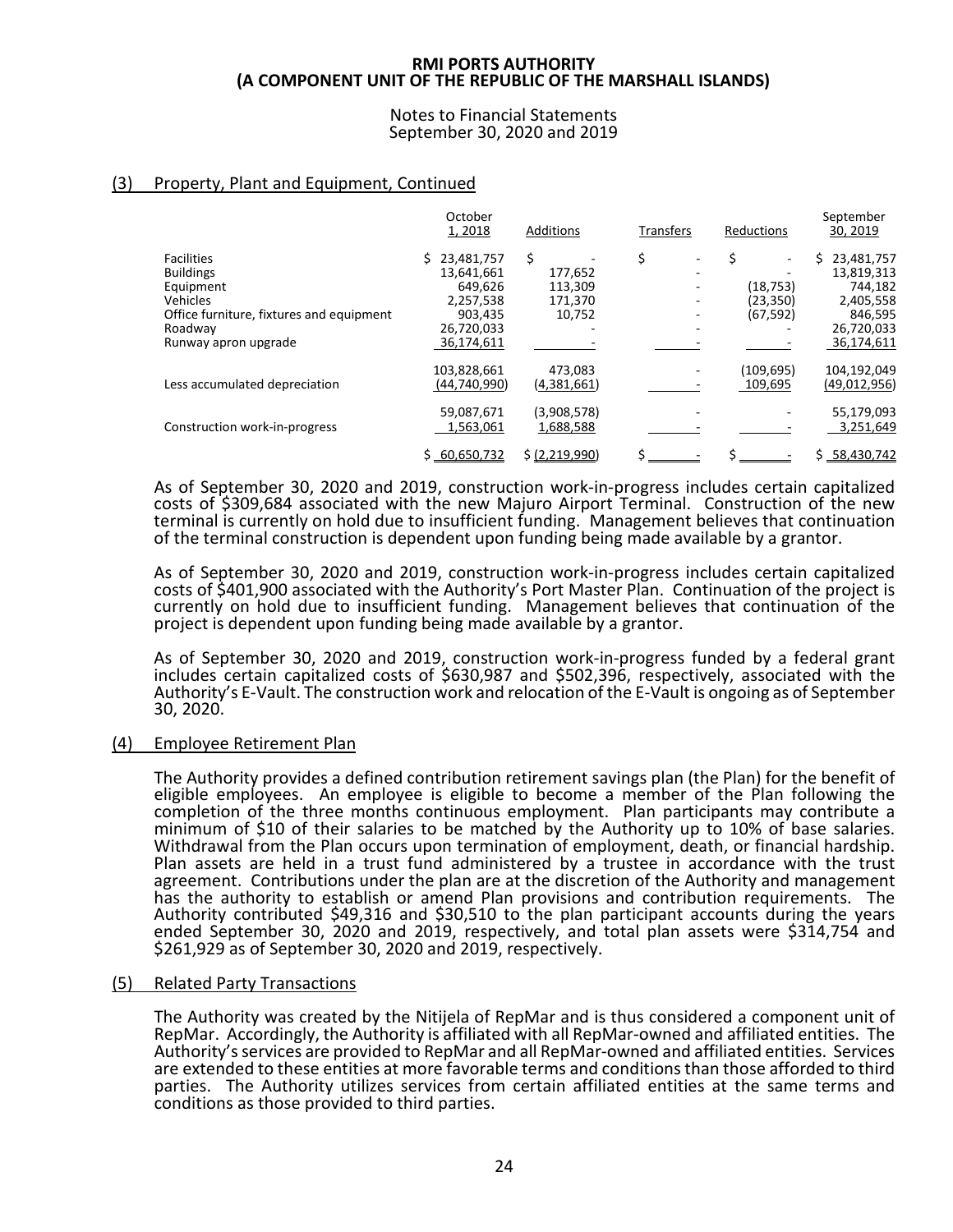#### Notes to Financial Statements September 30, 2020 and 2019

#### (5) Related Party Transactions, Continued

A summary of related party transactions for the years ended September 30, 2020 and 2019 and related receivable and payable balances as of September 30, 2020 and 2019, is as follows:

|                                                        | 2020                  |                   |                          |           |  |  |  |
|--------------------------------------------------------|-----------------------|-------------------|--------------------------|-----------|--|--|--|
|                                                        | Revenues              | Expenses          | Receivables              | Payables  |  |  |  |
| RepMar<br>Air Marshall Islands, Inc.                   | Ś<br>80,290<br>48,077 | \$33,192<br>1,824 | 223,215<br>Ś.<br>697,515 | \$546,279 |  |  |  |
| Marshalls Energy Company, Inc.                         | 100,273               | 367,967           |                          | 26,345    |  |  |  |
| Marshall Islands Shipping Corporation                  | 73,718                |                   | 134,414                  |           |  |  |  |
| Marshall Islands Social Security Administration        |                       |                   |                          | 56,208    |  |  |  |
| Marshall Islands National Telecommunications Authority | 415                   | 39,621            | 1,494                    |           |  |  |  |
| <b>Tobolar Copra Processing Authority</b>              | 541                   |                   | 7,512                    |           |  |  |  |
| Other                                                  | 18,193                | 112,482           | 8,828                    | 7,461     |  |  |  |
|                                                        | \$321,507             | \$555,086         | \$1,072,978              | \$636,293 |  |  |  |
|                                                        |                       | 2019              |                          |           |  |  |  |
|                                                        | Revenues              | Expenses          | Receivables              | Payables  |  |  |  |
| RepMar                                                 | Š.<br>1,409           | \$150,968         | Ś<br>179,557             | \$438,805 |  |  |  |
| Air Marshall Islands, Inc.                             | 61,887                | 1,856             | 685,222                  | 44,750    |  |  |  |
| Marshalls Energy Company, Inc.                         | 118,323               | 288,200           | 31,920                   | 65,510    |  |  |  |
| Marshall Islands Shipping Corporation                  | 50,009                |                   | 126,016                  |           |  |  |  |
| Marshall Islands Social Security Administration        |                       |                   |                          | 63,828    |  |  |  |
| Marshall Islands National Telecommunications Authority | 470                   | 32,665            | 1,365                    |           |  |  |  |
| <b>Tobolar Copra Processing Authority</b>              | 10,699                |                   | 7,512                    |           |  |  |  |
| Other                                                  | 20,944                | 177,005           | 8,694                    | 1,200     |  |  |  |
|                                                        | \$263,741             | \$650,694         | \$1,040,286              | \$614,093 |  |  |  |

The above receivables from affiliates are uncollateralized, interest free and have no set repayment terms. As of September 30, 2020 and 2019, the allowance for doubtful accounts provided for related parties aggregated \$1,054,431 and \$1,015,120, respectively.

During the years ended September 30, 2020 and 2019, the Authority purchased fuel from a local company of \$86,965 and \$143,043, respectively, owned by a Board member.

In 2010, the Authority entered into a \$313,385 loan with Air Marshall Islands, Inc. (AMI) whereby the Authority provided funding to AMI for operational purposes. As of September 30, 2019, outstanding advances amounted to \$31,871. The loan bears interest fixed at 8% per annum and is payable in 30 monthly installments of \$11,560 beginning September 30, 2010. The loan was repaid in full during the year ended September 30, 2020.

In accordance with established tariffs, the Authority imposes compulsory pilotage fees on all commercial vessels arriving at port facilities in Majuro that are one-hundred gross tonnage and over. In order to provide this service, the Authority utilizes the services of qualified pilots. Since the inception of compulsory pilotage, the majority of qualified pilots are employees of the Authority and other RepMar Ministries and Agencies. Pilots retain forty (40) percent of compensation and the Authority retains sixty (60) percent. Ten (10) percent of the compensation collected by the Authority shall be remitted to the Ministry of Transportation, Communication and Information Technology. It is the intention of the Authority to train pilots in accordance with the pilotage regulations. During the years ended September 30, 2020 and 2019, the Authority compensated qualified pilots, who were employees and directors of the Authority, for pilotage services of \$46,880 and \$70,495, respectively.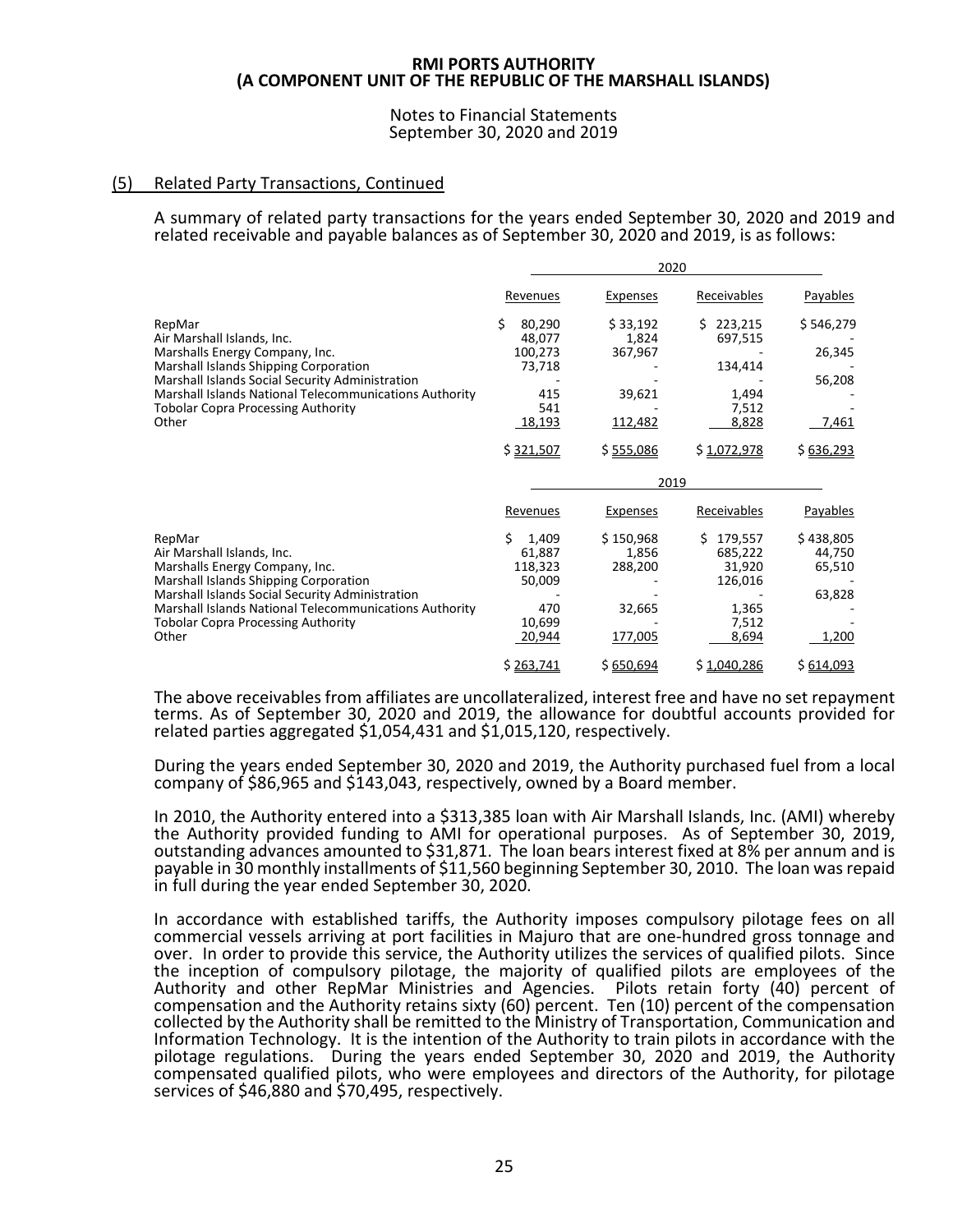#### Notes to Financial Statements September 30, 2020 and 2019

#### (5) Related Party Transactions, Continued

In 2007, the Authority entered into a memorandum of understanding (MOU) with RepMar's Ministry of Finance, Banking and Postal Services to transfer the responsibility of lease payments to the Authority for parcels of land under the Authority's jurisdiction based on ground leases executed by RepMar. Under the MOU, the Authority shall pay the Ministry of Finance, Banking and Postal Services an annual lease payment of \$281,444, payable in four equal quarterly installments of \$70,361 (see note 6). In 2011, the Authority entered into an amended MOU to reimburse the Ministry of Finance, Banking and Postal Services an additional \$54,126 for lease payments made by RepMar to various landowners on certain lands controlled or occupied by the Authority. This amount covered periods from 2007 to the first quarter of 2011. The revised annual lease payment of \$294,180 is payable in four equal quarterly installments of \$73,545, commencing February 18, 2011. In 2017, the Authority entered into an amended MOU to pay the Ministry of Finance, Banking and Postal Services a reduction of \$182,367 for certain lease payments made by RepMar to various landowners on certain lands controlled or occupied by the Authority. The revised annual lease payment of \$111,813 is payable in four equal quarterly installments of \$27,953, commencing October 2017.

#### (6) Commitments

#### Leases

The Authority is the lessor of certain space at the Amata Kabua International Airport. The leases have two-year term or greater expiring on varying dates through December 31, 2030.

The Authority was under a lease agreement with a stevedoring company for the container yard located at the Port of Majuro that expired on December 31, 2020 and which required payment of \$19,194 per annum paid quarterly, plus a gross receipts fee equal to 1.5% of total operating revenues. The Authority amended the lease agreement, which commenced on January 1, 2021 and expires on December 30, 2030. The terms of the amended lease require a minimum lease payment of \$38,388 per annum paid quarterly, plus a gross receipts fee equal to 1.5% of total operating revenues. Additional rental income under this lease for the years ended September 30, 2020 and 2019 amounted to \$45,400 and \$60,037, respectively.

The Authority is under a lease agreement with the Marshall Islands Shipping Corporation to lease out warehouse space. Additional rental income under this lease for the year ended September 30, 2020 amounted to \$27,558. The current lease terms require a minimum monthly \$2,297 payment.

Total future minimum lease income for subsequent years ending September 30, is as follows:

| Year ending<br>September 30,                                |                                                                        |
|-------------------------------------------------------------|------------------------------------------------------------------------|
| 2021<br>2022<br>2023<br>2024<br>2025<br>2026 - 2030<br>2031 | \$226,980<br>159,157<br>77,648<br>77,648<br>66,199<br>191,940<br>9,597 |
| Total                                                       | 809,169                                                                |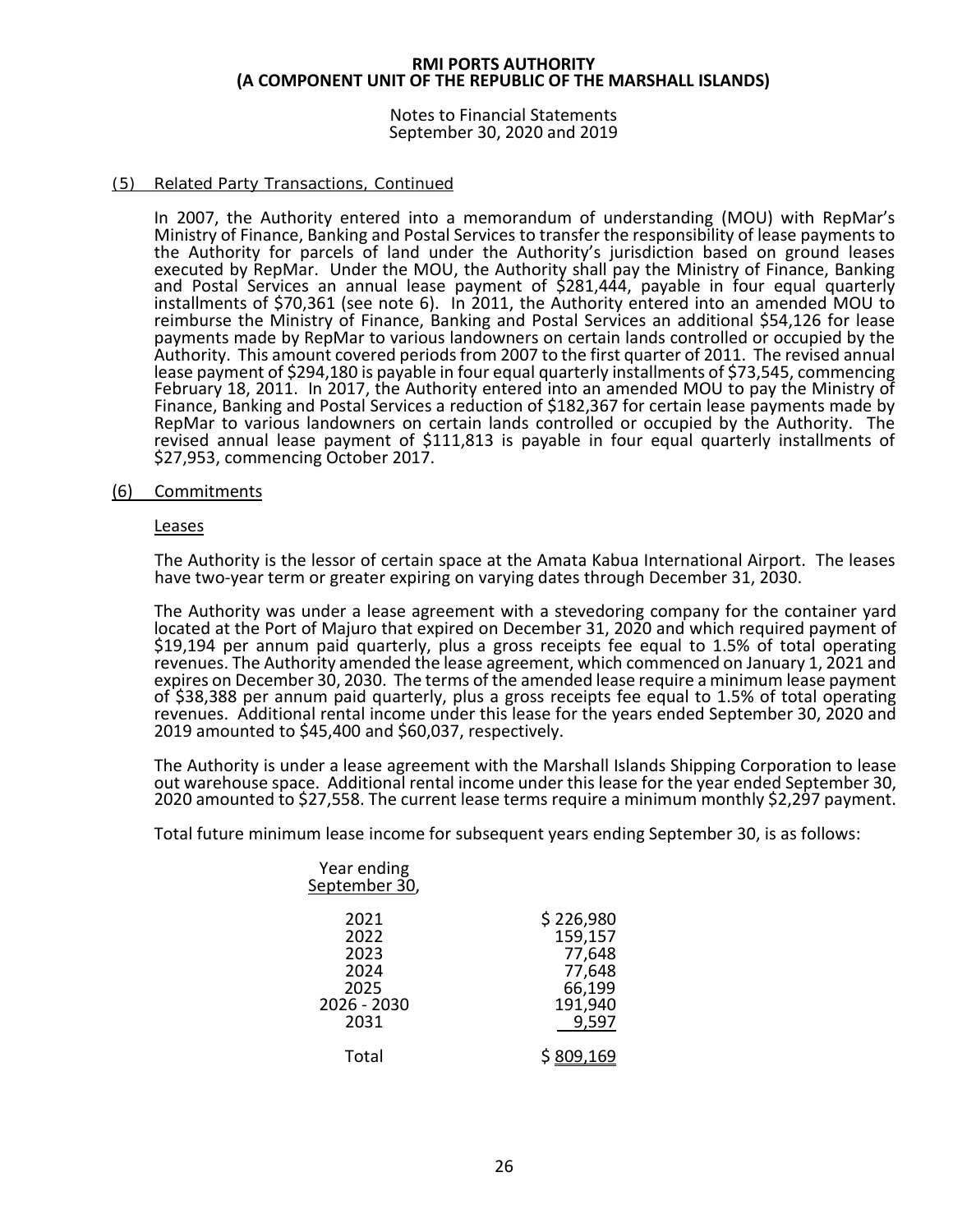Notes to Financial Statements September 30, 2020 and 2019

#### (6) Commitments, Continued

#### Leases, Continued

Effective 2007, RepMar's Ministry of Finance, Banking and Postal Services transferred the responsibility of lease payments to the Authority for parcels of land under the Authority's jurisdiction, based on ground leases executed by RepMar. The Authority has to maintain this responsibility until mutually terminated by both parties. Since there is no definite term on the transfer of responsibility, no future lease commitments have been disclosed.

#### U.S. Federal Grants

As of September 30, 2020, the Authority has been awarded a total of \$85,690,947 of grant awards from the United States Department of Transportation. As of September 30, 2020, \$4,038,259 has not been received and expended for various capital projects.

#### **Other**

In 2012, the Authority's Board of Directors directed management to issue and/or approve bunkering, dock usage, and other services or clearances for Koo's fishing vessels without pilotage. The Board will continue to work with the Minister of Transportation, Communication and Information Technology and the RepMar Cabinet to achieve a resolution of this matter.

On February 11, 2019, the Authority entered into a two-year agreement with Majuro Atoll Local Government (MalGov) whereby anchorage fees collected by the Authority will be allocated to MalGov for the purpose of performing certain services on areas outside of the jurisdiction of the Federal Aviation Administration. During the years ended September 30, 2020 and 2019, the Authority provided cash contributions to MalGov of \$76,658 and \$63,793, respectively, in accordance with the agreement.

#### (7) Contingencies

#### Distributions

Public Laws No. 2010-43, No. 2011-58 and No. 2019-111 authorized annual \$500,000 distributions from the Authority to RepMar's General Fund for fiscal years 2011, 2012 and 2020, of which liable to RepMar for \$285,714 pertaining to these authorized distributions. Management is of the opinion that no further payments will be required associated with these public laws. The Authority is currently negotiating with RepMar for forgiveness of the foregoing liabilities and adjustment, if any, will be recorded prospectively.

#### Airport Terminal

The Authority currently operates the existing Majuro Airport Terminal, which was constructed in 1971. A structural analysis of the building was performed by an engineering company who concluded that the present condition is a potential life safety issue and poses an immediate danger to the general public and others who utilize the facility. Management has commenced initial discussions with donor organizations in regard to the construction of a new terminal; however, construction is currently on hold due to insufficient funding. Management believes that continuation of the terminal construction is dependent upon funding being made available by a grantor. No provision has been recorded in the accompanying financial statements for losses, if any, that may result as a result of this matter.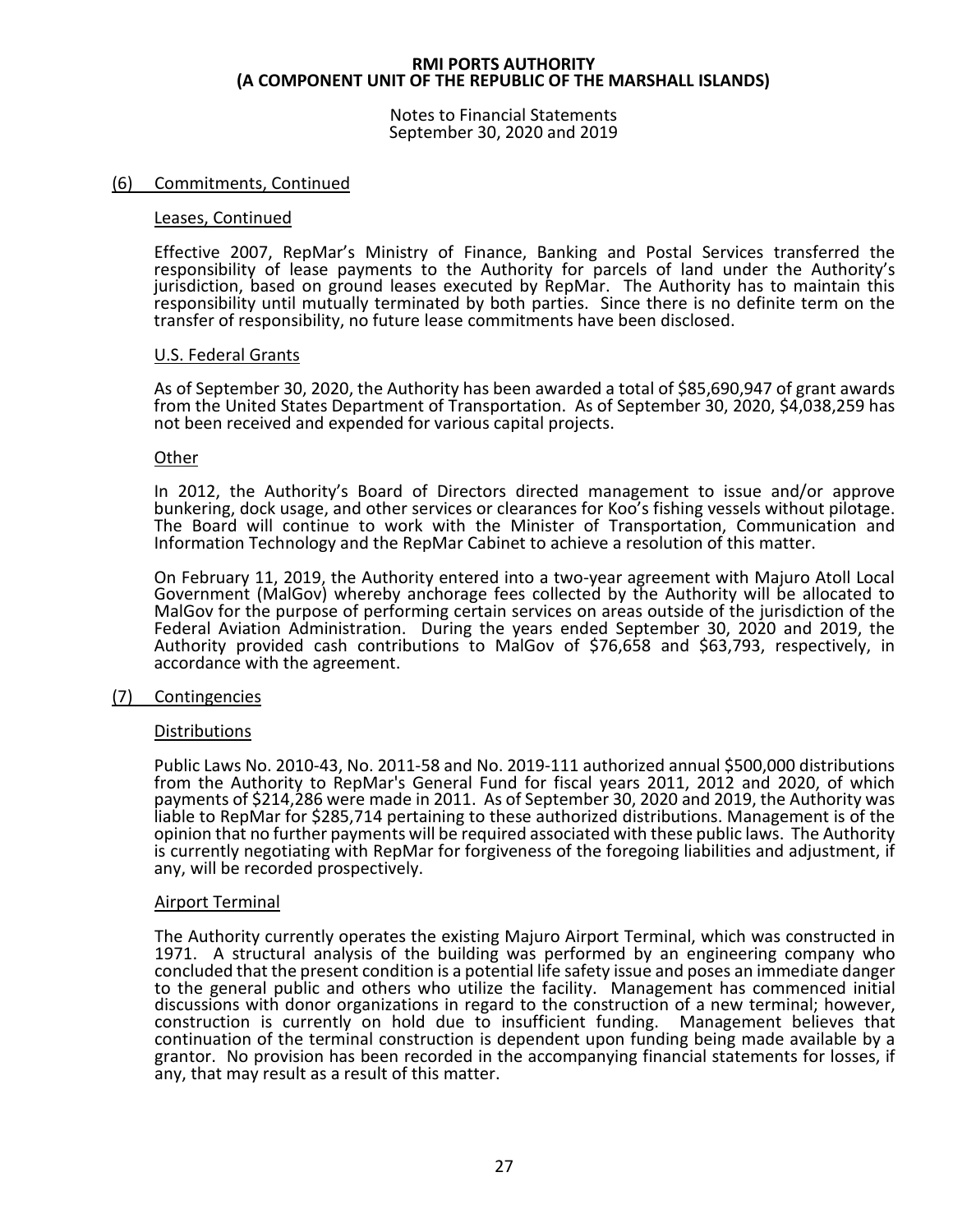Notes to Financial Statements September 30, 2020 and 2019

#### (7) Contingencies, Continued

#### Litigation

In the ordinary course of business, a claim has been filed against the Authority. Management does not believe that the plaintiff will prevail and the ultimate outcome is currently not determinable. Therefore, no provision has been recorded in the accompanying financial statements for losses, if any, that may result.

#### (8) Risk Management

The Authority is exposed to various risks of loss related to torts; theft of, damage to, and destruction of assets; errors and omissions; injuries to employees; and natural disasters. The Authority has elected to purchase commercial insurance from independent third parties for the risks of loss to which it is exposed with the exception of its dock facilities or operations. Settled claims have not exceeded this commercial coverage in any of the past three years. For other risks of loss to which it is exposed, the Authority has elected not to purchase commercial insurance. Instead, the Authority believes it is more economical to manage its risks internally. Claims expenses and liabilities are reported when it is probable that a loss has occurred and the amount of that loss can be reasonably estimated. These losses include an estimate of claims that have been incurred but not reported. No material losses have resulted from the Authority's risk management activities for the past three years.

#### (9) COVID-19 Pandemic

On January 30, 2020, the World Health Organization (WHO) declared the current novel coronavirus (COVID-19) outbreak a Public Health Emergency of International Concern (PHEIC). Since January 24, 2020, RepMar's Ministry of Health and Human Services (MHHS) has been issuing travel advisories and restrictions, subject to regular review, in response to the declaration of PHEIC. The succeeding travel advisories suspended all incoming passenger travel via air and sea from the affected countries and issued certain restrictions to container vessels arriving at the Marshall Islands. On March 8, 2020, MHHS issued another travel advisory that totally suspended all international travelers coming into the Marshall Islands via air travel, which has not been lifted as of November 3, 2021. These travel restrictions negatively impact the Authority's revenues and the Authority may become dependent upon the financial support of RepMar. However, the effect of the pandemic on RepMar is also uncertain and future available funding to RepMar component units may be limited. Due to the uncertainty of events, the Authority is unable to reasonably estimate its ultimate financial impact.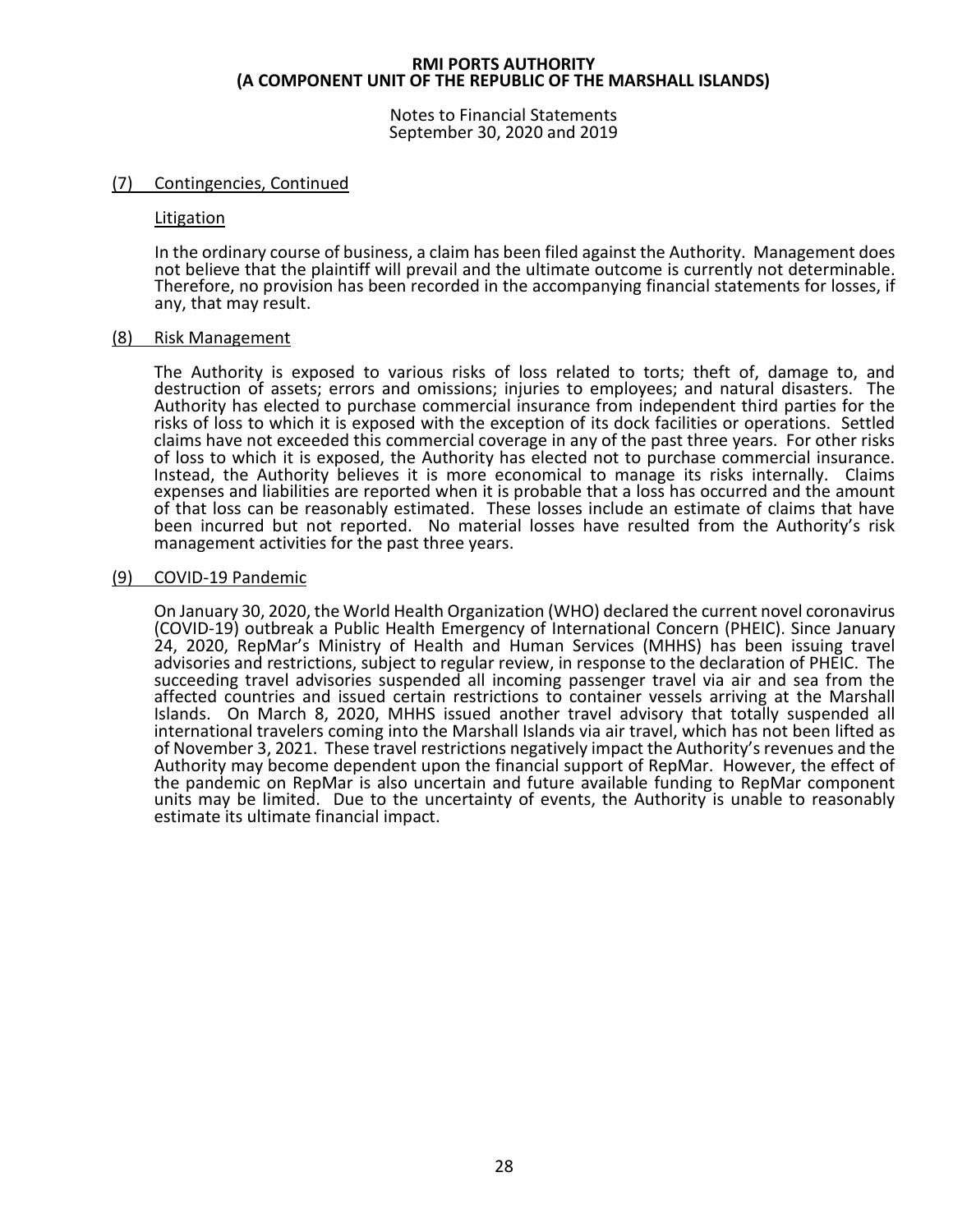# Combining Divisional Statement of Revenues, Expenses and Changes in Net Position Year Ended September 30, 2020

|                                               | Airport          | Seaport          |    |                |
|-----------------------------------------------|------------------|------------------|----|----------------|
|                                               | Division         | Division         |    | Total          |
| Operating revenues:                           |                  |                  |    |                |
| Seaport fees                                  | \$               | \$<br>2,221,859  | \$ | 2,221,859      |
| <b>Aviation fees</b>                          | 511,901          |                  |    | 511,901        |
| Concession and lease income                   | 119,087          | 143,262          |    | 262,349        |
| Special overtime charges                      | 83,915           |                  |    | 83,915         |
| Screening fee                                 | 75,291           |                  |    | 75,291         |
| Cargo                                         | 44,941           | 2,132            |    | 47,073         |
| Other                                         | 136,236          | 130,369          |    | 266,605        |
|                                               | 971,371          | 2,497,622        |    | 3,468,993      |
| Bad debts recovery                            | (23, 034)        | (23, 035)        |    | (46,069)       |
| Total operating revenues                      | 948,337          | 2,474,587        |    | 3,422,924      |
| Operating expenses:                           |                  |                  |    |                |
| Depreciation and amortization                 | 3,929,886        | 336,366          |    | 4,266,252      |
| Salaries and wages                            | 845,261          | 535,855          |    | 1,381,116      |
| Utilities                                     | 339,574          | 32,593           |    | 372,167        |
| Pilotage                                      |                  | 292,125          |    | 292,125        |
| Professional fees                             | 65,106           | 122,564          |    | 187,670        |
| Pilot boat                                    |                  | 111,922          |    | 111,922        |
| Land lease                                    | 80,200           | 31,613           |    | 111,813        |
| Training and travel                           | 47,101           | 34,137           |    | 81,238         |
| Gas, oil, and fuel                            | 36,004           | 22,841           |    | 58,845         |
| Insurance                                     | 40,465           | 17,578           |    | 58,043         |
| Repairs and maintenance                       | 41,047           | 15,969           |    | 57,016         |
| Communications                                | 24,649           | 15,418           |    | 40,067         |
| <b>Bank charges</b>                           | 29,498           | 1,597            |    | 31,095         |
| Dues and subscriptions                        | 23,536           | 3,380            |    | 26,916         |
| <b>Supplies</b>                               | 19,141           | 2,383            |    | 21,524         |
| Sitting fees                                  | 7,000            | 6,600            |    | 13,600         |
| Laundry and cleaning                          | 11,082           | 790              |    | 11,872         |
| Fire, safety and security                     | 11,033           | 735<br>4,658     |    | 11,768         |
| Taxes and licenses                            | 6,813            |                  |    | 11,471         |
| Capital outlays                               | 6,043            | 2,955            |    | 8,998          |
| Representation<br><b>Meetings</b>             | 3,449<br>2,919   | 3,758<br>3,036   |    | 7,207<br>5,955 |
| Freight and handling fees                     | 2,976            | 253              |    | 3,229          |
| Miscellaneous                                 | 14,492           | 14,492           |    | 28,984         |
|                                               | 5,587,275        | 1,613,618        |    | 7,200,893      |
| Total operating expenses                      |                  |                  |    |                |
| Operating income (loss)                       | (4,638,938)      | 860,969          |    | (3,777,969)    |
| Nonoperating revenues (expenses):             |                  |                  |    |                |
| <b>Federal Aviation Administration grants</b> | 50,165           |                  |    | 50,165         |
| Interest income                               | 38,278           | 38,278           |    | 76,556         |
| Contributions to MALGOV                       |                  | (76, 658)        |    | (76, 658)      |
| Total nonoperating revenues, net              | 88,443           | (38, 380)        |    | 50,063         |
| Income (loss) before capital contributions    | (4,550,495)      | 822,589          |    | (3,727,906)    |
| Capital contributions from U.S. government    | 96,955           |                  |    | 96,955         |
| Change in net position                        | (4,453,540)      | 822,589          |    | (3,630,951)    |
| Net position at beginning of year             | 42,520,958       | 20,049,911       |    | 62,570,869     |
| Net position at end of year                   | \$<br>38,067,418 | \$<br>20,872,500 | Ş  | 58,939,918     |

See accompanying independent auditor's report.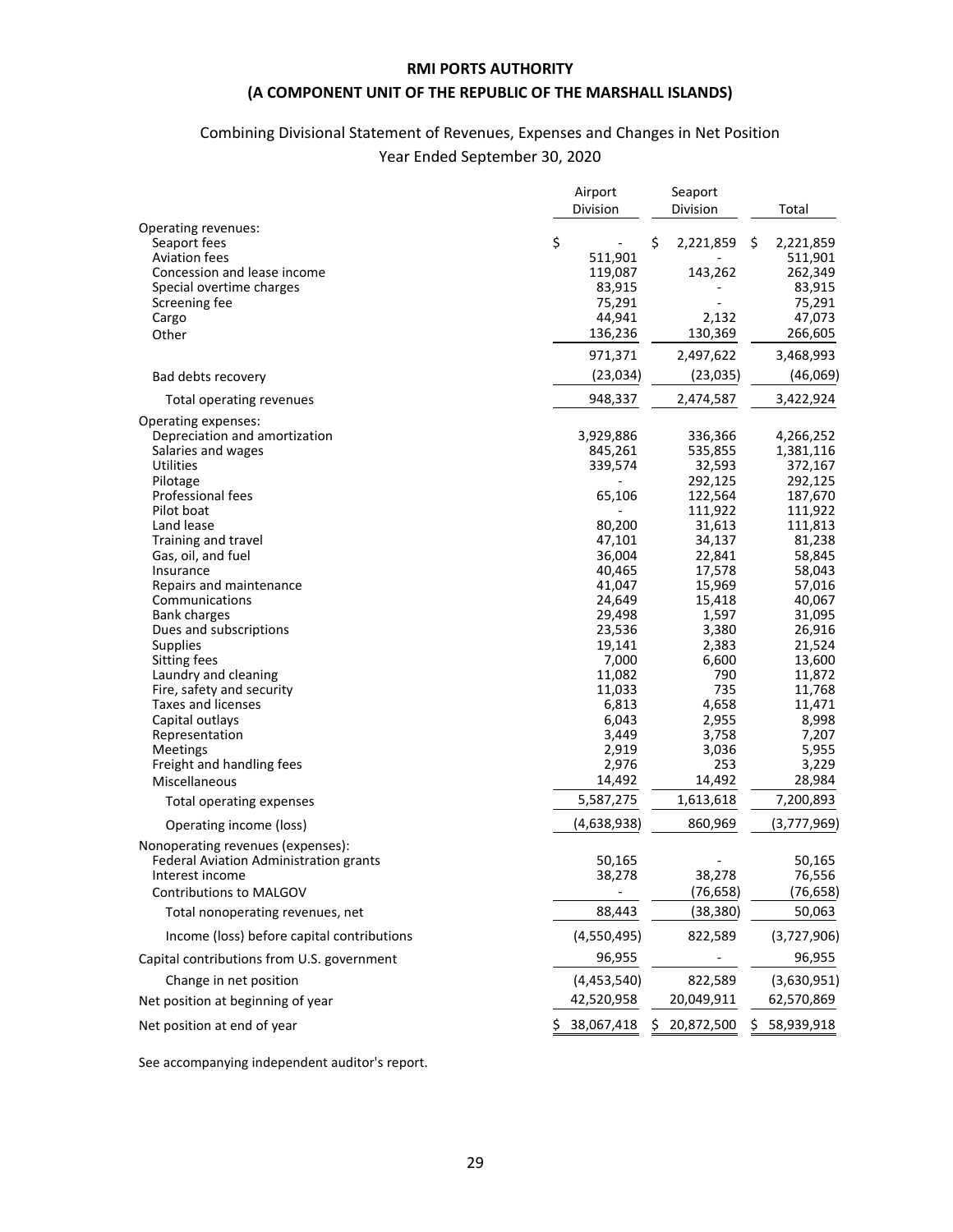

Deloitte & Touche LLP 361 South Marine Corps Drive Tamuning, GU 96913-3973 USA

Tel: +1 (671) 646-3884 Fax: +1 (671) 649-4265

www.deloitte.com

#### **INDEPENDENT AUDITORS' REPORT ON INTERNAL CONTROL OVER FINANCIAL REPORTING AND ON COMPLIANCE AND OTHER MATTERS BASED ON AN AUDIT OF FINANCIAL STATEMENTS PERFORMED IN ACCORDANCE WITH** *GOVERNMENT AUDITING STANDARDS*

Board of Directors RMI Ports Authority:

We have audited, in accordance with the auditing standards generally accepted in the United States of America and the standards applicable to financial audits contained in *Government Auditing Standards* issued by the Comptroller General of the United States, the financial statements of RMI Ports Authority (the Authority), which comprise the statement of net position as of September 30, 2020, and the related statements of revenues, expenses and changes in net position and of cash flows for the year then ended, and the related notes to the financial statements, and have issued our report thereon dated November 3, 2021.

#### **Internal Control Over Financial Reporting**

In planning and performing our audit of the financial statements, we considered the Authority's internal control over financial reporting (internal control) as a basis for designing audit procedures that are appropriate in the circumstances for the purpose of expressing our opinion on the financial statements, but not for the purpose of expressing an opinion on the effectiveness of the Authority's internal control. Accordingly, we do not express an opinion on the effectiveness of the Authority's internal control.

A *deficiency in internal control* exists when the design or operation of a control does not allow management or employees, in the normal course of performing their assigned functions, to prevent, or detect and correct, misstatements on a timely basis. A *material weakness* is a deficiency, or a combination of deficiencies, in internal control, such that there is a reasonable possibility that a material misstatement of the entity's financial statements will not be prevented, or detected and corrected on a timely basis.

Our consideration of internal control was for the limited purpose described in the first paragraph of this section and was not designed to identify all deficiencies in internal control that might be material weaknesses or significant deficiencies and therefore, material weaknesses or significant deficiencies may exist that have not been identified. We did identify certain deficiencies in internal control, described in the accompanying Schedule of Findings and Questioned Costs as item 2020-02, which we consider to be material weaknesses.

#### **Compliance and Other Matters**

As part of obtaining reasonable assurance about whether the Authority's financial statements are free of material misstatement, we performed tests of its compliance with certain provisions of laws, regulations, contracts, and grant agreements, noncompliance with which could have a direct and material effect on the financial statements. However, providing an opinion on compliance with those provisions was not an objective of our audit, and accordingly, we do not express such an opinion. The results of our tests disclosed instances of noncompliance or other matters that are required to be reported under *Government Auditing Standards* and which are described in the accompanying Schedule of Findings and Responses as item 2020-01.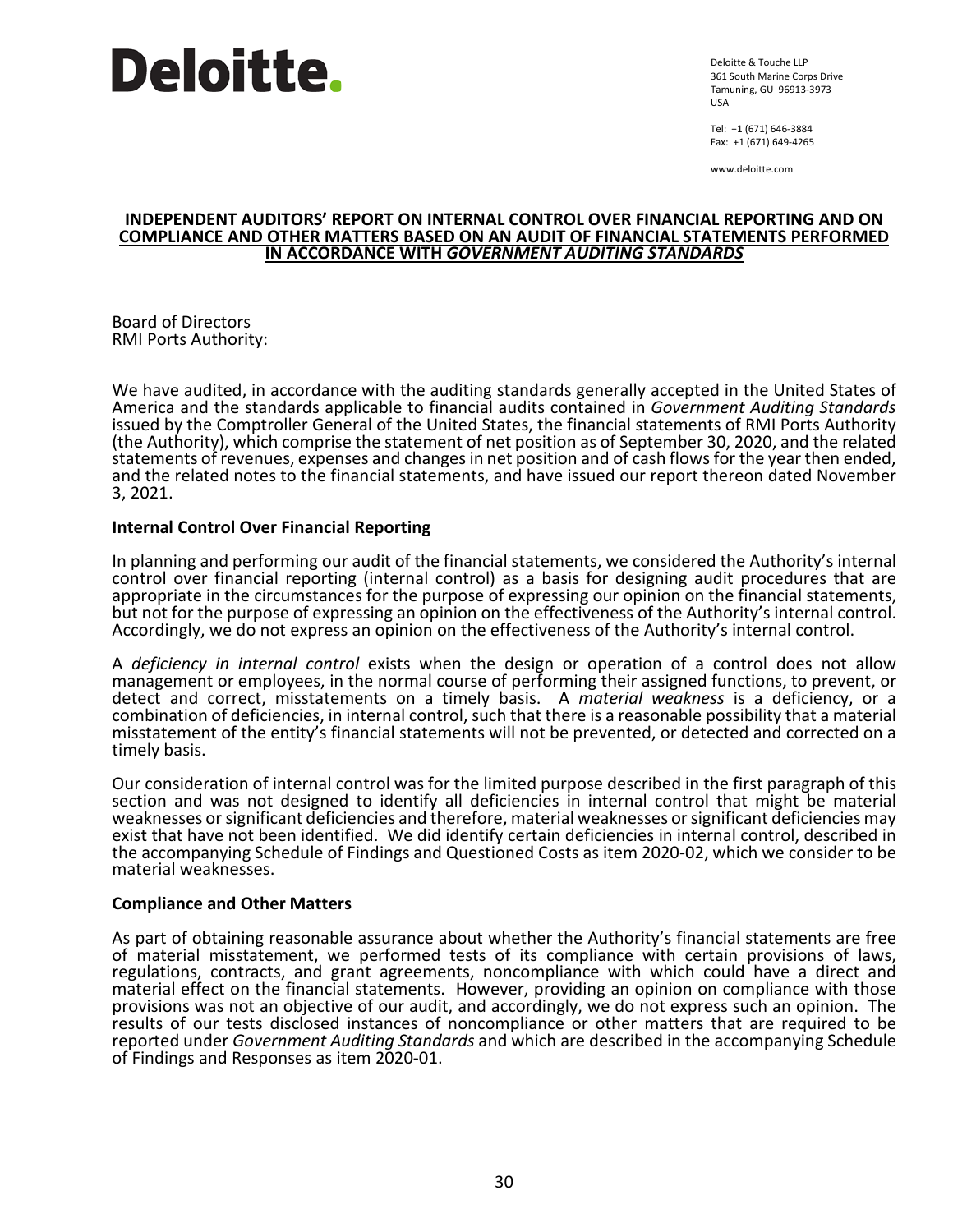# **Deloitte.**

## **The Authority's Response to Findings**

The Authority's response to the findings identified in our audit is described in the accompanying corrective action plan. The Authority's response was not subjected to the auditing procedures applied in the audit of the financial statements and, accordingly, we express not opinion on it.

#### **Purpose of this Report**

The purpose of this report is solely to describe the scope of our testing of internal control and compliance and the results of that testing, and not to provide an opinion on the effectiveness of the entity's internal control or on compliance. This report is an integral part of an audit performed in accordance with *Government Auditing Standards* in considering the entity's internal control and compliance. Accordingly, this communication is not suitable for any other purpose.

eloith Wackell

November 3, 2021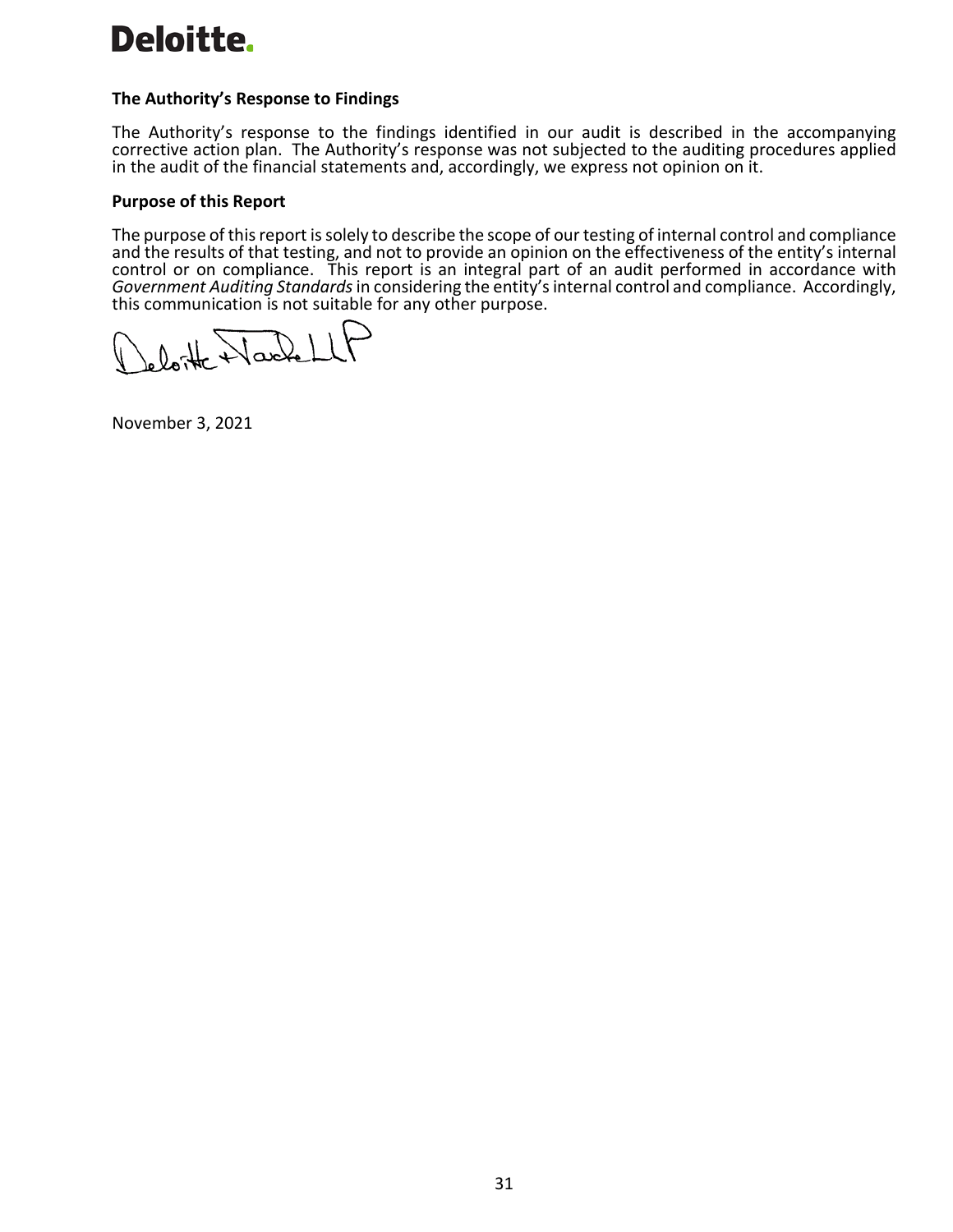Schedule of Findings and Responses Year Ended September 30, 2020

Finding No. 2020-01<br>Area: Local No Local Noncompliance

Criteria: RepMar's Procurement Code states the following:

- (a) Section 124 unless otherwise authorized by law, all Government contracts shall be awarded by competitive sealed bidding.
- (b) Section 127 procurement of goods and services not exceeding \$25,000 may be made in accordance with small purchase procedures promulgated by RepMar's Policy Office. Small purchase procedures are those relatively simple and informal methods for securing services, supplies, or other property that do not cost more than \$25,000. RepMar's Ministry of Finance has previously declared that if small purchase procedures are used, price or rate quotations shall be obtained from an adequate number of qualified sources.
- (c) Section 126.7 award shall be made to the responsible offeror whose proposal is determined in writing to be the most advantageous to the Government taking into consideration price and the evaluation factors set forth in the Request for Proposals. No other factors or criteria shall be used in the evaluation. The contract file shall contain the basis on which the award is made.
- (d) Section 128 a contract may be awarded for supply, service, or construction item without completion when it is determined in writing that there is only one source for the required supply, service, or construction item.

Condition: The following purchases and transactions were not adequately documented to evidence compliance with the RMI procurement code:

1) Construction work-in-progress of \$128,591

The Authority awarded the contract to the only vendor who submitted a proposal. However, evidence that the Authority had reached out to a number of qualified vendors to obtain sealed bid is not adequately documented.

2) Professional fees of \$103,486

|  | Description                                                       | Amount     |
|--|-------------------------------------------------------------------|------------|
|  | a. AKIA Terminal Building Electrical System Code Inspection and   |            |
|  | Remediation                                                       | \$33,514   |
|  | b. AKIA Terminal Structural Inspection and Testing-Phase II       | 23,415     |
|  | c. Construction Management Services for the E-vault Relocation at |            |
|  | <b>AKIA</b>                                                       | 46,557     |
|  |                                                                   | \$ 103,486 |

For letters a and b, the Authority awarded the contract to the consultant on the basis of an urgent need to assess the terminal structure's safety. However, this matter is not adequately documented in the procurement files. For letter c, the Authority awarded the contract to the only vendor who submitted a proposal. However, evidence that the Authority had reached out to a number of qualified vendors to obtain sealed bids is not adequately documented.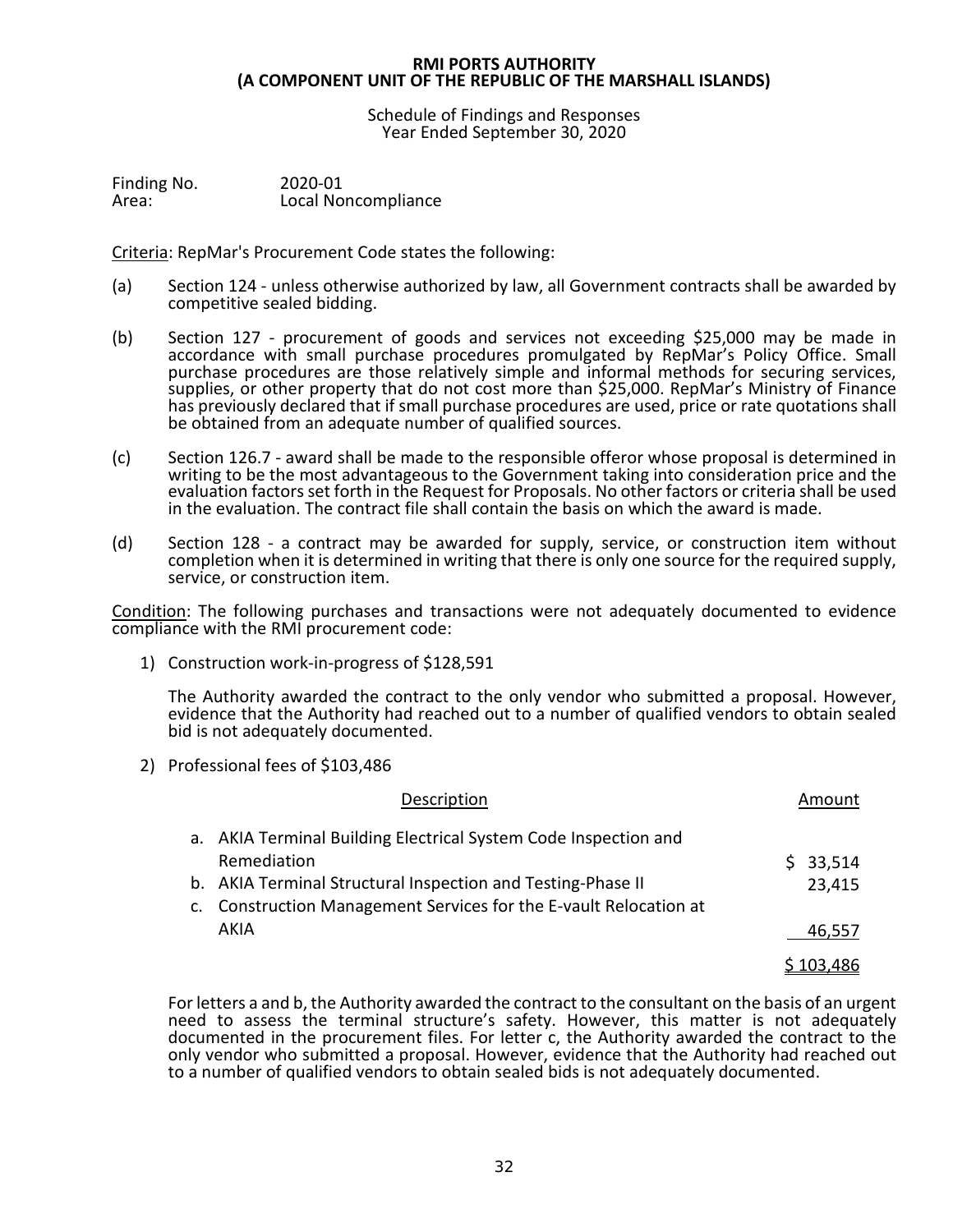Schedule of Findings and Responses, Continued Year Ended September 30, 2020

Finding No. 2020-01, Continued Local Noncompliance

3) Pilot boat expenses of \$32,170

The Authority awarded the contract to the vendor on the basis of economic and practical benefits to the Authority. However, this matter is not adequately documented in the procurement files.

4) Gas, oil and fuel expenses of \$1,276

The Authority awarded the contract to the vendor on the basis of economic and practical benefits to the Authority. However, this matter is not adequately documented in the procurement files.

Cause: The cause of the above condition is a lack of adequate internal control policies and procedures requiring documentation of compliance with RepMar's Procurement Code.

Effect: The effect of the above condition is noncompliance with RepMar's Procurement Code.

Recommendation: We recommend that management establish adequate internal control policies and procedures requiring compliance with RepMar's Procurement Code. We recommend management complete documentation of procurement process, from requesting of proposals from a number of qualified vendors, evaluation of submitted bids to documentation of rationale for vendor selected. Specifically, if there are limited bids received, management should document the matter and perform additional procedures to document compliance with the competitive sealed bidding requirement of the code, if applicable.

Auditee Response and Corrective Action Plan: Management agrees with the findings and recommendations, with some comments as follow:

- 1. The RMIPA is one of the most critical SOEs in Marshall Islands. The services rendered by the RMIPA should not only match the international requirements but be provided in the fastest and most appropriate manner. However, due to time constraints, PII was the only contractor who submitted bid for the construction work-in-progress. The bid was then evaluated and contract was awarded to PII. Management believes that procurement code was followed in adequate manner and required documentation was performed. Management believes that this transaction has not resulted to any financial misstatement, however, if the audit firm intends to recommend further paperwork in addition to what RMIPA follows, the recommendation is deemed acceptable.
- 2. It is agreed that the items above \$25,000.00 require competitive bidding. However, the procurement for AKIA Terminal Structural Analysis was conducted based on an incident that occurred at the Airport causing significant injuries to personnel. This in turn led the Head of Department of RMIPA to move ahead with the procurement under Section 129 (Emergency Procurement), whereby the board presentation was made by the contractor and contract was handed over further. The contractor Pryzm was chosen since they were on island, and the only firm that was able to carry out the analysis at that point in time. Furthermore, it is believed that the airport terminal has reached its estimated life and the structural analysis was urgently needed. There is an email complaint that served as evidence that this procurement was badly needed for the safety of the public.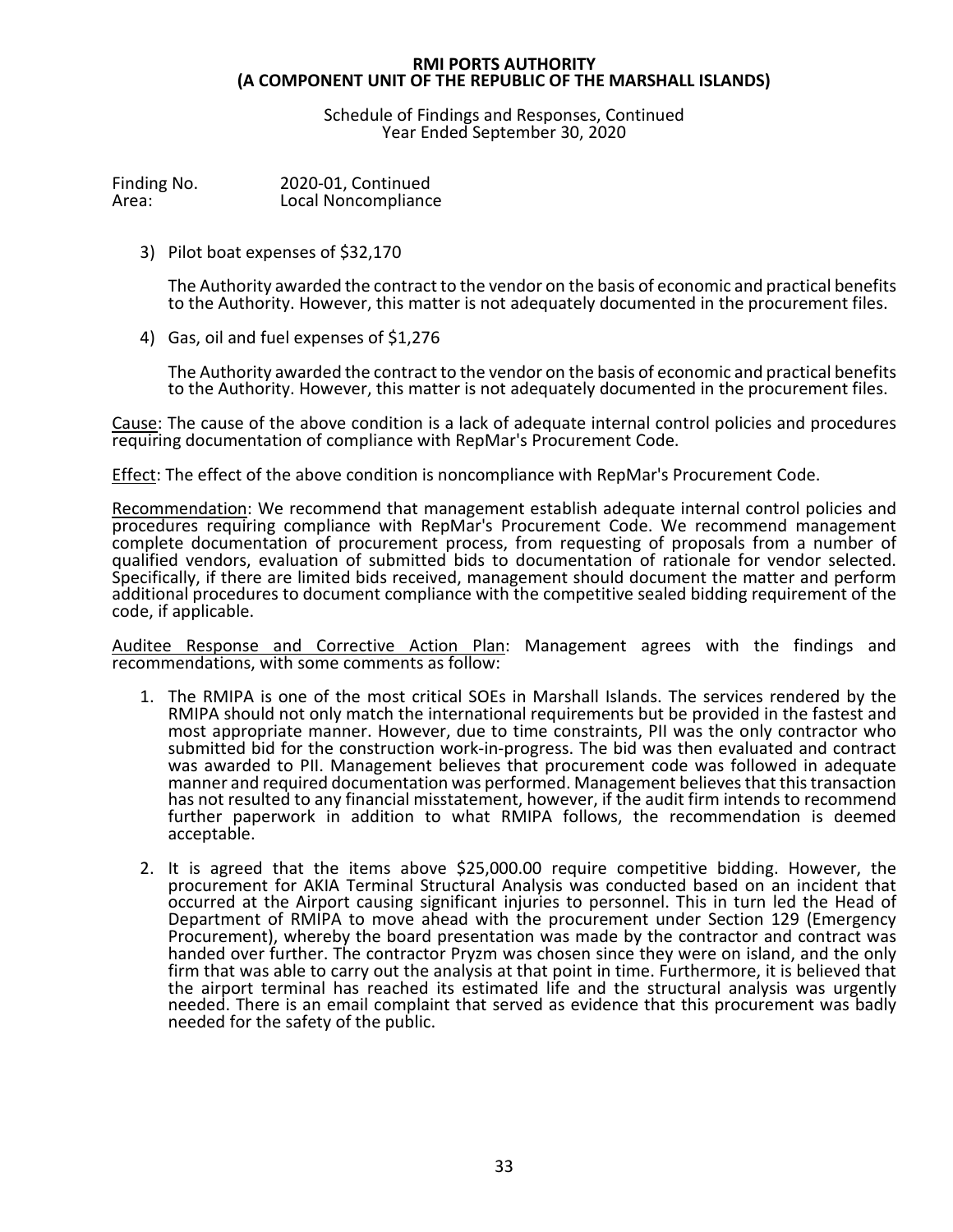Schedule of Findings and Responses, Continued Year Ended September 30, 2020

#### Finding No.: 2020-02<br>Area: Reconcil Reconciliation of Daily Cash Reports and Airline Manifests

Criteria: Reconciliation of daily sales report (DSR) and airline manifests should be performed as a fundamental internal control in safeguarding the Authority's cash collections.

Condition: We noted that the Authority does not implement internal controls over the reconciliation of the daily DSR and airline manifests. Furthermore, in our testing of revenues, we noted below as a result of the lack of daily reconciliation.

- a. In twenty-two sample days tested, we noted variances between the daily sales reports and manifests caused by following:
	- Student and children passengers are exempted from domestic departure fees or a discount of \$5 for international flights. The Authority only ticks the manifest if the passenger is a student/child for domestic flights and no documentation for international flights. Further, documentation or proof of collection discount/exemption could not be provided for verification.
	- Some manifests do not show number of passengers actually flown and no verification of information from airline is performed by the Authority.
- b. In two sample days tested, we noted no collection of domestic departure fees despite the confirmed flight schedules from the airline and from the Aerodrome Flight Information System (AFIS). This could possibly indicate a collection shortage.

Cause: The cause of the above condition is due to ineffective internal controls over the reconciliation of DSR and airline manifests.

Effect: The effect of the above condition is the possible understatement of revenues and cash.

Recommendation: We recommend management implement internal control procedures over:

- a. Documentation of collection discount and/or exemption and safekeeping of documents (including copies of the identification cards, etc.) as evidence of such;
- b. Daily submission, review and reconciliation of DSR against airline manifest and other reports, such as the RetailEdge reports and AFIS reports. Formal documentation should be prepared that such review occurred. Variances, if any, should be timely resolved or monitored.

Auditee Response and Corrective Action Plan: Management agrees with the findings and recommendations, with some comments as follow:

1. The RMIPA staff (collector) is the one who physically sees the passengers and determines who are children and who are adults. RMIPA Finance is able to verify this with the passenger weights documented in the manifest, which is provided by the Airline. Furthermore, departure fees receipts for AMI flights are checked by the security on point who stops passengers who did not pay departure fees. Currently, RMIPA is securing signature from AMI personnel to verify number of students and adults flown.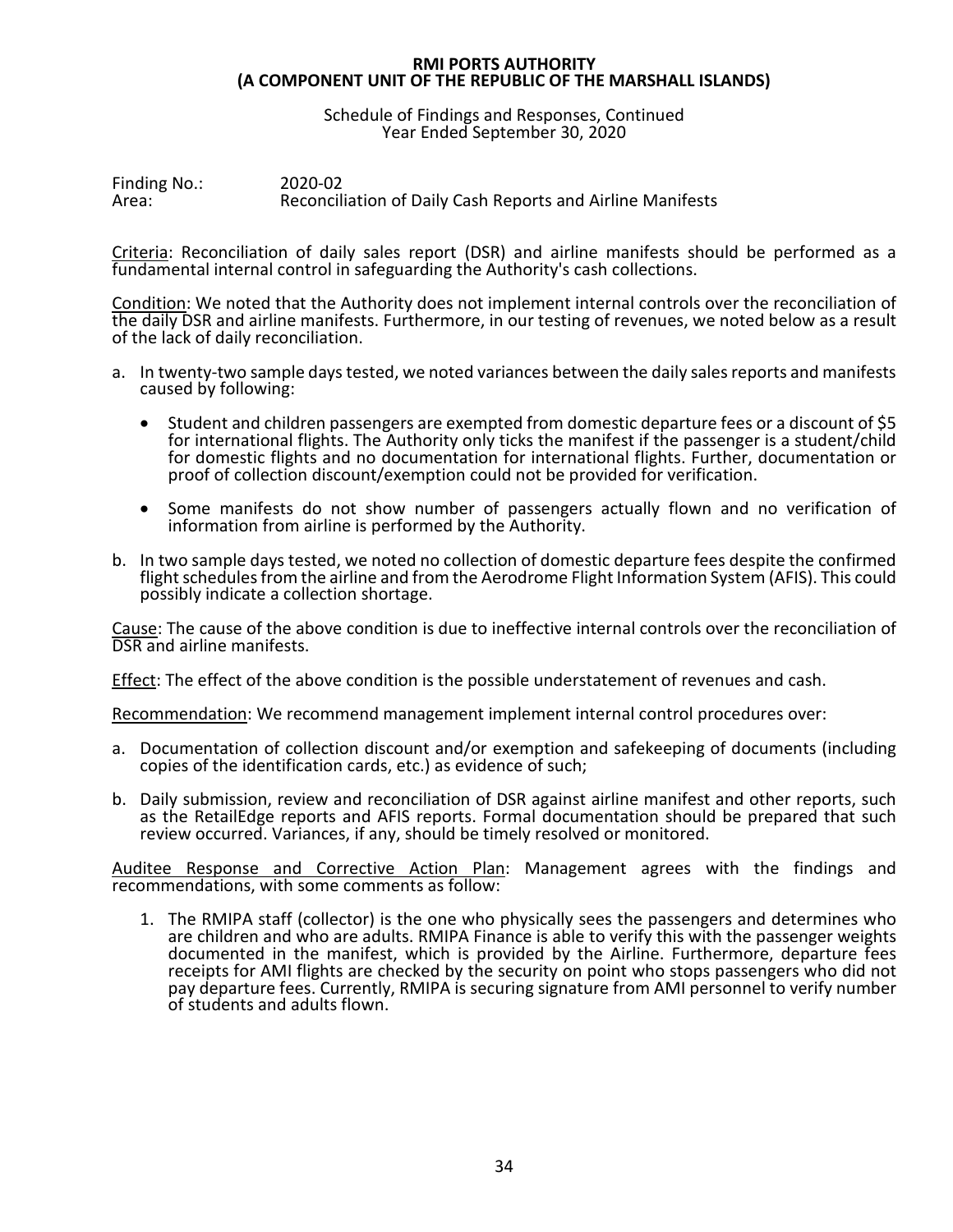Schedule of Findings and Responses, Continued Year Ended September 30, 2020

Finding No.: 2020-02<br>Area: Reconcil Reconciliation of Daily Cash Reports and Airline Manifests

#### Auditee Response and Corrective Action Plan, Continued:

- 2. United Airlines used to submit passenger manifest at the end of each month. However, currently, the manifest is provided on day-to-day basis with the confirmed passengers information. This is expected to resolve this finding and will enable management to reconcile and review collection on a daily basis.
- 3. AMI is usually scheduling last-minute flights, whereby RMIPA personnel is not notified timely, which results to RMIPA missing collection of departure fees